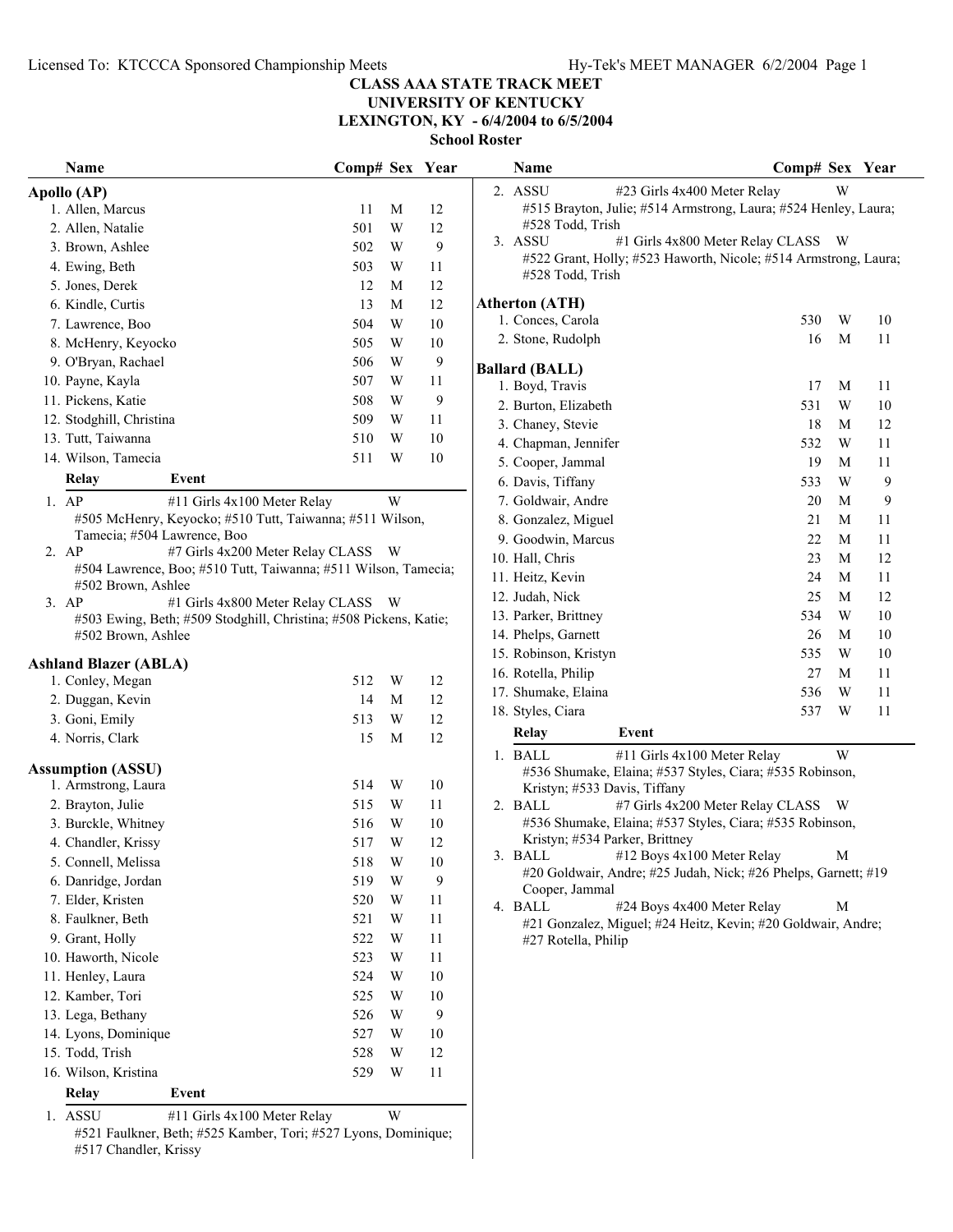### **CLASS AAA STATE TRACK MEET UNIVERSITY OF KENTUCKY LEXINGTON, KY - 6/4/2004 to 6/5/2004**

| Name                               |                                                                  | Comp# Sex Year |             |                  | Name                                                                          | Comp# Sex Year             |             |                  |
|------------------------------------|------------------------------------------------------------------|----------------|-------------|------------------|-------------------------------------------------------------------------------|----------------------------|-------------|------------------|
| <b>Barren County (BARR)</b>        |                                                                  |                |             |                  | 13. Hobbs, Sarah                                                              | 559                        | W           | 9                |
| 1. Adams, Kyle                     |                                                                  | 28             | M           | $10\,$           | 14. Hoskins, Ben                                                              | 44                         | M           | 11               |
| 2. Adwell, Jade                    |                                                                  | 538            | W           | $\boldsymbol{7}$ | 15. Johnson, Garret                                                           | 45                         | M           | 10               |
| 3. Adwell, Lacie                   |                                                                  | 539            | W           | 8                | 16. Lasley, Stephan                                                           | 560                        | W           | 9                |
| 4. Bauer, Sarah                    |                                                                  | 540            | W           | 9                | 17. Ledger, Brandy                                                            | 561                        | W           | 10               |
| 5. Beals, Catherine                |                                                                  | 541            | W           | 8                | 18. Mason, Dustin                                                             | 46                         | M           | 10               |
| 6. Beals, Kateland                 |                                                                  | 542            | W           | 12               | 19. Miller, Cody                                                              | 47                         | M           | 11               |
| 7. Bewley, Drew                    |                                                                  | 543            | W           | 11               | 20. Robbins, Shawn                                                            | 48                         | M           | 11               |
| 8. Corbin, Jonathon                |                                                                  | 29             | M           | 11               | 21. Sampson, Calvin                                                           | 49                         | $\mathbf M$ | 10               |
| 9. Jolly, Ashley                   |                                                                  | 544            | W           | 11               | 22. Saylor, Cody                                                              | 50                         | $\mathbf M$ | $\tau$           |
| 10. Jolly, Jessica                 |                                                                  | 545            | W           | 9                | 23. Saylor, Madison                                                           | 562                        | W           | $\boldsymbol{7}$ |
| 11. Kelley, Brittany               |                                                                  | 546            | W           | 12               | 24. Smith, Kathryne                                                           | 563                        | W           | 12               |
| 12. King, Jessica                  |                                                                  | 547            | W           | $\,$ 8 $\,$      | 25. Stewart, Kacy                                                             | 564                        | W           | 12               |
| 13. Landrum, Eric                  |                                                                  | 30             | M           | 11               | 26. White, Brooke                                                             | 565                        | W           | 9                |
| 14. Metcalf, Carrie                |                                                                  | 548            | W           | 11               |                                                                               |                            |             |                  |
| 15. Smith, Charlie                 |                                                                  | 31             | M           | 11               | <b>Boone County (BOCO)</b>                                                    |                            |             |                  |
| 16. Watkins, Holly                 |                                                                  | 549            | W           | 12               | 1. Baldridge, Bobby                                                           | 51                         | M           | 10               |
| 17. Wilson, Julie                  |                                                                  | 550            | W           | $10\,$           | 2. Bogel, Andre<br>3. Coldiron, Josh                                          | 52<br>53                   | M<br>M      | 12<br>12         |
| 18. Wood, Kenny                    |                                                                  | 32             | M           | 12               | 4. Diable, Jessica                                                            | 566                        | W           | 11               |
| 19. Wyatt, Ben                     |                                                                  | 33             | M           | 11               | 5. Dodd, John                                                                 | 54                         | M           | 12               |
| Relay                              | Event                                                            |                |             |                  | 6. Dowell, Jamal                                                              | 55                         | M           | 12               |
| 1. BARR                            | #11 Girls 4x100 Meter Relay                                      |                | W           |                  | 7. Drance, Peter                                                              | 56                         | M           | 9                |
|                                    | #539 Adwell, Lacie; #545 Jolly, Jessica; #543 Bewley, Drew; #544 |                |             |                  | 8. Floyd, Chase                                                               | 57                         | M           | 12               |
| Jolly, Ashley                      |                                                                  |                |             |                  | 9. Granacher, Eric                                                            | 58                         | M           | 12               |
| 2. BARR                            | #23 Girls 4x400 Meter Relay                                      |                | W           |                  | 10. Kammer, Anthony                                                           | 59                         | $\mathbf M$ | 10               |
|                                    | #547 King, Jessica; #546 Kelley, Brittany; #542 Beals, Kateland; |                |             |                  | 11. Martin, Shelly                                                            | 567                        | W           | 12               |
| #549 Watkins, Holly<br>3. BARR     | #12 Boys 4x100 Meter Relay                                       |                | M           |                  | 12. Meeks, Quron                                                              | 60                         | M           | 11               |
|                                    | #28 Adams, Kyle; #31 Smith, Charlie; #32 Wood, Kenny; #29        |                |             |                  | 13. Schweitzer, Danny                                                         | 61                         | M           | 11               |
| Corbin, Jonathon                   |                                                                  |                |             |                  | 14. Threat, Tim                                                               | 62                         | M           | 12               |
|                                    |                                                                  |                |             |                  | 15. Valdizan, Fernando                                                        | 63                         | $\mathbf M$ | 12               |
| <b>Belfry (BELF)</b>               |                                                                  | 34             | M           |                  | 16. Whalen, Krista                                                            | 568                        | W           | 12               |
| 1. Akers, James                    |                                                                  | 35             | M           | 11<br>11         | 17. Willson, Kyle                                                             | 64                         | M           | 11               |
| 2. Howard, Doug<br>3. Jones, David |                                                                  | 36             | M           | 11               | Relay<br>Event                                                                |                            |             |                  |
| 4. Kendrick, Kurtis                |                                                                  | 37             | M           | 12               |                                                                               |                            |             |                  |
| 5. Phillips, Jordan                |                                                                  | 38             | $\mathbf M$ | 10               | 1. BOCO                                                                       | #8 Boys 4x200 Meter Relay  | M           |                  |
| 6. Testerman, Jared                |                                                                  | 39             | $\mathbf M$ | 09               | #57 Floyd, Chase; #53 Coldiron, Josh; #55 Dowell, Jamal; #64<br>Willson, Kyle |                            |             |                  |
|                                    |                                                                  |                |             |                  | 2. BOCO                                                                       | #24 Boys 4x400 Meter Relay | M           |                  |
| <b>Bell County (BECO)</b>          |                                                                  |                |             |                  | #51 Baldridge, Bobby; #54 Dodd, John; #60 Meeks, Quron; #64                   |                            |             |                  |
| 1. Blank, Nathaniel                |                                                                  | 40             | M           | 12               | Willson, Kyle                                                                 |                            |             |                  |
| 2. Blank, Rachel                   |                                                                  | 551            | W           | 11               | 3. BOCO                                                                       | #2 Boys 4x800 Meter Relay  | M           |                  |
| 3. Bolden, Ashley                  |                                                                  | 552            | W           | 12               | #61 Schweitzer, Danny; #54 Dodd, John; #58 Granacher, Eric; #62               |                            |             |                  |
| 4. Brock, Teagen                   |                                                                  | 553            | W           | 10               | Threat, Tim                                                                   |                            |             |                  |
| 5. Brumbach, Becca                 |                                                                  | 554            | W           | 11               |                                                                               |                            |             |                  |
| 6. Brumbach, John                  |                                                                  | 41             | M           | 12               |                                                                               |                            |             |                  |
| 7. Collett, Kelsey                 |                                                                  | 555            | W           | 11               |                                                                               |                            |             |                  |
| 8. Fugate, Rhiannon                |                                                                  | 556            | W           | $\boldsymbol{9}$ |                                                                               |                            |             |                  |
| 9. Gibson, Caitlin                 |                                                                  | 557            | W           | 5                |                                                                               |                            |             |                  |
| 10. Gibson, Jeremiah               |                                                                  | 42             | M           | 12               |                                                                               |                            |             |                  |
| 11. Harbin, Trey                   |                                                                  | 43             | M           | 12               |                                                                               |                            |             |                  |
| 12. Hobbs, Hannah                  |                                                                  | 558            | W           | 6                |                                                                               |                            |             |                  |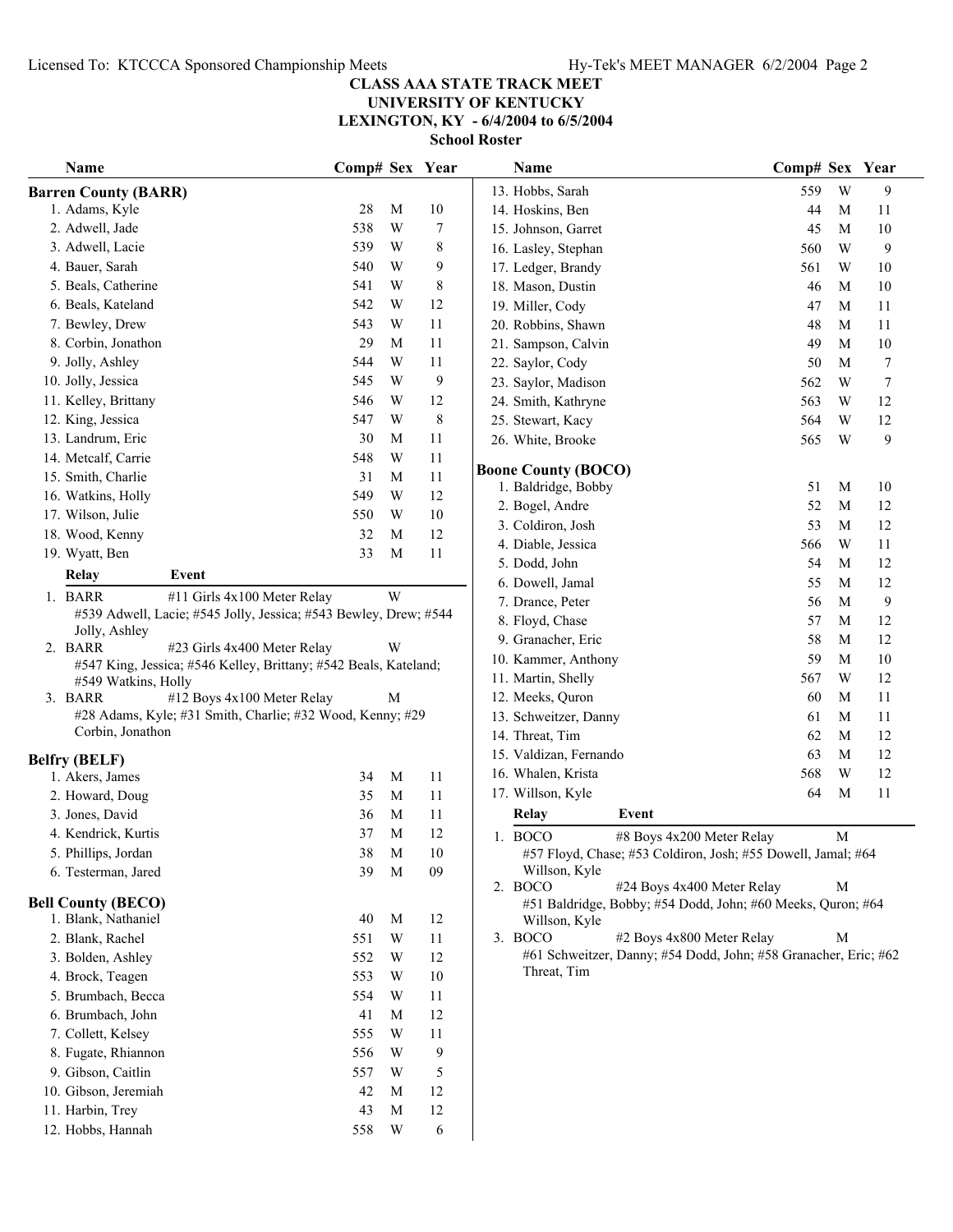**UNIVERSITY OF KENTUCKY**

**LEXINGTON, KY - 6/4/2004 to 6/5/2004**

| 5. BRST<br>#24 Boys 4x400 Meter Relay<br>M<br><b>Bowling Green (BOWL)</b><br>#68 Baffour, Tony; #73 Moment, Brandon; #72 Moment, Billy;<br>1. Greer, Eugenia<br>569<br>W<br>12<br>#76 Santiago, Tony<br>570<br>$\ensuremath{\text{W}}$<br>2. Sears, Lea<br>11<br>571<br>9<br>3. Sweatt, Ashley<br>W<br><b>Bullitt Central (BCEN)</b><br>65<br>4. Taitt, Matt<br>M<br>11<br>W<br>1. Haley, Rachael<br>583<br>10<br>572<br>W<br>5. Waller, Cierra<br>11<br><b>Butler (BUTL)</b><br>573<br>W<br>11<br>6. Whitlow, Taylor<br>584<br>W<br>12<br>1. Brown, Asia<br>574<br>W<br>9<br>7. Wilson, Brittney<br>585<br>W<br>2. Floyd, Dominque<br>11<br>Relay<br>Event<br>586<br>W<br>9<br>3. Goodman, Sarah<br>1. BOWL<br>W<br>#11 Girls 4x100 Meter Relay<br>#569 Greer, Eugenia; #573 Whitlow, Taylor; #572 Waller, Cierra;<br><b>Calloway County (CALL)</b><br>W<br>#570 Sears, Lea<br>1. Adams, Rachel<br>587<br>8<br>2. BOWL<br>#7 Girls 4x200 Meter Relay CLASS W<br>2. Bazzell, Nathan<br>79<br>M<br>12<br>#569 Greer, Eugenia; #572 Waller, Cierra; #570 Sears, Lea; #573<br>3. Dial, Shameka<br>588<br>W<br>12<br>Whitlow, Taylor<br>$\boldsymbol{7}$<br>4. Summers, Megan<br>589<br>W<br><b>Boyd County (BOYD)</b><br><b>Campbell County (CACO)</b><br>1. Bowling, Jeff<br>66<br>M<br>11<br>1. Becker, Brittney<br>590<br>W<br>12<br>$\ensuremath{\text{W}}$<br>575<br>2. Tackett, Alayna<br>11<br>9<br>2. Harris, Drew<br>80<br>M<br>W<br>9<br>3. Meyer, Lacee<br>591<br><b>Bryan Station (BRST)</b><br>1. Andrews, Jamaun<br>M<br>11<br>67<br>592<br>12<br>4. Wells, Shelley<br>W<br>2. Baffour, Tony<br>68<br>M<br>11<br><b>Central (CENT)</b><br>3. Banks, Jureran<br>69<br>M<br>11<br>1. Belle, Brittaney<br>593<br>W<br>11<br>4. Broadus, Tonisha<br>576<br>$\ensuremath{\text{W}}$<br>10<br>81<br>12<br>2. Coleman, Sean<br>M<br>5. Cheanult, Tara<br>577<br>9<br>W<br>594<br>W<br>10<br>3. Davies, Brittnay<br>578<br>$\ensuremath{\text{W}}$<br>9<br>6. Cotton, Whitney<br>595<br>W<br>10<br>4. Evans, Lecreasa<br>7. Griggs, Aimee<br>579<br>$\ensuremath{\text{W}}$<br>8<br>82<br>5. Farrish, Larry<br>M<br>10<br>8. Henderson, Casey<br>580<br>$\ensuremath{\text{W}}$<br>11<br>83<br>12<br>6. Foster, Andre<br>M<br>9. Jackson, Anthony<br>70<br>M<br>12<br>84<br>7. Fredrick, Corey<br>M<br>12<br>9<br>10. Mitchell, Donta<br>71<br>M<br>W<br>8. Goode, Gabrielle<br>596<br>10<br>11<br>11. Moment, Billy<br>72<br>M<br>9. Jones, Allisha<br>597<br>W<br>12<br>12. Moment, Brandon<br>$\mathbf M$<br>11<br>73<br>9<br>10. Malone, Deshawn<br>85<br>M<br>$\mathbf M$<br>12<br>13. Morton, Robin<br>74<br>11. McCellon, Andrewa<br>598<br>W<br>10<br>$\mathbf M$<br>$10\,$<br>14. Morton, Steve<br>75<br>12. Nigel, Prince<br>10<br>86<br>M<br>M<br>12<br>15. Santiago, Tony<br>76<br>599<br>W<br>9<br>13. Renehandt, Patricia<br>16. Seals, Chris<br>$12\,$<br>77<br>$\mathbf M$<br>14. Riley, Shavone<br>600<br>W<br>11<br>78<br>M<br>10<br>17. Stevenson, Justin<br>9<br>15. Smyzer, Jacques<br>601<br>W<br>$\ensuremath{\text{W}}$<br>581<br>8<br>18. Taylor, Brittany<br>16. Taylor, Tiffany<br>W<br>602<br>11<br>19. Walker, Tamica<br>582<br>W<br>10<br><b>Relay</b><br>Event<br>Relay<br>Event<br>W<br>1. CENT<br>#11 Girls 4x100 Meter Relay<br>W<br>1. BRST<br>#11 Girls 4x100 Meter Relay<br>#593 Belle, Brittaney; #597 Jones, Allisha; #595 Evans, Lecreasa;<br>#576 Broadus, Tonisha; #579 Griggs, Aimee; #580 Henderson,<br>#598 McCellon, Andrewa<br>Casey; #578 Cotton, Whitney<br>#7 Girls 4x200 Meter Relay CLASS W<br>2. CENT<br>#7 Girls 4x200 Meter Relay CLASS W<br>2. BRST<br>#593 Belle, Brittaney; #598 McCellon, Andrewa; #594 Davies,<br>#579 Griggs, Aimee; #578 Cotton, Whitney; #580 Henderson,<br>Brittnay; #597 Jones, Allisha<br>Casey; #576 Broadus, Tonisha<br>3. CENT<br>#23 Girls 4x400 Meter Relay<br>W<br>3. BRST<br>#12 Boys 4x100 Meter Relay<br>M<br>#600 Riley, Shavone; #597 Jones, Allisha; #598 McCellon,<br>#74 Morton, Robin; #67 Andrews, Jamaun; #70 Jackson, Anthony;<br>Andrewa; #594 Davies, Brittnay<br>#78 Stevenson, Justin<br>#12 Boys 4x100 Meter Relay<br>4. CENT<br>M<br>4. BRST<br>#8 Boys 4x200 Meter Relay<br>M<br>#81 Coleman, Sean; #82 Farrish, Larry; #84 Fredrick, Corey; #83<br>#70 Jackson, Anthony; #77 Seals, Chris; #78 Stevenson, Justin; #67<br>Foster, Andre<br>Andrews, Jamaun | Name | Comp# Sex Year |  | Name | Comp# Sex Year |  |
|--------------------------------------------------------------------------------------------------------------------------------------------------------------------------------------------------------------------------------------------------------------------------------------------------------------------------------------------------------------------------------------------------------------------------------------------------------------------------------------------------------------------------------------------------------------------------------------------------------------------------------------------------------------------------------------------------------------------------------------------------------------------------------------------------------------------------------------------------------------------------------------------------------------------------------------------------------------------------------------------------------------------------------------------------------------------------------------------------------------------------------------------------------------------------------------------------------------------------------------------------------------------------------------------------------------------------------------------------------------------------------------------------------------------------------------------------------------------------------------------------------------------------------------------------------------------------------------------------------------------------------------------------------------------------------------------------------------------------------------------------------------------------------------------------------------------------------------------------------------------------------------------------------------------------------------------------------------------------------------------------------------------------------------------------------------------------------------------------------------------------------------------------------------------------------------------------------------------------------------------------------------------------------------------------------------------------------------------------------------------------------------------------------------------------------------------------------------------------------------------------------------------------------------------------------------------------------------------------------------------------------------------------------------------------------------------------------------------------------------------------------------------------------------------------------------------------------------------------------------------------------------------------------------------------------------------------------------------------------------------------------------------------------------------------------------------------------------------------------------------------------------------------------------------------------------------------------------------------------------------------------------------------------------------------------------------------------------------------------------------------------------------------------------------------------------------------------------------------------------------------------------------------------------------------------------------------------------------------------------------------------------------------------------------------------------------------------------------------------------------------------------------------------------------------------------------------------------------------------------------------------------------------------------------------------------------------------------------------------------------------------------------------------------------------------------------------------------------------------------------------------------------------------------------------------------------------------------------------------------------------------------------------------------------------------------------------------------------------------------------------|------|----------------|--|------|----------------|--|
|                                                                                                                                                                                                                                                                                                                                                                                                                                                                                                                                                                                                                                                                                                                                                                                                                                                                                                                                                                                                                                                                                                                                                                                                                                                                                                                                                                                                                                                                                                                                                                                                                                                                                                                                                                                                                                                                                                                                                                                                                                                                                                                                                                                                                                                                                                                                                                                                                                                                                                                                                                                                                                                                                                                                                                                                                                                                                                                                                                                                                                                                                                                                                                                                                                                                                                                                                                                                                                                                                                                                                                                                                                                                                                                                                                                                                                                                                                                                                                                                                                                                                                                                                                                                                                                                                                                                                                          |      |                |  |      |                |  |
|                                                                                                                                                                                                                                                                                                                                                                                                                                                                                                                                                                                                                                                                                                                                                                                                                                                                                                                                                                                                                                                                                                                                                                                                                                                                                                                                                                                                                                                                                                                                                                                                                                                                                                                                                                                                                                                                                                                                                                                                                                                                                                                                                                                                                                                                                                                                                                                                                                                                                                                                                                                                                                                                                                                                                                                                                                                                                                                                                                                                                                                                                                                                                                                                                                                                                                                                                                                                                                                                                                                                                                                                                                                                                                                                                                                                                                                                                                                                                                                                                                                                                                                                                                                                                                                                                                                                                                          |      |                |  |      |                |  |
|                                                                                                                                                                                                                                                                                                                                                                                                                                                                                                                                                                                                                                                                                                                                                                                                                                                                                                                                                                                                                                                                                                                                                                                                                                                                                                                                                                                                                                                                                                                                                                                                                                                                                                                                                                                                                                                                                                                                                                                                                                                                                                                                                                                                                                                                                                                                                                                                                                                                                                                                                                                                                                                                                                                                                                                                                                                                                                                                                                                                                                                                                                                                                                                                                                                                                                                                                                                                                                                                                                                                                                                                                                                                                                                                                                                                                                                                                                                                                                                                                                                                                                                                                                                                                                                                                                                                                                          |      |                |  |      |                |  |
|                                                                                                                                                                                                                                                                                                                                                                                                                                                                                                                                                                                                                                                                                                                                                                                                                                                                                                                                                                                                                                                                                                                                                                                                                                                                                                                                                                                                                                                                                                                                                                                                                                                                                                                                                                                                                                                                                                                                                                                                                                                                                                                                                                                                                                                                                                                                                                                                                                                                                                                                                                                                                                                                                                                                                                                                                                                                                                                                                                                                                                                                                                                                                                                                                                                                                                                                                                                                                                                                                                                                                                                                                                                                                                                                                                                                                                                                                                                                                                                                                                                                                                                                                                                                                                                                                                                                                                          |      |                |  |      |                |  |
|                                                                                                                                                                                                                                                                                                                                                                                                                                                                                                                                                                                                                                                                                                                                                                                                                                                                                                                                                                                                                                                                                                                                                                                                                                                                                                                                                                                                                                                                                                                                                                                                                                                                                                                                                                                                                                                                                                                                                                                                                                                                                                                                                                                                                                                                                                                                                                                                                                                                                                                                                                                                                                                                                                                                                                                                                                                                                                                                                                                                                                                                                                                                                                                                                                                                                                                                                                                                                                                                                                                                                                                                                                                                                                                                                                                                                                                                                                                                                                                                                                                                                                                                                                                                                                                                                                                                                                          |      |                |  |      |                |  |
|                                                                                                                                                                                                                                                                                                                                                                                                                                                                                                                                                                                                                                                                                                                                                                                                                                                                                                                                                                                                                                                                                                                                                                                                                                                                                                                                                                                                                                                                                                                                                                                                                                                                                                                                                                                                                                                                                                                                                                                                                                                                                                                                                                                                                                                                                                                                                                                                                                                                                                                                                                                                                                                                                                                                                                                                                                                                                                                                                                                                                                                                                                                                                                                                                                                                                                                                                                                                                                                                                                                                                                                                                                                                                                                                                                                                                                                                                                                                                                                                                                                                                                                                                                                                                                                                                                                                                                          |      |                |  |      |                |  |
|                                                                                                                                                                                                                                                                                                                                                                                                                                                                                                                                                                                                                                                                                                                                                                                                                                                                                                                                                                                                                                                                                                                                                                                                                                                                                                                                                                                                                                                                                                                                                                                                                                                                                                                                                                                                                                                                                                                                                                                                                                                                                                                                                                                                                                                                                                                                                                                                                                                                                                                                                                                                                                                                                                                                                                                                                                                                                                                                                                                                                                                                                                                                                                                                                                                                                                                                                                                                                                                                                                                                                                                                                                                                                                                                                                                                                                                                                                                                                                                                                                                                                                                                                                                                                                                                                                                                                                          |      |                |  |      |                |  |
|                                                                                                                                                                                                                                                                                                                                                                                                                                                                                                                                                                                                                                                                                                                                                                                                                                                                                                                                                                                                                                                                                                                                                                                                                                                                                                                                                                                                                                                                                                                                                                                                                                                                                                                                                                                                                                                                                                                                                                                                                                                                                                                                                                                                                                                                                                                                                                                                                                                                                                                                                                                                                                                                                                                                                                                                                                                                                                                                                                                                                                                                                                                                                                                                                                                                                                                                                                                                                                                                                                                                                                                                                                                                                                                                                                                                                                                                                                                                                                                                                                                                                                                                                                                                                                                                                                                                                                          |      |                |  |      |                |  |
|                                                                                                                                                                                                                                                                                                                                                                                                                                                                                                                                                                                                                                                                                                                                                                                                                                                                                                                                                                                                                                                                                                                                                                                                                                                                                                                                                                                                                                                                                                                                                                                                                                                                                                                                                                                                                                                                                                                                                                                                                                                                                                                                                                                                                                                                                                                                                                                                                                                                                                                                                                                                                                                                                                                                                                                                                                                                                                                                                                                                                                                                                                                                                                                                                                                                                                                                                                                                                                                                                                                                                                                                                                                                                                                                                                                                                                                                                                                                                                                                                                                                                                                                                                                                                                                                                                                                                                          |      |                |  |      |                |  |
|                                                                                                                                                                                                                                                                                                                                                                                                                                                                                                                                                                                                                                                                                                                                                                                                                                                                                                                                                                                                                                                                                                                                                                                                                                                                                                                                                                                                                                                                                                                                                                                                                                                                                                                                                                                                                                                                                                                                                                                                                                                                                                                                                                                                                                                                                                                                                                                                                                                                                                                                                                                                                                                                                                                                                                                                                                                                                                                                                                                                                                                                                                                                                                                                                                                                                                                                                                                                                                                                                                                                                                                                                                                                                                                                                                                                                                                                                                                                                                                                                                                                                                                                                                                                                                                                                                                                                                          |      |                |  |      |                |  |
|                                                                                                                                                                                                                                                                                                                                                                                                                                                                                                                                                                                                                                                                                                                                                                                                                                                                                                                                                                                                                                                                                                                                                                                                                                                                                                                                                                                                                                                                                                                                                                                                                                                                                                                                                                                                                                                                                                                                                                                                                                                                                                                                                                                                                                                                                                                                                                                                                                                                                                                                                                                                                                                                                                                                                                                                                                                                                                                                                                                                                                                                                                                                                                                                                                                                                                                                                                                                                                                                                                                                                                                                                                                                                                                                                                                                                                                                                                                                                                                                                                                                                                                                                                                                                                                                                                                                                                          |      |                |  |      |                |  |
|                                                                                                                                                                                                                                                                                                                                                                                                                                                                                                                                                                                                                                                                                                                                                                                                                                                                                                                                                                                                                                                                                                                                                                                                                                                                                                                                                                                                                                                                                                                                                                                                                                                                                                                                                                                                                                                                                                                                                                                                                                                                                                                                                                                                                                                                                                                                                                                                                                                                                                                                                                                                                                                                                                                                                                                                                                                                                                                                                                                                                                                                                                                                                                                                                                                                                                                                                                                                                                                                                                                                                                                                                                                                                                                                                                                                                                                                                                                                                                                                                                                                                                                                                                                                                                                                                                                                                                          |      |                |  |      |                |  |
|                                                                                                                                                                                                                                                                                                                                                                                                                                                                                                                                                                                                                                                                                                                                                                                                                                                                                                                                                                                                                                                                                                                                                                                                                                                                                                                                                                                                                                                                                                                                                                                                                                                                                                                                                                                                                                                                                                                                                                                                                                                                                                                                                                                                                                                                                                                                                                                                                                                                                                                                                                                                                                                                                                                                                                                                                                                                                                                                                                                                                                                                                                                                                                                                                                                                                                                                                                                                                                                                                                                                                                                                                                                                                                                                                                                                                                                                                                                                                                                                                                                                                                                                                                                                                                                                                                                                                                          |      |                |  |      |                |  |
|                                                                                                                                                                                                                                                                                                                                                                                                                                                                                                                                                                                                                                                                                                                                                                                                                                                                                                                                                                                                                                                                                                                                                                                                                                                                                                                                                                                                                                                                                                                                                                                                                                                                                                                                                                                                                                                                                                                                                                                                                                                                                                                                                                                                                                                                                                                                                                                                                                                                                                                                                                                                                                                                                                                                                                                                                                                                                                                                                                                                                                                                                                                                                                                                                                                                                                                                                                                                                                                                                                                                                                                                                                                                                                                                                                                                                                                                                                                                                                                                                                                                                                                                                                                                                                                                                                                                                                          |      |                |  |      |                |  |
|                                                                                                                                                                                                                                                                                                                                                                                                                                                                                                                                                                                                                                                                                                                                                                                                                                                                                                                                                                                                                                                                                                                                                                                                                                                                                                                                                                                                                                                                                                                                                                                                                                                                                                                                                                                                                                                                                                                                                                                                                                                                                                                                                                                                                                                                                                                                                                                                                                                                                                                                                                                                                                                                                                                                                                                                                                                                                                                                                                                                                                                                                                                                                                                                                                                                                                                                                                                                                                                                                                                                                                                                                                                                                                                                                                                                                                                                                                                                                                                                                                                                                                                                                                                                                                                                                                                                                                          |      |                |  |      |                |  |
|                                                                                                                                                                                                                                                                                                                                                                                                                                                                                                                                                                                                                                                                                                                                                                                                                                                                                                                                                                                                                                                                                                                                                                                                                                                                                                                                                                                                                                                                                                                                                                                                                                                                                                                                                                                                                                                                                                                                                                                                                                                                                                                                                                                                                                                                                                                                                                                                                                                                                                                                                                                                                                                                                                                                                                                                                                                                                                                                                                                                                                                                                                                                                                                                                                                                                                                                                                                                                                                                                                                                                                                                                                                                                                                                                                                                                                                                                                                                                                                                                                                                                                                                                                                                                                                                                                                                                                          |      |                |  |      |                |  |
|                                                                                                                                                                                                                                                                                                                                                                                                                                                                                                                                                                                                                                                                                                                                                                                                                                                                                                                                                                                                                                                                                                                                                                                                                                                                                                                                                                                                                                                                                                                                                                                                                                                                                                                                                                                                                                                                                                                                                                                                                                                                                                                                                                                                                                                                                                                                                                                                                                                                                                                                                                                                                                                                                                                                                                                                                                                                                                                                                                                                                                                                                                                                                                                                                                                                                                                                                                                                                                                                                                                                                                                                                                                                                                                                                                                                                                                                                                                                                                                                                                                                                                                                                                                                                                                                                                                                                                          |      |                |  |      |                |  |
|                                                                                                                                                                                                                                                                                                                                                                                                                                                                                                                                                                                                                                                                                                                                                                                                                                                                                                                                                                                                                                                                                                                                                                                                                                                                                                                                                                                                                                                                                                                                                                                                                                                                                                                                                                                                                                                                                                                                                                                                                                                                                                                                                                                                                                                                                                                                                                                                                                                                                                                                                                                                                                                                                                                                                                                                                                                                                                                                                                                                                                                                                                                                                                                                                                                                                                                                                                                                                                                                                                                                                                                                                                                                                                                                                                                                                                                                                                                                                                                                                                                                                                                                                                                                                                                                                                                                                                          |      |                |  |      |                |  |
|                                                                                                                                                                                                                                                                                                                                                                                                                                                                                                                                                                                                                                                                                                                                                                                                                                                                                                                                                                                                                                                                                                                                                                                                                                                                                                                                                                                                                                                                                                                                                                                                                                                                                                                                                                                                                                                                                                                                                                                                                                                                                                                                                                                                                                                                                                                                                                                                                                                                                                                                                                                                                                                                                                                                                                                                                                                                                                                                                                                                                                                                                                                                                                                                                                                                                                                                                                                                                                                                                                                                                                                                                                                                                                                                                                                                                                                                                                                                                                                                                                                                                                                                                                                                                                                                                                                                                                          |      |                |  |      |                |  |
|                                                                                                                                                                                                                                                                                                                                                                                                                                                                                                                                                                                                                                                                                                                                                                                                                                                                                                                                                                                                                                                                                                                                                                                                                                                                                                                                                                                                                                                                                                                                                                                                                                                                                                                                                                                                                                                                                                                                                                                                                                                                                                                                                                                                                                                                                                                                                                                                                                                                                                                                                                                                                                                                                                                                                                                                                                                                                                                                                                                                                                                                                                                                                                                                                                                                                                                                                                                                                                                                                                                                                                                                                                                                                                                                                                                                                                                                                                                                                                                                                                                                                                                                                                                                                                                                                                                                                                          |      |                |  |      |                |  |
|                                                                                                                                                                                                                                                                                                                                                                                                                                                                                                                                                                                                                                                                                                                                                                                                                                                                                                                                                                                                                                                                                                                                                                                                                                                                                                                                                                                                                                                                                                                                                                                                                                                                                                                                                                                                                                                                                                                                                                                                                                                                                                                                                                                                                                                                                                                                                                                                                                                                                                                                                                                                                                                                                                                                                                                                                                                                                                                                                                                                                                                                                                                                                                                                                                                                                                                                                                                                                                                                                                                                                                                                                                                                                                                                                                                                                                                                                                                                                                                                                                                                                                                                                                                                                                                                                                                                                                          |      |                |  |      |                |  |
|                                                                                                                                                                                                                                                                                                                                                                                                                                                                                                                                                                                                                                                                                                                                                                                                                                                                                                                                                                                                                                                                                                                                                                                                                                                                                                                                                                                                                                                                                                                                                                                                                                                                                                                                                                                                                                                                                                                                                                                                                                                                                                                                                                                                                                                                                                                                                                                                                                                                                                                                                                                                                                                                                                                                                                                                                                                                                                                                                                                                                                                                                                                                                                                                                                                                                                                                                                                                                                                                                                                                                                                                                                                                                                                                                                                                                                                                                                                                                                                                                                                                                                                                                                                                                                                                                                                                                                          |      |                |  |      |                |  |
|                                                                                                                                                                                                                                                                                                                                                                                                                                                                                                                                                                                                                                                                                                                                                                                                                                                                                                                                                                                                                                                                                                                                                                                                                                                                                                                                                                                                                                                                                                                                                                                                                                                                                                                                                                                                                                                                                                                                                                                                                                                                                                                                                                                                                                                                                                                                                                                                                                                                                                                                                                                                                                                                                                                                                                                                                                                                                                                                                                                                                                                                                                                                                                                                                                                                                                                                                                                                                                                                                                                                                                                                                                                                                                                                                                                                                                                                                                                                                                                                                                                                                                                                                                                                                                                                                                                                                                          |      |                |  |      |                |  |
|                                                                                                                                                                                                                                                                                                                                                                                                                                                                                                                                                                                                                                                                                                                                                                                                                                                                                                                                                                                                                                                                                                                                                                                                                                                                                                                                                                                                                                                                                                                                                                                                                                                                                                                                                                                                                                                                                                                                                                                                                                                                                                                                                                                                                                                                                                                                                                                                                                                                                                                                                                                                                                                                                                                                                                                                                                                                                                                                                                                                                                                                                                                                                                                                                                                                                                                                                                                                                                                                                                                                                                                                                                                                                                                                                                                                                                                                                                                                                                                                                                                                                                                                                                                                                                                                                                                                                                          |      |                |  |      |                |  |
|                                                                                                                                                                                                                                                                                                                                                                                                                                                                                                                                                                                                                                                                                                                                                                                                                                                                                                                                                                                                                                                                                                                                                                                                                                                                                                                                                                                                                                                                                                                                                                                                                                                                                                                                                                                                                                                                                                                                                                                                                                                                                                                                                                                                                                                                                                                                                                                                                                                                                                                                                                                                                                                                                                                                                                                                                                                                                                                                                                                                                                                                                                                                                                                                                                                                                                                                                                                                                                                                                                                                                                                                                                                                                                                                                                                                                                                                                                                                                                                                                                                                                                                                                                                                                                                                                                                                                                          |      |                |  |      |                |  |
|                                                                                                                                                                                                                                                                                                                                                                                                                                                                                                                                                                                                                                                                                                                                                                                                                                                                                                                                                                                                                                                                                                                                                                                                                                                                                                                                                                                                                                                                                                                                                                                                                                                                                                                                                                                                                                                                                                                                                                                                                                                                                                                                                                                                                                                                                                                                                                                                                                                                                                                                                                                                                                                                                                                                                                                                                                                                                                                                                                                                                                                                                                                                                                                                                                                                                                                                                                                                                                                                                                                                                                                                                                                                                                                                                                                                                                                                                                                                                                                                                                                                                                                                                                                                                                                                                                                                                                          |      |                |  |      |                |  |
|                                                                                                                                                                                                                                                                                                                                                                                                                                                                                                                                                                                                                                                                                                                                                                                                                                                                                                                                                                                                                                                                                                                                                                                                                                                                                                                                                                                                                                                                                                                                                                                                                                                                                                                                                                                                                                                                                                                                                                                                                                                                                                                                                                                                                                                                                                                                                                                                                                                                                                                                                                                                                                                                                                                                                                                                                                                                                                                                                                                                                                                                                                                                                                                                                                                                                                                                                                                                                                                                                                                                                                                                                                                                                                                                                                                                                                                                                                                                                                                                                                                                                                                                                                                                                                                                                                                                                                          |      |                |  |      |                |  |
|                                                                                                                                                                                                                                                                                                                                                                                                                                                                                                                                                                                                                                                                                                                                                                                                                                                                                                                                                                                                                                                                                                                                                                                                                                                                                                                                                                                                                                                                                                                                                                                                                                                                                                                                                                                                                                                                                                                                                                                                                                                                                                                                                                                                                                                                                                                                                                                                                                                                                                                                                                                                                                                                                                                                                                                                                                                                                                                                                                                                                                                                                                                                                                                                                                                                                                                                                                                                                                                                                                                                                                                                                                                                                                                                                                                                                                                                                                                                                                                                                                                                                                                                                                                                                                                                                                                                                                          |      |                |  |      |                |  |
|                                                                                                                                                                                                                                                                                                                                                                                                                                                                                                                                                                                                                                                                                                                                                                                                                                                                                                                                                                                                                                                                                                                                                                                                                                                                                                                                                                                                                                                                                                                                                                                                                                                                                                                                                                                                                                                                                                                                                                                                                                                                                                                                                                                                                                                                                                                                                                                                                                                                                                                                                                                                                                                                                                                                                                                                                                                                                                                                                                                                                                                                                                                                                                                                                                                                                                                                                                                                                                                                                                                                                                                                                                                                                                                                                                                                                                                                                                                                                                                                                                                                                                                                                                                                                                                                                                                                                                          |      |                |  |      |                |  |
|                                                                                                                                                                                                                                                                                                                                                                                                                                                                                                                                                                                                                                                                                                                                                                                                                                                                                                                                                                                                                                                                                                                                                                                                                                                                                                                                                                                                                                                                                                                                                                                                                                                                                                                                                                                                                                                                                                                                                                                                                                                                                                                                                                                                                                                                                                                                                                                                                                                                                                                                                                                                                                                                                                                                                                                                                                                                                                                                                                                                                                                                                                                                                                                                                                                                                                                                                                                                                                                                                                                                                                                                                                                                                                                                                                                                                                                                                                                                                                                                                                                                                                                                                                                                                                                                                                                                                                          |      |                |  |      |                |  |
|                                                                                                                                                                                                                                                                                                                                                                                                                                                                                                                                                                                                                                                                                                                                                                                                                                                                                                                                                                                                                                                                                                                                                                                                                                                                                                                                                                                                                                                                                                                                                                                                                                                                                                                                                                                                                                                                                                                                                                                                                                                                                                                                                                                                                                                                                                                                                                                                                                                                                                                                                                                                                                                                                                                                                                                                                                                                                                                                                                                                                                                                                                                                                                                                                                                                                                                                                                                                                                                                                                                                                                                                                                                                                                                                                                                                                                                                                                                                                                                                                                                                                                                                                                                                                                                                                                                                                                          |      |                |  |      |                |  |
|                                                                                                                                                                                                                                                                                                                                                                                                                                                                                                                                                                                                                                                                                                                                                                                                                                                                                                                                                                                                                                                                                                                                                                                                                                                                                                                                                                                                                                                                                                                                                                                                                                                                                                                                                                                                                                                                                                                                                                                                                                                                                                                                                                                                                                                                                                                                                                                                                                                                                                                                                                                                                                                                                                                                                                                                                                                                                                                                                                                                                                                                                                                                                                                                                                                                                                                                                                                                                                                                                                                                                                                                                                                                                                                                                                                                                                                                                                                                                                                                                                                                                                                                                                                                                                                                                                                                                                          |      |                |  |      |                |  |
|                                                                                                                                                                                                                                                                                                                                                                                                                                                                                                                                                                                                                                                                                                                                                                                                                                                                                                                                                                                                                                                                                                                                                                                                                                                                                                                                                                                                                                                                                                                                                                                                                                                                                                                                                                                                                                                                                                                                                                                                                                                                                                                                                                                                                                                                                                                                                                                                                                                                                                                                                                                                                                                                                                                                                                                                                                                                                                                                                                                                                                                                                                                                                                                                                                                                                                                                                                                                                                                                                                                                                                                                                                                                                                                                                                                                                                                                                                                                                                                                                                                                                                                                                                                                                                                                                                                                                                          |      |                |  |      |                |  |
|                                                                                                                                                                                                                                                                                                                                                                                                                                                                                                                                                                                                                                                                                                                                                                                                                                                                                                                                                                                                                                                                                                                                                                                                                                                                                                                                                                                                                                                                                                                                                                                                                                                                                                                                                                                                                                                                                                                                                                                                                                                                                                                                                                                                                                                                                                                                                                                                                                                                                                                                                                                                                                                                                                                                                                                                                                                                                                                                                                                                                                                                                                                                                                                                                                                                                                                                                                                                                                                                                                                                                                                                                                                                                                                                                                                                                                                                                                                                                                                                                                                                                                                                                                                                                                                                                                                                                                          |      |                |  |      |                |  |
|                                                                                                                                                                                                                                                                                                                                                                                                                                                                                                                                                                                                                                                                                                                                                                                                                                                                                                                                                                                                                                                                                                                                                                                                                                                                                                                                                                                                                                                                                                                                                                                                                                                                                                                                                                                                                                                                                                                                                                                                                                                                                                                                                                                                                                                                                                                                                                                                                                                                                                                                                                                                                                                                                                                                                                                                                                                                                                                                                                                                                                                                                                                                                                                                                                                                                                                                                                                                                                                                                                                                                                                                                                                                                                                                                                                                                                                                                                                                                                                                                                                                                                                                                                                                                                                                                                                                                                          |      |                |  |      |                |  |
|                                                                                                                                                                                                                                                                                                                                                                                                                                                                                                                                                                                                                                                                                                                                                                                                                                                                                                                                                                                                                                                                                                                                                                                                                                                                                                                                                                                                                                                                                                                                                                                                                                                                                                                                                                                                                                                                                                                                                                                                                                                                                                                                                                                                                                                                                                                                                                                                                                                                                                                                                                                                                                                                                                                                                                                                                                                                                                                                                                                                                                                                                                                                                                                                                                                                                                                                                                                                                                                                                                                                                                                                                                                                                                                                                                                                                                                                                                                                                                                                                                                                                                                                                                                                                                                                                                                                                                          |      |                |  |      |                |  |
|                                                                                                                                                                                                                                                                                                                                                                                                                                                                                                                                                                                                                                                                                                                                                                                                                                                                                                                                                                                                                                                                                                                                                                                                                                                                                                                                                                                                                                                                                                                                                                                                                                                                                                                                                                                                                                                                                                                                                                                                                                                                                                                                                                                                                                                                                                                                                                                                                                                                                                                                                                                                                                                                                                                                                                                                                                                                                                                                                                                                                                                                                                                                                                                                                                                                                                                                                                                                                                                                                                                                                                                                                                                                                                                                                                                                                                                                                                                                                                                                                                                                                                                                                                                                                                                                                                                                                                          |      |                |  |      |                |  |
|                                                                                                                                                                                                                                                                                                                                                                                                                                                                                                                                                                                                                                                                                                                                                                                                                                                                                                                                                                                                                                                                                                                                                                                                                                                                                                                                                                                                                                                                                                                                                                                                                                                                                                                                                                                                                                                                                                                                                                                                                                                                                                                                                                                                                                                                                                                                                                                                                                                                                                                                                                                                                                                                                                                                                                                                                                                                                                                                                                                                                                                                                                                                                                                                                                                                                                                                                                                                                                                                                                                                                                                                                                                                                                                                                                                                                                                                                                                                                                                                                                                                                                                                                                                                                                                                                                                                                                          |      |                |  |      |                |  |
|                                                                                                                                                                                                                                                                                                                                                                                                                                                                                                                                                                                                                                                                                                                                                                                                                                                                                                                                                                                                                                                                                                                                                                                                                                                                                                                                                                                                                                                                                                                                                                                                                                                                                                                                                                                                                                                                                                                                                                                                                                                                                                                                                                                                                                                                                                                                                                                                                                                                                                                                                                                                                                                                                                                                                                                                                                                                                                                                                                                                                                                                                                                                                                                                                                                                                                                                                                                                                                                                                                                                                                                                                                                                                                                                                                                                                                                                                                                                                                                                                                                                                                                                                                                                                                                                                                                                                                          |      |                |  |      |                |  |
|                                                                                                                                                                                                                                                                                                                                                                                                                                                                                                                                                                                                                                                                                                                                                                                                                                                                                                                                                                                                                                                                                                                                                                                                                                                                                                                                                                                                                                                                                                                                                                                                                                                                                                                                                                                                                                                                                                                                                                                                                                                                                                                                                                                                                                                                                                                                                                                                                                                                                                                                                                                                                                                                                                                                                                                                                                                                                                                                                                                                                                                                                                                                                                                                                                                                                                                                                                                                                                                                                                                                                                                                                                                                                                                                                                                                                                                                                                                                                                                                                                                                                                                                                                                                                                                                                                                                                                          |      |                |  |      |                |  |
|                                                                                                                                                                                                                                                                                                                                                                                                                                                                                                                                                                                                                                                                                                                                                                                                                                                                                                                                                                                                                                                                                                                                                                                                                                                                                                                                                                                                                                                                                                                                                                                                                                                                                                                                                                                                                                                                                                                                                                                                                                                                                                                                                                                                                                                                                                                                                                                                                                                                                                                                                                                                                                                                                                                                                                                                                                                                                                                                                                                                                                                                                                                                                                                                                                                                                                                                                                                                                                                                                                                                                                                                                                                                                                                                                                                                                                                                                                                                                                                                                                                                                                                                                                                                                                                                                                                                                                          |      |                |  |      |                |  |
|                                                                                                                                                                                                                                                                                                                                                                                                                                                                                                                                                                                                                                                                                                                                                                                                                                                                                                                                                                                                                                                                                                                                                                                                                                                                                                                                                                                                                                                                                                                                                                                                                                                                                                                                                                                                                                                                                                                                                                                                                                                                                                                                                                                                                                                                                                                                                                                                                                                                                                                                                                                                                                                                                                                                                                                                                                                                                                                                                                                                                                                                                                                                                                                                                                                                                                                                                                                                                                                                                                                                                                                                                                                                                                                                                                                                                                                                                                                                                                                                                                                                                                                                                                                                                                                                                                                                                                          |      |                |  |      |                |  |
|                                                                                                                                                                                                                                                                                                                                                                                                                                                                                                                                                                                                                                                                                                                                                                                                                                                                                                                                                                                                                                                                                                                                                                                                                                                                                                                                                                                                                                                                                                                                                                                                                                                                                                                                                                                                                                                                                                                                                                                                                                                                                                                                                                                                                                                                                                                                                                                                                                                                                                                                                                                                                                                                                                                                                                                                                                                                                                                                                                                                                                                                                                                                                                                                                                                                                                                                                                                                                                                                                                                                                                                                                                                                                                                                                                                                                                                                                                                                                                                                                                                                                                                                                                                                                                                                                                                                                                          |      |                |  |      |                |  |
|                                                                                                                                                                                                                                                                                                                                                                                                                                                                                                                                                                                                                                                                                                                                                                                                                                                                                                                                                                                                                                                                                                                                                                                                                                                                                                                                                                                                                                                                                                                                                                                                                                                                                                                                                                                                                                                                                                                                                                                                                                                                                                                                                                                                                                                                                                                                                                                                                                                                                                                                                                                                                                                                                                                                                                                                                                                                                                                                                                                                                                                                                                                                                                                                                                                                                                                                                                                                                                                                                                                                                                                                                                                                                                                                                                                                                                                                                                                                                                                                                                                                                                                                                                                                                                                                                                                                                                          |      |                |  |      |                |  |
|                                                                                                                                                                                                                                                                                                                                                                                                                                                                                                                                                                                                                                                                                                                                                                                                                                                                                                                                                                                                                                                                                                                                                                                                                                                                                                                                                                                                                                                                                                                                                                                                                                                                                                                                                                                                                                                                                                                                                                                                                                                                                                                                                                                                                                                                                                                                                                                                                                                                                                                                                                                                                                                                                                                                                                                                                                                                                                                                                                                                                                                                                                                                                                                                                                                                                                                                                                                                                                                                                                                                                                                                                                                                                                                                                                                                                                                                                                                                                                                                                                                                                                                                                                                                                                                                                                                                                                          |      |                |  |      |                |  |
|                                                                                                                                                                                                                                                                                                                                                                                                                                                                                                                                                                                                                                                                                                                                                                                                                                                                                                                                                                                                                                                                                                                                                                                                                                                                                                                                                                                                                                                                                                                                                                                                                                                                                                                                                                                                                                                                                                                                                                                                                                                                                                                                                                                                                                                                                                                                                                                                                                                                                                                                                                                                                                                                                                                                                                                                                                                                                                                                                                                                                                                                                                                                                                                                                                                                                                                                                                                                                                                                                                                                                                                                                                                                                                                                                                                                                                                                                                                                                                                                                                                                                                                                                                                                                                                                                                                                                                          |      |                |  |      |                |  |
|                                                                                                                                                                                                                                                                                                                                                                                                                                                                                                                                                                                                                                                                                                                                                                                                                                                                                                                                                                                                                                                                                                                                                                                                                                                                                                                                                                                                                                                                                                                                                                                                                                                                                                                                                                                                                                                                                                                                                                                                                                                                                                                                                                                                                                                                                                                                                                                                                                                                                                                                                                                                                                                                                                                                                                                                                                                                                                                                                                                                                                                                                                                                                                                                                                                                                                                                                                                                                                                                                                                                                                                                                                                                                                                                                                                                                                                                                                                                                                                                                                                                                                                                                                                                                                                                                                                                                                          |      |                |  |      |                |  |
|                                                                                                                                                                                                                                                                                                                                                                                                                                                                                                                                                                                                                                                                                                                                                                                                                                                                                                                                                                                                                                                                                                                                                                                                                                                                                                                                                                                                                                                                                                                                                                                                                                                                                                                                                                                                                                                                                                                                                                                                                                                                                                                                                                                                                                                                                                                                                                                                                                                                                                                                                                                                                                                                                                                                                                                                                                                                                                                                                                                                                                                                                                                                                                                                                                                                                                                                                                                                                                                                                                                                                                                                                                                                                                                                                                                                                                                                                                                                                                                                                                                                                                                                                                                                                                                                                                                                                                          |      |                |  |      |                |  |
|                                                                                                                                                                                                                                                                                                                                                                                                                                                                                                                                                                                                                                                                                                                                                                                                                                                                                                                                                                                                                                                                                                                                                                                                                                                                                                                                                                                                                                                                                                                                                                                                                                                                                                                                                                                                                                                                                                                                                                                                                                                                                                                                                                                                                                                                                                                                                                                                                                                                                                                                                                                                                                                                                                                                                                                                                                                                                                                                                                                                                                                                                                                                                                                                                                                                                                                                                                                                                                                                                                                                                                                                                                                                                                                                                                                                                                                                                                                                                                                                                                                                                                                                                                                                                                                                                                                                                                          |      |                |  |      |                |  |
|                                                                                                                                                                                                                                                                                                                                                                                                                                                                                                                                                                                                                                                                                                                                                                                                                                                                                                                                                                                                                                                                                                                                                                                                                                                                                                                                                                                                                                                                                                                                                                                                                                                                                                                                                                                                                                                                                                                                                                                                                                                                                                                                                                                                                                                                                                                                                                                                                                                                                                                                                                                                                                                                                                                                                                                                                                                                                                                                                                                                                                                                                                                                                                                                                                                                                                                                                                                                                                                                                                                                                                                                                                                                                                                                                                                                                                                                                                                                                                                                                                                                                                                                                                                                                                                                                                                                                                          |      |                |  |      |                |  |
|                                                                                                                                                                                                                                                                                                                                                                                                                                                                                                                                                                                                                                                                                                                                                                                                                                                                                                                                                                                                                                                                                                                                                                                                                                                                                                                                                                                                                                                                                                                                                                                                                                                                                                                                                                                                                                                                                                                                                                                                                                                                                                                                                                                                                                                                                                                                                                                                                                                                                                                                                                                                                                                                                                                                                                                                                                                                                                                                                                                                                                                                                                                                                                                                                                                                                                                                                                                                                                                                                                                                                                                                                                                                                                                                                                                                                                                                                                                                                                                                                                                                                                                                                                                                                                                                                                                                                                          |      |                |  |      |                |  |
|                                                                                                                                                                                                                                                                                                                                                                                                                                                                                                                                                                                                                                                                                                                                                                                                                                                                                                                                                                                                                                                                                                                                                                                                                                                                                                                                                                                                                                                                                                                                                                                                                                                                                                                                                                                                                                                                                                                                                                                                                                                                                                                                                                                                                                                                                                                                                                                                                                                                                                                                                                                                                                                                                                                                                                                                                                                                                                                                                                                                                                                                                                                                                                                                                                                                                                                                                                                                                                                                                                                                                                                                                                                                                                                                                                                                                                                                                                                                                                                                                                                                                                                                                                                                                                                                                                                                                                          |      |                |  |      |                |  |

|    | Name                                                                                                                          | Comp# Sex                                                                                                                                                                                                                                                                                               |        | Year     |
|----|-------------------------------------------------------------------------------------------------------------------------------|---------------------------------------------------------------------------------------------------------------------------------------------------------------------------------------------------------------------------------------------------------------------------------------------------------|--------|----------|
| 5. | <b>BRST</b><br>#24 Boys 4x400 Meter Relay<br>#68 Baffour, Tony; #73 Moment, Brandon; #72 Moment, Billy;<br>#76 Santiago, Tony |                                                                                                                                                                                                                                                                                                         | М      |          |
|    | <b>Bullitt Central (BCEN)</b>                                                                                                 |                                                                                                                                                                                                                                                                                                         |        |          |
|    | 1. Haley, Rachael                                                                                                             | 583                                                                                                                                                                                                                                                                                                     | W      | 10       |
|    |                                                                                                                               |                                                                                                                                                                                                                                                                                                         |        |          |
|    | <b>Butler (BUTL)</b>                                                                                                          |                                                                                                                                                                                                                                                                                                         |        |          |
|    | 1. Brown, Asia                                                                                                                | 584                                                                                                                                                                                                                                                                                                     | W      | 12       |
|    | 2. Floyd, Dominque                                                                                                            | 585                                                                                                                                                                                                                                                                                                     | W      | 11       |
|    | 3. Goodman, Sarah                                                                                                             | 586                                                                                                                                                                                                                                                                                                     | W      | 9        |
|    | <b>Calloway County (CALL)</b>                                                                                                 |                                                                                                                                                                                                                                                                                                         |        |          |
|    | 1. Adams, Rachel                                                                                                              | 587                                                                                                                                                                                                                                                                                                     | W      | 8        |
|    | 2. Bazzell, Nathan                                                                                                            | 79                                                                                                                                                                                                                                                                                                      | М      | 12       |
|    | 3. Dial, Shameka                                                                                                              | 588                                                                                                                                                                                                                                                                                                     | W      | 12       |
|    | 4. Summers, Megan                                                                                                             | 589                                                                                                                                                                                                                                                                                                     | W      | 7        |
|    | <b>Campbell County (CACO)</b>                                                                                                 |                                                                                                                                                                                                                                                                                                         |        |          |
|    | 1. Becker, Brittney                                                                                                           | 590                                                                                                                                                                                                                                                                                                     | W      | 12       |
|    | 2. Harris, Drew                                                                                                               | 80                                                                                                                                                                                                                                                                                                      | М      | 9        |
|    | 3. Meyer, Lacee                                                                                                               | 591                                                                                                                                                                                                                                                                                                     | W      | 9        |
|    | 4. Wells, Shelley                                                                                                             | 592                                                                                                                                                                                                                                                                                                     | W      | 12       |
|    |                                                                                                                               |                                                                                                                                                                                                                                                                                                         |        |          |
|    | <b>Central (CENT)</b>                                                                                                         |                                                                                                                                                                                                                                                                                                         |        |          |
|    | 1. Belle, Brittaney                                                                                                           | 593                                                                                                                                                                                                                                                                                                     | W      | 11       |
|    | 2. Coleman, Sean                                                                                                              | 81                                                                                                                                                                                                                                                                                                      | М      | 12       |
|    | 3. Davies, Brittnay                                                                                                           | 594                                                                                                                                                                                                                                                                                                     | W      | 10       |
|    | 4. Evans, Lecreasa                                                                                                            | 595                                                                                                                                                                                                                                                                                                     | W      | 10       |
|    | 5. Farrish, Larry                                                                                                             | 82                                                                                                                                                                                                                                                                                                      | М      | 10       |
|    | 6. Foster, Andre                                                                                                              | 83                                                                                                                                                                                                                                                                                                      | М      | 12       |
|    | 7. Fredrick, Corey                                                                                                            | 84                                                                                                                                                                                                                                                                                                      | M      | 12       |
|    | 8. Goode, Gabrielle<br>9. Jones, Allisha                                                                                      | 596<br>597                                                                                                                                                                                                                                                                                              | W      | 10<br>12 |
|    | 10. Malone, Deshawn                                                                                                           | 85                                                                                                                                                                                                                                                                                                      | W<br>М | 9        |
|    | 11. McCellon, Andrewa                                                                                                         | 598                                                                                                                                                                                                                                                                                                     | W      | 10       |
|    | 12. Nigel, Prince                                                                                                             | 86                                                                                                                                                                                                                                                                                                      | М      | 10       |
|    | 13. Renehandt, Patricia                                                                                                       | 599                                                                                                                                                                                                                                                                                                     | W      | 9        |
|    | 14. Riley, Shavone                                                                                                            | 600                                                                                                                                                                                                                                                                                                     | W      | 11       |
|    | 15. Smyzer, Jacques                                                                                                           | 601                                                                                                                                                                                                                                                                                                     | W      | 9        |
|    | 16. Taylor, Tiffany                                                                                                           | 602                                                                                                                                                                                                                                                                                                     | W      | 11       |
|    | Event                                                                                                                         |                                                                                                                                                                                                                                                                                                         |        |          |
|    | <b>Relay</b>                                                                                                                  |                                                                                                                                                                                                                                                                                                         |        |          |
| 1. | <b>CENT</b><br>#11 Girls 4x100 Meter Relay<br>#593 Belle, Brittaney; #597 Jones, Allisha; #595 Evans, Lecreasa;               |                                                                                                                                                                                                                                                                                                         | W      |          |
|    | #598 McCellon, Andrewa                                                                                                        |                                                                                                                                                                                                                                                                                                         |        |          |
|    |                                                                                                                               | $200 M_{\odot}$ $M_{\odot}$ $R_{\odot}$ $R_{\odot}$ $R_{\odot}$ $R_{\odot}$ $R_{\odot}$ $R_{\odot}$ $R_{\odot}$ $R_{\odot}$ $R_{\odot}$ $R_{\odot}$ $R_{\odot}$ $R_{\odot}$ $R_{\odot}$ $R_{\odot}$ $R_{\odot}$ $R_{\odot}$ $R_{\odot}$ $R_{\odot}$ $R_{\odot}$ $R_{\odot}$ $R_{\odot}$ $R_{\odot}$ $R$ |        |          |

- 2. CENT #7 Girls 4x200 Meter Relay CLASS W #593 Belle, Brittaney; #598 McCellon, Andrewa; #594 Davies, Brittnay; #597 Jones, Allisha
- 3. CENT #23 Girls 4x400 Meter Relay W #600 Riley, Shavone; #597 Jones, Allisha; #598 McCellon, Andrewa; #594 Davies, Brittnay
- 4. CENT  $#12$  Boys  $4x100$  Meter Relay M #81 Coleman, Sean; #82 Farrish, Larry; #84 Fredrick, Corey; #83 Foster, Andre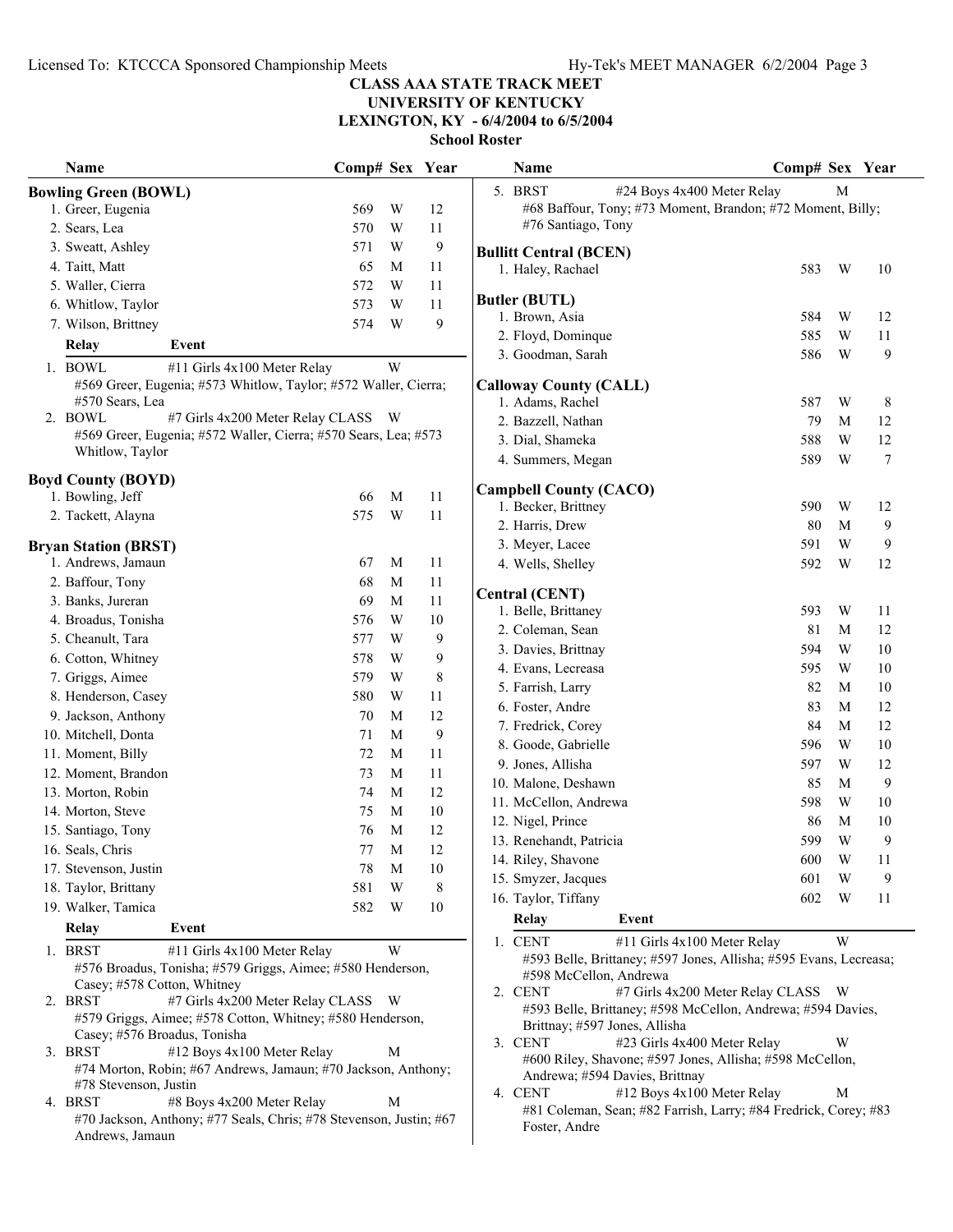Licensed To: KTCCCA Sponsored Championship Meets Hy-Tek's MEET MANAGER 6/2/2004 Page 4

# **CLASS AAA STATE TRACK MEET**

**UNIVERSITY OF KENTUCKY LEXINGTON, KY - 6/4/2004 to 6/5/2004**

**School Roster**

|                                                                                                                                    |                |   | SCHOOL |
|------------------------------------------------------------------------------------------------------------------------------------|----------------|---|--------|
| Name                                                                                                                               | Comp# Sex Year |   |        |
| <b>Central Hardin (CHAR)</b>                                                                                                       |                |   |        |
| 1. Applewhite, Danilo                                                                                                              | 87             | М | 11     |
| 2. Cook, Bobby                                                                                                                     | 88             | М | 10     |
| 3. Diaz, David                                                                                                                     | 89             | М | 11     |
| 4. Embree, Adrian                                                                                                                  | 90             | М | 12     |
| 5. Hinton, Bobby                                                                                                                   | 91             | М | 12     |
| 6. Priddy, Wesley                                                                                                                  | 92             | М | 12     |
| 7. Taylor, Travell                                                                                                                 | 93             | М | 10     |
| 8. Williams, Daryl                                                                                                                 | 94             | М | 11     |
| 9. Wooden, Kameron                                                                                                                 | 95             | М | 11     |
| Relay<br>Event                                                                                                                     |                |   |        |
| 1. CHAR<br>#8 Boys 4x200 Meter Relay<br>#88 Cook, Bobby; #91 Hinton, Bobby; #87 Applewhite, Danilo;<br>#93 Taylor, Travell         |                | М |        |
| 2. CHAR<br>#24 Boys 4x400 Meter Relay<br>#88 Cook, Bobby; #93 Taylor, Travell; #87 Applewhite, Danilo;<br>#91 Hinton, Bobby        |                | М |        |
| <b>Christian County (CHCO)</b>                                                                                                     |                |   |        |
| 1. Brown, Brittany                                                                                                                 | 603            | W | 9      |
| 2. Brown, Teurshila                                                                                                                | 604            | W | 11     |
| 3. Hester, Sherra                                                                                                                  | 605            | W | 7      |
| 4. Howard, Tracy                                                                                                                   | 606            | W | 12     |
| 5. Legette, Kaischelle                                                                                                             | 607            | W | 12     |
| 6. Lynch, Natia                                                                                                                    | 608            | W | 9      |
| 7. McCombs, Shanna                                                                                                                 | 609            | W | 8      |
| 8. Oldham, Cami                                                                                                                    | 610            | W | 10     |
| 9. Reeves, Matt                                                                                                                    | 96             | М | 12     |
| 10. Stiger, Corkey                                                                                                                 | 611            | W | 12     |
| 11. Watkins, Lydia                                                                                                                 | 612            | W | 10     |
| 12. Wharton, Tim                                                                                                                   | 97             | М | 11     |
| 13. Wilson, Anissa                                                                                                                 | 613            | W | 12     |
| Relay<br>Event                                                                                                                     |                |   |        |
| 1. CHCO<br>#11 Girls 4x100 Meter Relay<br>#603 Brown, Brittany; #604 Brown, Teurshila; #611 Stiger,<br>Corkey; #613 Wilson, Anissa |                | W |        |
| #23 Girls 4x400 Meter Relay<br>2. CHCO<br>#606 Howard, Tracy; #613 Wilson, Anissa; #609 McCombs,<br>Shanna; #612 Watkins, Lydia    |                | W |        |
| <b>Clay County (CLAY)</b><br>1. Phillips, Jordan                                                                                   | 614            | W | 7      |
| 2. Smallwood, Katie                                                                                                                | 615            | W | 10     |
| 3. Wilson, Jenna                                                                                                                   | 616            | W | 10     |
| <b>Conner (CONN)</b>                                                                                                               |                |   |        |
| 1. Alcorn, Katherine                                                                                                               | 617            | W | 10     |
| 2. Beckman, Sarah                                                                                                                  | 618            | W | 11     |
| 3. Fancher, Allison                                                                                                                | 619            | W | 9      |
| 4. Feist, Joe                                                                                                                      | 98             | М | 12     |
| 5. Fiorelli, Madeline                                                                                                              | 620            | W | 12     |
| 6. Porembski, Nicole                                                                                                               | 621            | W | 9      |
| 7. Schmitt, Chelsea                                                                                                                | 622            | W | 9      |

| Name                                                                               | Comp# Sex Year |   |    | Name                                                 |                                                                                                                                      | Comp# Sex Year |   |    |
|------------------------------------------------------------------------------------|----------------|---|----|------------------------------------------------------|--------------------------------------------------------------------------------------------------------------------------------------|----------------|---|----|
| al Hardin (CHAR)                                                                   |                |   |    | 8. Shuffett, Myra                                    |                                                                                                                                      | 623            | W | 10 |
| Applewhite, Danilo                                                                 | 87             | M | 11 | Relay                                                | Event                                                                                                                                |                |   |    |
| Cook, Bobby                                                                        | 88             | M | 10 | 1. CONN                                              | #23 Girls 4x400 Meter Relay                                                                                                          |                | W |    |
| Diaz, David                                                                        | 89             | M | 11 |                                                      | #617 Alcorn, Katherine; #619 Fancher, Allison; #621 Porembski,                                                                       |                |   |    |
| Embree, Adrian                                                                     | 90             | M | 12 |                                                      | Nicole; #620 Fiorelli, Madeline                                                                                                      |                |   |    |
| Hinton, Bobby                                                                      | 91             | M | 12 |                                                      |                                                                                                                                      |                |   |    |
| Priddy, Wesley                                                                     | 92             | M | 12 | <b>Covington Catholic (COVC)</b><br>1. Burns, Travis |                                                                                                                                      | 99             | M | 11 |
| Taylor, Travell                                                                    | 93             | M | 10 | 2. Duncan, Tim                                       |                                                                                                                                      | 100            | M | 11 |
| Williams, Daryl                                                                    | 94             | M | 11 | 3. Garnick, Mike                                     |                                                                                                                                      | 101            | М | 11 |
| Wooden, Kameron                                                                    | 95             | M | 11 | 4. Graden, Adam                                      |                                                                                                                                      | 102            | М | 10 |
| Relay<br>Event                                                                     |                |   |    | 5. Ketron, Grant                                     |                                                                                                                                      | 103            | М | 11 |
| <b>CHAR</b><br>#8 Boys 4x200 Meter Relay                                           |                | M |    | 6. Kreke, Brian                                      |                                                                                                                                      | 104            | M | 10 |
| #88 Cook, Bobby; #91 Hinton, Bobby; #87 Applewhite, Danilo;                        |                |   |    | 7. Lange, Joey                                       |                                                                                                                                      | 105            | M | 12 |
| #93 Taylor, Travell                                                                |                |   |    | 8. McHenry, Eric                                     |                                                                                                                                      | 106            | M | 11 |
| CHAR<br>#24 Boys 4x400 Meter Relay                                                 |                | M |    | 9. Pauly, Jordan                                     |                                                                                                                                      | 107            | М | 11 |
| #88 Cook, Bobby; #93 Taylor, Travell; #87 Applewhite, Danilo;<br>#91 Hinton, Bobby |                |   |    | 10. Smith, Joe                                       |                                                                                                                                      | 108            | M | 10 |
|                                                                                    |                |   |    | 11. Sutton, Brett                                    |                                                                                                                                      | 109            | M | 10 |
| tian County (CHCO)                                                                 |                |   |    | Relay                                                | Event                                                                                                                                |                |   |    |
| Brown, Brittany                                                                    | 603            | W | 9  |                                                      |                                                                                                                                      |                | M |    |
| Brown, Teurshila                                                                   | 604            | W | 11 | 1. COVC                                              | #12 Boys 4x100 Meter Relay<br>$1100 \, \text{C}$ $\ldots 11$ $\ldots 1100 \, \text{D}$ $\ldots$ $\text{T}$ $\ldots 1100 \, \text{D}$ |                |   |    |

#108 Smith, Joe; #100 Duncan, Tim; #105 Lange, Joey; #99 Burns, Travis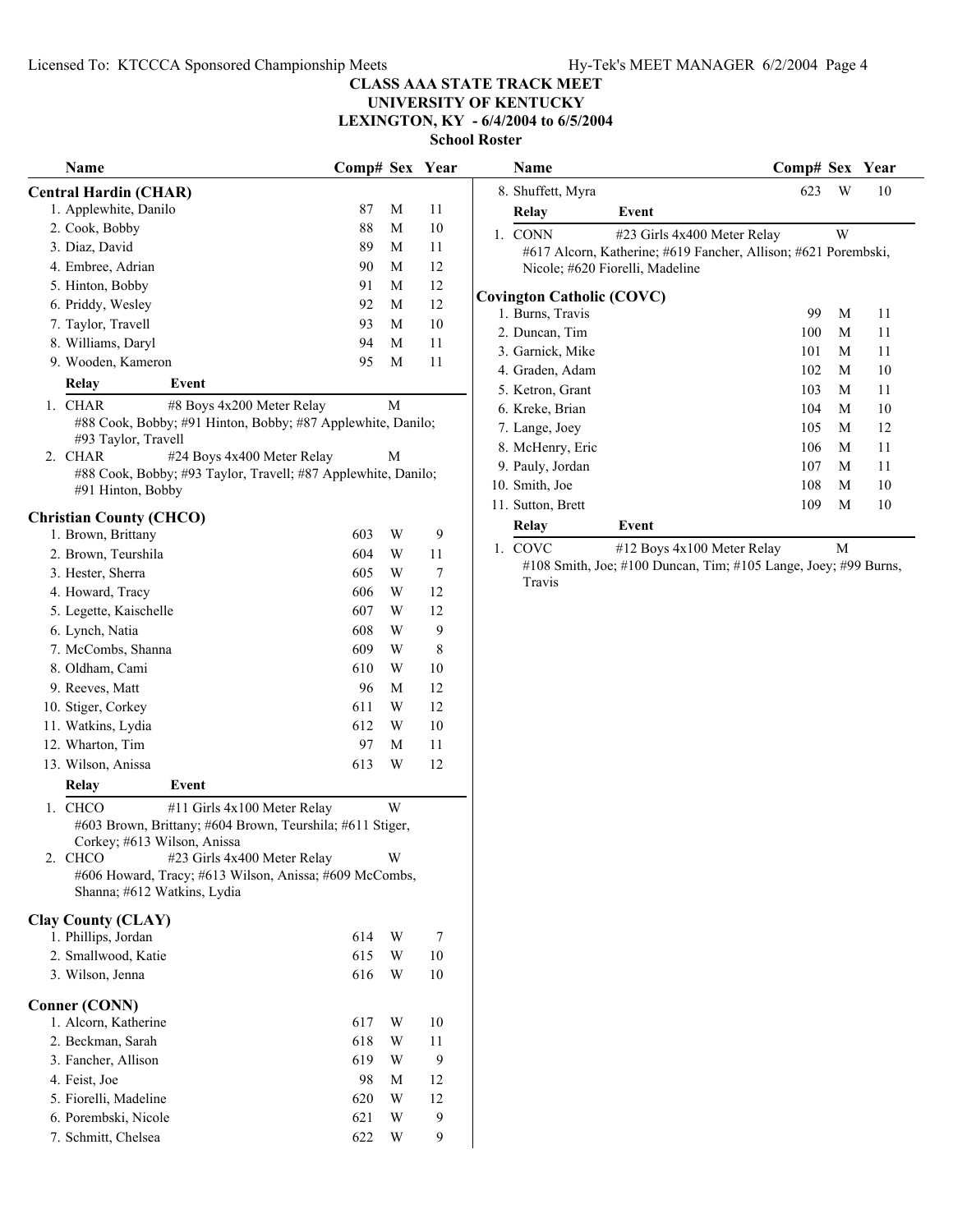**UNIVERSITY OF KENTUCKY**

**LEXINGTON, KY - 6/4/2004 to 6/5/2004**

| Name                                                                                                            | Comp# Sex Year |   |                | Name                                                                                              | Comp# Sex Year |   |        |
|-----------------------------------------------------------------------------------------------------------------|----------------|---|----------------|---------------------------------------------------------------------------------------------------|----------------|---|--------|
| <b>Daviess County (DACO)</b>                                                                                    |                |   |                | 6. Miller, Emma                                                                                   | 643            | W | 10     |
| 1. Addington, Natalie                                                                                           | 624            | W | 9              | 7. Miller, Shanece                                                                                | 644            | W | 7      |
| 2. Barron, Mary                                                                                                 | 625            | W | 9              | 8. Stanek, Holly                                                                                  | 645            | W | 10     |
| 3. Beddow, Tyler                                                                                                | 110            | M | 10             | 9. Stoppelwerth, Adam                                                                             | 125            | M | 12     |
| 4. Berry, Brandon                                                                                               | 111            | M | 12             | <b>Relay</b><br>Event                                                                             |                |   |        |
| 5. Dunaway, Jonathan                                                                                            | 112            | M | 10             | 1. DIXI<br>#11 Girls 4x100 Meter Relay                                                            |                | W |        |
| 6. Erickson, Emily                                                                                              | 626            | W | 10             | #641 Huq, Aupala; #644 Miller, Shanece; #645 Stanek, Holly;                                       |                |   |        |
| 7. Fleming, Danielle                                                                                            | 627            | W | 9              | #642 Klein, Lilly                                                                                 |                |   |        |
| 8. Gish, Brandon                                                                                                | 113            | M | 12             |                                                                                                   |                |   |        |
| 9. Hicks, Matt                                                                                                  | 114            | M | $12\,$         | <b>Dupont Manual (DUMA)</b><br>1. Cannon, Tiara                                                   | 646            | W | 11     |
| 10. Howard, Brenda                                                                                              | 628            | W | 12             |                                                                                                   | 647            | W | 12     |
| 11. Hunter, Kathleen                                                                                            | 629            | W | $10\,$         | 2. Droste, Jessica                                                                                |                |   |        |
| 12. Jennex, Gabby                                                                                               | 630            | W | 11             | 3. Eastes, Lena                                                                                   | 648            | W | 9      |
| 13. Kreisle, Jordan                                                                                             | 115            | M | 12             | 4. Fuchs, Drew                                                                                    | 126            | M | 10     |
| 14. Logsdon, Nathan                                                                                             | 116            | M | 11             | 5. Gordon, Graham                                                                                 | 127            | M | 12     |
| 15. May, Sara                                                                                                   | 631            | W | 12             | 6. Hamm, Christina                                                                                | 649            | W | 11     |
| 16. McKay, Maggie                                                                                               | 632            | W | 11             | 7. Haworth, Michael                                                                               | 128            | M | 12     |
| 17. Miller, Taylor                                                                                              | 633            | W | 11             | 8. Henry, Casey                                                                                   | 650            | W | 9      |
| 18. Moseley, Brandon                                                                                            | 117            | M | 12             | 9. Massey, Melissa                                                                                | 651            | W | 11     |
| 19. Ohneck, Erika                                                                                               | 634            | W | 10             | 10. Parks, Jason                                                                                  | 129            | M | 10     |
| 20. Powell, Shane                                                                                               | 118            | M | 9              | 11. Pellegrini, Emily                                                                             | 652            | W | 11     |
| 21. Preece, Lauren                                                                                              | 635            | W | $8\phantom{1}$ | 12. Reynolds, Nicholas                                                                            | 130            | M | 12     |
| 22. Roush, Brooke                                                                                               | 636            | W | 12             | 13. Rothschild, Daniel                                                                            | 131            | M | 12     |
| 23. Rowe, Matt                                                                                                  | 119            | M | 12             | 14. Schuler, John                                                                                 | 132            | M | 12     |
| 24. Schrooten, Brett                                                                                            | 120            | M | 12             | 15. Schumann, Christina                                                                           | 653            | W | 12     |
|                                                                                                                 |                | M |                | 16. Sickles, Ariel                                                                                | 654            | W | $10\,$ |
| 25. Treesh, Sammy                                                                                               | 121<br>637     | W | 11             | <b>Relay</b><br>Event                                                                             |                |   |        |
| 26. Weaver, Ashley                                                                                              |                |   | 9              | 1. DUMA<br>#23 Girls 4x400 Meter Relay                                                            |                | W |        |
| 27. Wimsatt, Kristina                                                                                           | 638            | W | 11             | #654 Sickles, Ariel; #651 Massey, Melissa; #648 Eastes, Lena;                                     |                |   |        |
| 28. Yeckering, Amanda                                                                                           | 639            | W | 11             | #647 Droste, Jessica                                                                              |                |   |        |
| 29. Yeckering, Josh                                                                                             | 122            | M | 12             | #1 Girls 4x800 Meter Relay CLASS<br>2. DUMA                                                       |                | W |        |
| Relay<br>Event                                                                                                  |                |   |                | #647 Droste, Jessica; #648 Eastes, Lena; #651 Massey, Melissa;                                    |                |   |        |
| 1. DACO<br>#23 Girls 4x400 Meter Relay                                                                          |                | W |                | #649 Hamm, Christina                                                                              |                |   |        |
| #625 Barron, Mary; #638 Wimsatt, Kristina; #633 Miller, Taylor;                                                 |                |   |                | #2 Boys 4x800 Meter Relay<br>3. DUMA<br>#132 Schuler, John; #131 Rothschild, Daniel; #127 Gordon, |                | М |        |
| #632 McKay, Maggie                                                                                              |                |   |                | Graham; #128 Haworth, Michael                                                                     |                |   |        |
| 2. DACO<br>#1 Girls 4x800 Meter Relay CLASS W<br>#631 May, Sara; #637 Weaver, Ashley; #635 Preece, Lauren; #633 |                |   |                |                                                                                                   |                |   |        |
| Miller, Taylor                                                                                                  |                |   |                | <b>East Ridge (ERID)</b>                                                                          |                |   |        |
| 3. DACO<br>#8 Boys 4x200 Meter Relay                                                                            |                | M |                | 1. Miller, Britney                                                                                | 655            | W | 12     |
| #116 Logsdon, Nathan; #117 Moseley, Brandon; #110 Beddow,                                                       |                |   |                |                                                                                                   |                |   |        |
| Tyler; #118 Powell, Shane                                                                                       |                |   |                |                                                                                                   |                |   |        |
| 4. DACO<br>#24 Boys 4x400 Meter Relay                                                                           |                | M |                |                                                                                                   |                |   |        |
| #120 Schrooten, Brett; #118 Powell, Shane; #116 Logsdon, Nathan;                                                |                |   |                |                                                                                                   |                |   |        |
| #117 Moseley, Brandon                                                                                           |                |   |                |                                                                                                   |                |   |        |
| #2 Boys 4x800 Meter Relay<br>5. DACO                                                                            |                | M |                |                                                                                                   |                |   |        |
| #113 Gish, Brandon; #119 Rowe, Matt; #112 Dunaway, Jonathan;<br>#118 Powell, Shane                              |                |   |                |                                                                                                   |                |   |        |
| Dixie Heights (DIXI)                                                                                            |                |   |                |                                                                                                   |                |   |        |
| 1. Herron, Shannon                                                                                              | 640            | W | 10             |                                                                                                   |                |   |        |
| 2. Huq, Aupala                                                                                                  | 641            | W | 11             |                                                                                                   |                |   |        |
| 3. Klein, Lilly                                                                                                 | 642            | W | 9              |                                                                                                   |                |   |        |
| 4. Leichty, Matt                                                                                                | 123            | M | 11             |                                                                                                   |                |   |        |
| 5. Mauer, Eric                                                                                                  | 124            | M | 11             |                                                                                                   |                |   |        |
|                                                                                                                 |                |   |                |                                                                                                   |                |   |        |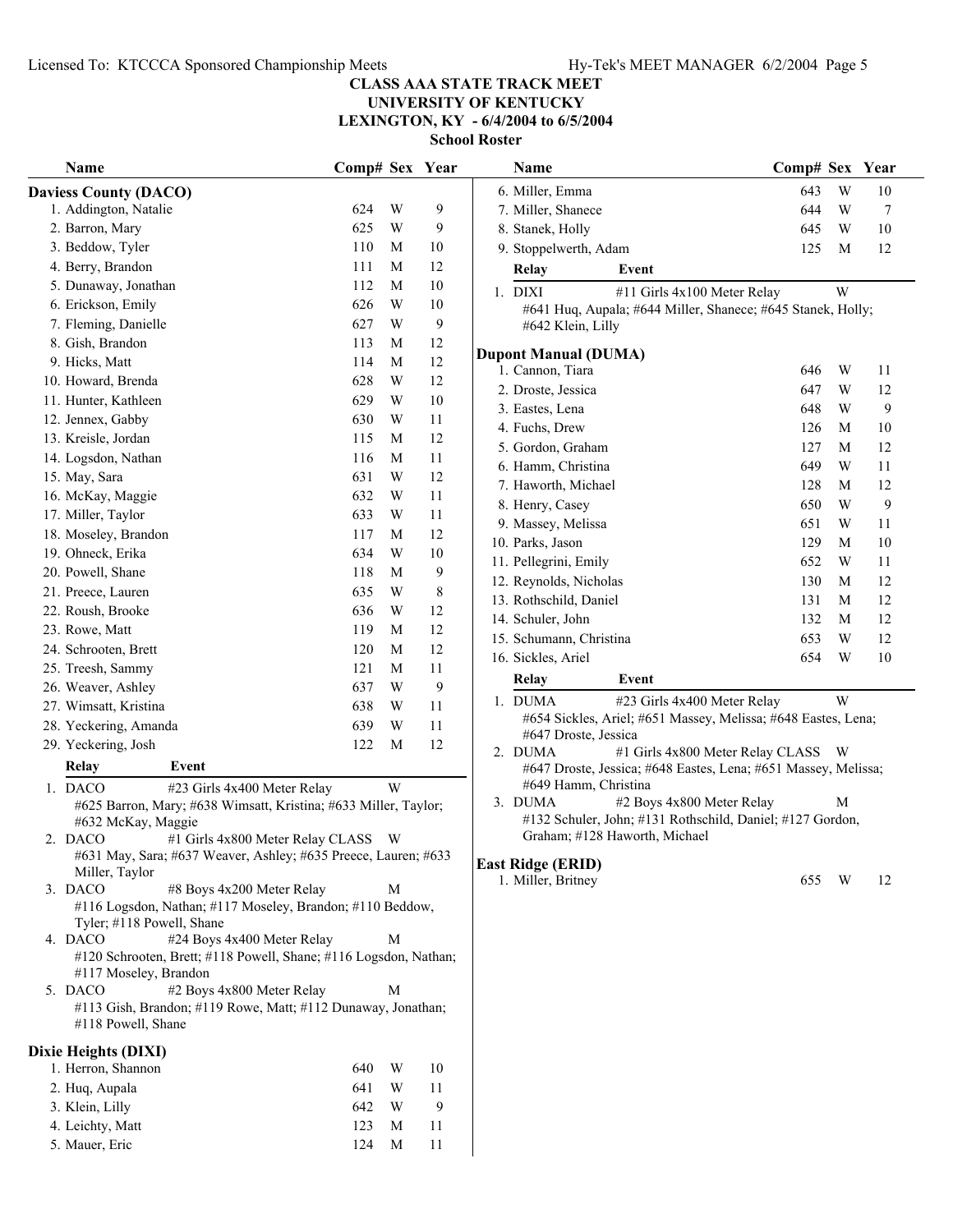**UNIVERSITY OF KENTUCKY**

**LEXINGTON, KY - 6/4/2004 to 6/5/2004**

| Name                                                                                | Comp# Sex Year |     |    | Name                                                                              | Comp# Sex Year |   |        |
|-------------------------------------------------------------------------------------|----------------|-----|----|-----------------------------------------------------------------------------------|----------------|---|--------|
| Eastern (EAST)                                                                      |                |     |    | 4. Dublin, Sarah                                                                  | 667            | W | 12     |
| 1. Aramburu, Camilla                                                                | 656            | W   | 9  | 5. Farris, Paige                                                                  | 668            | W | 8      |
| 2. Atkins, Davin                                                                    | 133            | M   | 11 | 6. Holshouser, Tessa                                                              | 669            | W | 12     |
| 3. Baptiste, Diego                                                                  | 134            | M   | 11 | 7. Janes, Elaina                                                                  | 670            | W | 10     |
| 4. Boyd, Andrew                                                                     | 135            | M   | 11 | Relay<br>Event                                                                    |                |   |        |
| 5. Carter, Rashun                                                                   | 136            | M   | 11 | #1 Girls 4x800 Meter Relay CLASS W<br>1. GRAV                                     |                |   |        |
| 6. Clark, Chani                                                                     | 657            | W   | 10 | #667 Dublin, Sarah; #668 Farris, Paige; #666 Beach, Beth; #665                    |                |   |        |
| 7. Coffman, Trent                                                                   | 137            | M   | 10 | Beach, Andrea                                                                     |                |   |        |
| 8. Dumas, Ciendy                                                                    | 138            | M   | 10 |                                                                                   |                |   |        |
| 9. Duncan, Kristopher                                                               | 139            | M   | 11 | <b>Grayson County (GRAY)</b><br>1. Blessitt, Jamie                                | 671            | W | 9      |
| 10. Krgo, Armina                                                                    | 658            | W   | 11 | 2. Brooks, Cody                                                                   | 147            | M | 12     |
| 11. Krgo, Maja                                                                      | 659            | W   | 12 | 3. Gift, Wes                                                                      | 148            | M | 11     |
| 12. Lankerd, Tyler                                                                  | 140            | M   | 11 | 4. Smith, Jarrod                                                                  | 149            | M | 12     |
| 13. McCoy, Danielle                                                                 | 660            | W   | 11 | 5. Smith, Josh                                                                    | 150            | M | 9      |
| 14. Samuels, Cristin                                                                | 661            | W   | 10 | 6. Soverns, Brian                                                                 | 151            | M | 10     |
| 15. Smith, Ronald                                                                   | 141            | M   | 12 |                                                                                   |                |   |        |
| 16. Smithson, Andrew                                                                | 142            | M   | 10 | <b>Greenwood (GRWO)</b>                                                           |                |   |        |
| 17. Thomas, Jeremiah                                                                | 143            | M   |    | 1. Colbert, Becca                                                                 | 672            | W | 10     |
| 18. Tutt, Angelia                                                                   | 662            | W   | 10 | 2. Croxton, DJ                                                                    | 152            | M | 12     |
| 19. Williams, Teanna                                                                | 663            | W   | 11 | 3. Eaton, Michael                                                                 | 153            | M | 10     |
| Relay<br>Event                                                                      |                |     |    | 4. Gomez, Chris                                                                   | 154            | M | 12     |
| 1. EAST<br>#11 Girls 4x100 Meter Relay                                              |                | W   |    | 5. Howard, Matt                                                                   | 155            | M | 12     |
| #658 Krgo, Armina; #659 Krgo, Maja; #660 McCoy, Danielle;                           |                |     |    | 6. Leeper, Natalie                                                                | 673            | W | 12     |
| #663 Williams, Teanna                                                               |                |     |    | 7. Littleton, Cara                                                                | 674            | W | 10     |
| #7 Girls 4x200 Meter Relay CLASS<br>2. EAST                                         |                | - W |    | 8. Midgett, Drake                                                                 | 156            | M | 10     |
| #660 McCoy, Danielle; #659 Krgo, Maja; #657 Clark, Chani; #663                      |                |     |    | 9. Osborne, Jason                                                                 | 157            | M | 12     |
| Williams, Teanna<br>3. EAST<br>#23 Girls 4x400 Meter Relay                          |                | W   |    | 10. Osborne, Keela                                                                | 675            | W | 10     |
| #657 Clark, Chani; #659 Krgo, Maja; #663 Williams, Teanna; #656                     |                |     |    | 11. Potzick, Kaitlyn                                                              | 676            | W | 10     |
| Aramburu, Camilla                                                                   |                |     |    | 12. Renfro, Allon                                                                 | 158            | M | 12     |
| 4. EAST<br>#1 Girls 4x800 Meter Relay CLASS W                                       |                |     |    | 13. Renfro, Megan                                                                 | 677            | W | $10\,$ |
| #659 Krgo, Maja; #656 Aramburu, Camilla; #661 Samuels, Cristin;                     |                |     |    | 14. Windham, Jeni                                                                 | 678            | W | 10     |
| #663 Williams, Teanna                                                               |                |     |    | <b>Relay</b><br>Event                                                             |                |   |        |
| 5. EAST<br>#12 Boys 4x100 Meter Relay                                               |                | M   |    | 1. GRWO<br>#1 Girls 4x800 Meter Relay CLASS W                                     |                |   |        |
| #136 Carter, Rashun; #137 Coffman, Trent; #133 Atkins, Davin;<br>#141 Smith, Ronald |                |     |    | #673 Leeper, Natalie; #675 Osborne, Keela; #676 Potzick, Kaitlyn                  |                |   |        |
| 6. EAST<br>#8 Boys 4x200 Meter Relay                                                |                | M   |    | #677 Renfro, Megan                                                                |                |   |        |
| #136 Carter, Rashun; #137 Coffman, Trent; #141 Smith, Ronald;                       |                |     |    | 2. GRWO<br>#2 Boys 4x800 Meter Relay                                              |                | M |        |
| #133 Atkins, Davin                                                                  |                |     |    | #157 Osborne, Jason; #158 Renfro, Allon; #152 Croxton, DJ; #153<br>Eaton, Michael |                |   |        |
| #2 Boys 4x800 Meter Relay<br>7. EAST                                                |                | M   |    |                                                                                   |                |   |        |
| #135 Boyd, Andrew; #134 Baptiste, Diego; #139 Duncan,                               |                |     |    | <b>Harrison County (HACO)</b>                                                     |                |   |        |
| Kristopher; #142 Smithson, Andrew                                                   |                |     |    | 1. Faulkner, Olivia                                                               | 679            | W | 11     |
| Fern Creek (FERN)                                                                   |                |     |    | 2. Franklin, Adam                                                                 | 159            | M | 12     |
| 1. Cooper, Danita                                                                   | 664            | W   | 12 | 3. Gray, Katelyn                                                                  | 680            | W | 9      |
| 2. Hicks, Jesse                                                                     | 144            | M   | 11 | 4. Gray, Megan                                                                    | 681            | W | 12     |
|                                                                                     |                |     |    | 5. Isaac, Audra                                                                   | 682            | W | 11     |
| Grant Co (GRCO)                                                                     | 145            | M   | 12 |                                                                                   |                |   |        |
| 1. Lissett, Darius                                                                  |                |     |    |                                                                                   |                |   |        |
| <b>Graves County (GRAV)</b>                                                         |                |     |    |                                                                                   |                |   |        |
| 1. Allred, Brad                                                                     | 146            | M   | 11 |                                                                                   |                |   |        |
| 2. Beach, Andrea                                                                    | 665            | W   | 9  |                                                                                   |                |   |        |
| 3. Beach, Beth                                                                      | 666            | W   | 8  |                                                                                   |                |   |        |

| Name                                                                                                    | Comp# Sex                        |   | Year |
|---------------------------------------------------------------------------------------------------------|----------------------------------|---|------|
| 4. Dublin, Sarah                                                                                        | 667                              | W | 12   |
| 5. Farris, Paige                                                                                        | 668                              | W | 8    |
| 6. Holshouser, Tessa                                                                                    | 669                              | W | 12   |
| 7. Janes, Elaina                                                                                        | 670                              | W | 10   |
| Event<br>Relay                                                                                          |                                  |   |      |
| <b>GRAV</b><br>1.                                                                                       | #1 Girls 4x800 Meter Relay CLASS | W |      |
| #667 Dublin, Sarah; #668 Farris, Paige; #666 Beach, Beth; #665<br>Beach, Andrea                         |                                  |   |      |
| <b>Grayson County (GRAY)</b>                                                                            |                                  |   |      |
| 1. Blessitt, Jamie                                                                                      | 671                              | W | 9    |
| 2. Brooks, Cody                                                                                         | 147                              | M | 12   |
| 3. Gift, Wes                                                                                            | 148                              | M | 11   |
| 4. Smith, Jarrod                                                                                        | 149                              | М | 12   |
| 5. Smith, Josh                                                                                          | 150                              | М | 9    |
| 6. Soverns, Brian                                                                                       | 151                              | М | 10   |
| Greenwood (GRWO)                                                                                        |                                  |   |      |
| 1. Colbert, Becca                                                                                       | 672                              | W | 10   |
| 2. Croxton, DJ                                                                                          | 152                              | М | 12   |
| 3. Eaton, Michael                                                                                       | 153                              | М | 10   |
| 4. Gomez, Chris                                                                                         | 154                              | М | 12   |
| 5. Howard, Matt                                                                                         | 155                              | М | 12   |
| 6. Leeper, Natalie                                                                                      | 673                              | W | 12   |
| 7. Littleton, Cara                                                                                      | 674                              | W | 10   |
| 8. Midgett, Drake                                                                                       | 156                              | М | 10   |
| 9. Osborne, Jason                                                                                       | 157                              | М | 12   |
| 10. Osborne, Keela                                                                                      | 675                              | W | 10   |
| 11. Potzick, Kaitlyn                                                                                    | 676                              | W | 10   |
| 12. Renfro, Allon                                                                                       | 158                              | M | 12   |
| 13. Renfro, Megan                                                                                       | 677                              | W | 10   |
| 14. Windham, Jeni                                                                                       | 678                              | W | 10   |
| Relay<br>Event                                                                                          |                                  |   |      |
| <b>GRWO</b><br>1.<br>#673 Leeper, Natalie; #675 Osborne, Keela; #676 Potzick, Kaitlyn;                  | #1 Girls 4x800 Meter Relay CLASS | W |      |
| #677 Renfro, Megan                                                                                      |                                  |   |      |
| 2. GRWO<br>#2 Boys 4x800 Meter Relay<br>#157 Osborne, Jason; #158 Renfro, Allon; #152 Croxton, DJ; #153 |                                  | М |      |
| Eaton, Michael                                                                                          |                                  |   |      |
| <b>Harrison County (HACO)</b>                                                                           |                                  |   |      |
| 1. Faulkner, Olivia                                                                                     | 679                              | W | 11   |
| 2. Franklin, Adam                                                                                       | 159                              | М | 12   |
| 3. Gray, Katelyn                                                                                        | 680                              | W | 9    |
| 4. Gray, Megan                                                                                          | 681                              | W | 12   |
| 5. Isaac, Audra                                                                                         | 682                              | W | 11   |
|                                                                                                         |                                  |   |      |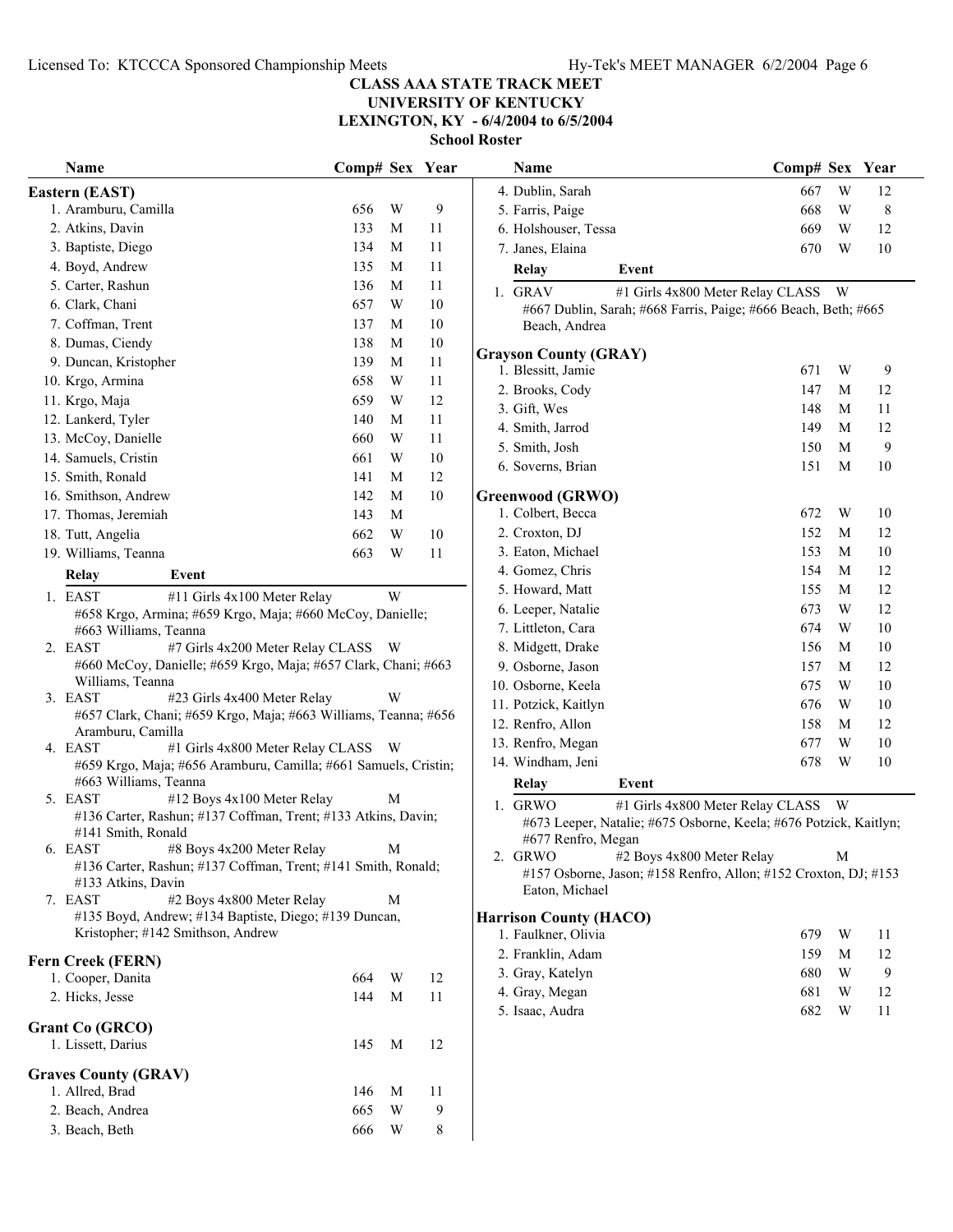**UNIVERSITY OF KENTUCKY**

**LEXINGTON, KY - 6/4/2004 to 6/5/2004**

|    | <b>Name</b>                                                                            | Comp# Sex |             | Year |
|----|----------------------------------------------------------------------------------------|-----------|-------------|------|
|    | <b>Henderson County (HECO)</b>                                                         |           |             |      |
|    | 1. Baker, Kel                                                                          | 160       | М           | 9    |
|    | 2. Bethel, Lauren                                                                      | 683       | W           | 12   |
|    | 3. Blaize, Nikki                                                                       | 684       | W           | 10   |
|    | 4. Butts, Byron                                                                        | 161       | М           | 12   |
|    | 5. Duncan, Mike                                                                        | 162       | М           | 12   |
|    | 6. Farley, Elizabeth                                                                   | 685       | W           | 11   |
|    | 7. Farris, Ashley                                                                      | 686       | W           | 12   |
|    | 8. Floyd, Christal                                                                     | 687       | W           | 12   |
|    | 9. Gish, Jacob                                                                         | 163       | M           | 12   |
|    | 10. Grant, Joanna                                                                      | 688       | W           | 10   |
|    | 11. Joseph, Olivia                                                                     | 689       | W           | 11   |
|    | 12. Lamar, Chris                                                                       | 164       | М           | 10   |
|    | 13. Owens, Cassie                                                                      | 690       | W           | 11   |
|    | 14. Powell, Kyle                                                                       | 165       | М           | 9    |
|    | 15. Reed, Chelsea                                                                      | 691       | W           | 9    |
|    | 16. Smith, Chad                                                                        | 166       | М           | 11   |
|    | 17. Taylor, Brandon                                                                    | 167       | М           | 9    |
|    | 18. Turner, Brittney                                                                   | 692       | W           | 8    |
|    | 19. Vanwinkle, Jasmine                                                                 | 693       | W           | 9    |
|    | 20. Wallace, Blythe                                                                    | 694       | W           | 8    |
|    | 21. White, Chase                                                                       | 168       | М           | 12   |
|    | Relay<br>Event                                                                         |           |             |      |
|    | 1. HECO<br>#11 Girls 4x100 Meter Relay                                                 |           | W           |      |
|    | #686 Farris, Ashley; #689 Joseph, Olivia; #692 Turner, Brittney;                       |           |             |      |
|    | #690 Owens, Cassie                                                                     |           |             |      |
| 2. | <b>HECO</b><br>#7 Girls 4x200 Meter Relay CLASS                                        |           | W           |      |
|    | #686 Farris, Ashley; #691 Reed, Chelsea; #689 Joseph, Olivia;<br>#692 Turner, Brittney |           |             |      |
| 3. | <b>HECO</b><br>#8 Boys 4x200 Meter Relay                                               |           | М           |      |
|    | #164 Lamar, Chris; #160 Baker, Kel; #163 Gish, Jacob; #168                             |           |             |      |
|    | White, Chase                                                                           |           |             |      |
|    | <b>Henry Clay (HENC)</b>                                                               |           |             |      |
|    | 1. Boreing, Jeremy                                                                     | 169       | М           | 11   |
|    | 2. Burton, Matthew                                                                     | 170       | М           | 12   |
|    | 3. Cole, Graham                                                                        | 171       | $\mathbf M$ | 12   |
|    | 4. Heien, Clayton                                                                      | 172       | М           | 11   |
|    | 5. Lutz, Mike                                                                          | 173       | M           | 11   |
|    | 6. Marchi, Antonio                                                                     | 174       | M           | 10   |
|    | 7. Newman, Kyle                                                                        | 175       | $\mathbf M$ | 11   |
|    | 8. Poindexter, Michael                                                                 | 176       | М           | 11   |
|    | 9. Rogers, Brandon                                                                     | 177       | М           | 11   |
|    | 10. Zigmund, Chad                                                                      | 178       | M           | 9    |
|    | Event<br>Relay                                                                         |           |             |      |
| 1. | <b>HENC</b><br>#2 Boys 4x800 Meter Relay                                               |           | М           |      |
|    | #176 Poindexter, Michael; #169 Boreing, Jeremy; #170 Burton,                           |           |             |      |
|    | Matthew; #175 Newman, Kyle                                                             |           |             |      |
|    |                                                                                        |           |             |      |
|    | Hopkinsville (HOPV)<br>1. Cole, Dewey                                                  | 179       | М           | 11   |
|    | 2. Daise, Deanthony                                                                    | 180       | М           | 12   |
|    | 3. Hawkins, Vincent                                                                    | 181       | M           | 9    |
|    |                                                                                        |           |             |      |

| Name                                                                                                        | Comp# Sex Year |             |    | <b>Name</b>                                                                                                | Comp# Sex Year |        |          |
|-------------------------------------------------------------------------------------------------------------|----------------|-------------|----|------------------------------------------------------------------------------------------------------------|----------------|--------|----------|
| erson County (HECO)                                                                                         |                |             |    | 4. Johnson, Candace                                                                                        | 695            | W      | 9        |
| Baker, Kel                                                                                                  | 160            | M           | 9  | 5. Lynch, Blaine                                                                                           | 182            | M      | 12       |
| Bethel, Lauren                                                                                              | 683            | W           | 12 | 6. Pulley, Curtis                                                                                          | 183            | M      | 11       |
| Blaize, Nikki                                                                                               | 684            | W           | 10 | 7. Watkins, Joshua                                                                                         | 184            | M      | 12       |
| Butts, Byron                                                                                                | 161            | M           | 12 | <b>Relay</b><br>Event                                                                                      |                |        |          |
| Duncan, Mike                                                                                                | 162            | M           | 12 | 1. HOPV<br>#12 Boys 4x100 Meter Relay                                                                      |                | M      |          |
| Farley, Elizabeth                                                                                           | 685            | W           | 11 | #182 Lynch, Blaine; #180 Daise, Deanthony; #184 Watkins,                                                   |                |        |          |
| Farris, Ashley                                                                                              | 686            | W           | 12 | Joshua; #183 Pulley, Curtis                                                                                |                |        |          |
| Floyd, Christal                                                                                             | 687            | W           | 12 | 2. HOPV<br>#8 Boys 4x200 Meter Relay                                                                       |                | M      |          |
| Gish, Jacob                                                                                                 | 163            | М           | 12 | #184 Watkins, Joshua; #179 Cole, Dewey; #180 Daise, Deanthony;                                             |                |        |          |
| Grant, Joanna                                                                                               | 688            | W           | 10 | #183 Pulley, Curtis<br>3. HOPV                                                                             |                |        |          |
| Joseph, Olivia                                                                                              | 689            | W           | 11 | #24 Boys 4x400 Meter Relay<br>#179 Cole, Dewey; #184 Watkins, Joshua; #183 Pulley, Curtis;                 |                | М      |          |
| Lamar, Chris                                                                                                | 164            | M           | 10 | #180 Daise, Deanthony                                                                                      |                |        |          |
| Owens, Cassie                                                                                               | 690            | W           | 11 |                                                                                                            |                |        |          |
| Powell, Kyle                                                                                                | 165            | M           | 9  | Jeffersontown (JEFF)                                                                                       |                |        |          |
| Reed, Chelsea                                                                                               | 691            | W           | 9  | 1. Baxter, Jasmin                                                                                          | 696            | W      | 11       |
| Smith, Chad                                                                                                 | 166            | M           | 11 | 2. Bowen, C.J.                                                                                             | 185            | M      | 12       |
| Taylor, Brandon                                                                                             | 167            | М           | 9  | 3. Brown, Bryant                                                                                           | 186            | M      | 10       |
| Turner, Brittney                                                                                            | 692            | W           | 8  | 4. Calvin, Evan<br>5. Cornish, Bruce                                                                       | 187<br>188     | M<br>M | 12<br>12 |
| Vanwinkle, Jasmine                                                                                          | 693            | W           | 9  | 6. Gandy, Aaron                                                                                            | 189            | M      | 11       |
| Wallace, Blythe                                                                                             | 694            | W           | 8  | 7. Gill, Ebony                                                                                             | 697            | W      | 12       |
| White, Chase                                                                                                | 168            | M           | 12 | 8. Hardy, Pat                                                                                              | 190            | M      | 12       |
| Relay<br>Event                                                                                              |                |             |    | 9. Jones, David                                                                                            | 191            | M      | 12       |
| HECO<br>#11 Girls 4x100 Meter Relay                                                                         |                | W           |    | 10. Laporta, Stephanie                                                                                     | 698            | W      | 10       |
| #686 Farris, Ashley; #689 Joseph, Olivia; #692 Turner, Brittney;                                            |                |             |    | 11. Lucas, Carey                                                                                           | 192            | M      | 12       |
| #690 Owens, Cassie                                                                                          |                |             |    | 12. Middle, Kevin                                                                                          | 193            | M      | 11       |
| HECO<br>#7 Girls 4x200 Meter Relay CLASS W<br>#686 Farris, Ashley; #691 Reed, Chelsea; #689 Joseph, Olivia; |                |             |    | 13. Nelson, Chan                                                                                           | 194            | M      | 12       |
| #692 Turner, Brittney                                                                                       |                |             |    | 14. Newberry, Rhyan                                                                                        | 699            | W      | 10       |
| #8 Boys 4x200 Meter Relay<br>HECO                                                                           |                | M           |    | 15. Petty, Joe                                                                                             | 195            | M      | 12       |
| #164 Lamar, Chris; #160 Baker, Kel; #163 Gish, Jacob; #168                                                  |                |             |    | 16. Petty, Kharina                                                                                         | 700            | W      | 9        |
| White, Chase                                                                                                |                |             |    | 17. Petty, Khatrina                                                                                        | 701            | W      | 9        |
| y Clay (HENC)                                                                                               |                |             |    | 18. Randle, Anthony                                                                                        | 196            | M      | 12       |
| Boreing, Jeremy                                                                                             | 169            | M           | 11 | 19. Williams, Tim                                                                                          | 197            | M      | 12       |
| Burton, Matthew                                                                                             | 170            | M           | 12 | Relay<br>Event                                                                                             |                |        |          |
| Cole, Graham                                                                                                | 171            | $\mathbf M$ | 12 |                                                                                                            |                |        |          |
| Heien, Clayton                                                                                              | 172            | M           | 11 | 1. JEFF<br>#7 Girls 4x200 Meter Relay CLASS W<br>#698 Laporta, Stephanie; #700 Petty, Kharina; #701 Petty, |                |        |          |
| Lutz, Mike                                                                                                  | 173            | M           | 11 | Khatrina; #696 Baxter, Jasmin                                                                              |                |        |          |
| Marchi, Antonio                                                                                             | 174            | M           | 10 | #12 Boys 4x100 Meter Relay<br>2. JEFF                                                                      |                | М      |          |
| Newman, Kyle                                                                                                | 175            | M           | 11 | #194 Nelson, Chan; #197 Williams, Tim; #192 Lucas, Carey; #187                                             |                |        |          |
| Poindexter, Michael                                                                                         | 176            | M           | 11 | Calvin, Evan                                                                                               |                |        |          |
| Rogers, Brandon                                                                                             | 177            | M           | 11 | 3. JEFF<br>#8 Boys 4x200 Meter Relay                                                                       |                | М      |          |
| Zigmund, Chad                                                                                               | 178            | M           | 9  | #195 Petty, Joe; #187 Calvin, Evan; #190 Hardy, Pat; #196 Randle,                                          |                |        |          |
| Relav<br>Event                                                                                              |                |             |    | Anthony<br>4. JEFF<br>#24 Boys 4x400 Meter Relay                                                           |                | М      |          |
| <b>HENC</b><br>#2 Boys 4x800 Meter Relay                                                                    |                | M           |    | #192 Lucas, Carey; #190 Hardy, Pat; #193 Middle, Kevin; #189                                               |                |        |          |
| #176 Poindexter, Michael; #169 Boreing, Jeremy; #170 Burton,                                                |                |             |    | Gandy, Aaron                                                                                               |                |        |          |
| Matthew; #175 Newman, Kyle                                                                                  |                |             |    |                                                                                                            |                |        |          |
|                                                                                                             |                |             |    |                                                                                                            |                |        |          |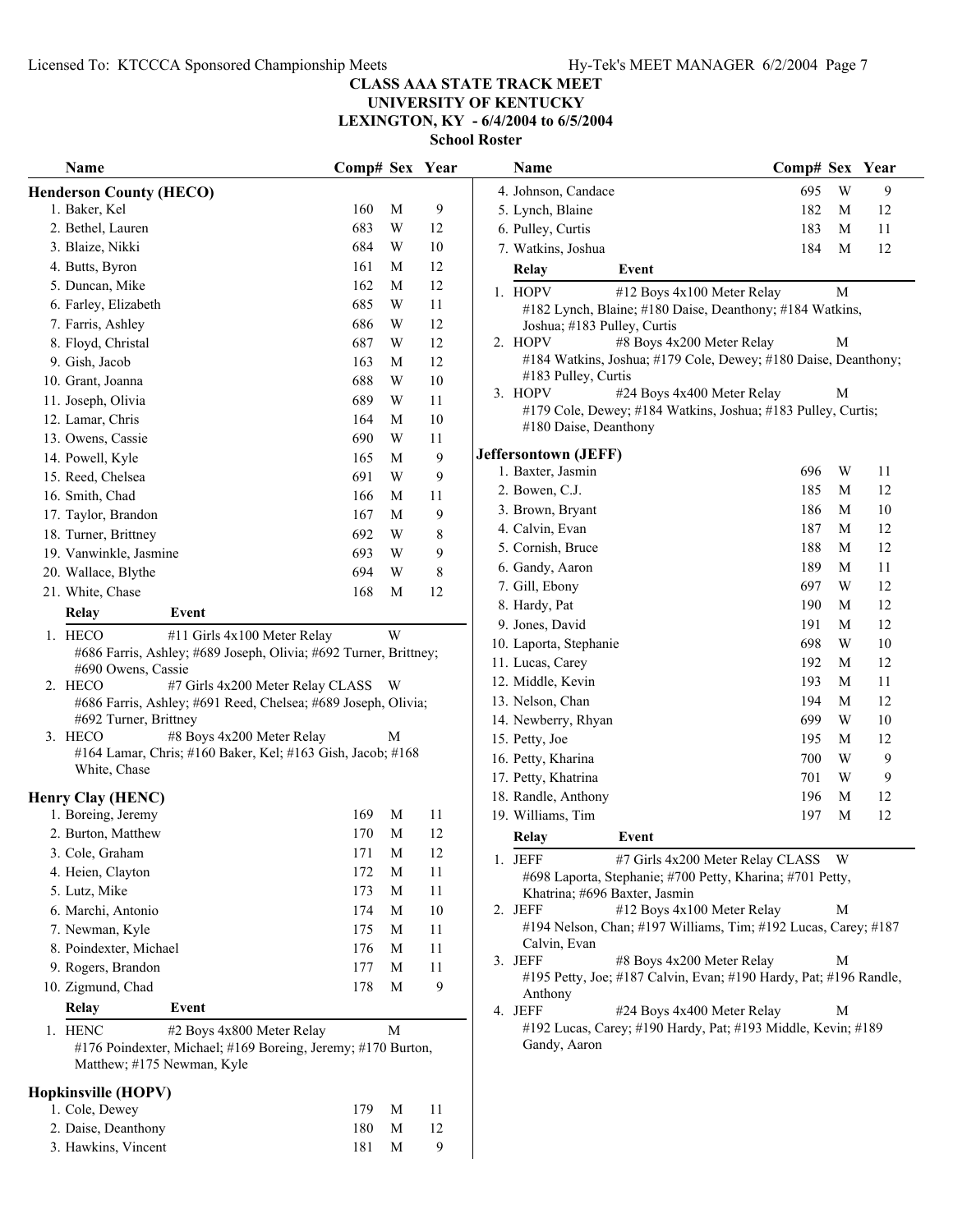**LEXINGTON, KY - 6/4/2004 to 6/5/2004**

| <b>Name</b>                                                                           | Comp# Sex Year |   |                  | Name                                                                         | Comp# Sex Year |   |        |
|---------------------------------------------------------------------------------------|----------------|---|------------------|------------------------------------------------------------------------------|----------------|---|--------|
| John Hardin (JHAR)                                                                    |                |   |                  | 7. Monroe, Derek                                                             | 217            | M | 10     |
| 1. Cabrera, Nicole                                                                    | 702            | W | 10               | 8. Ramsey, Matt                                                              | 218            | M | 10     |
| 2. Cameron, Daniel                                                                    | 198            | M | 12               | 9. Steelman, Mark                                                            | 219            | M | $10\,$ |
| 3. Cochran, Josh                                                                      | 199            | M | 12               |                                                                              |                |   |        |
| 4. Daniels, Tyrone                                                                    | 200            | M | 12               | Lafayette (LAFA)                                                             |                |   |        |
| 5. Jenkins, John                                                                      | 201            | M | 10               | 1. Boyd, Lesa                                                                | 712            | W | 11     |
| 6. LeBlank, Nate                                                                      | 202            | M | 10               | 2. Butler, Jaleesa                                                           | 713            | W | 8      |
| 7. Maxie, Tabitha                                                                     | 703            | W | 11               | 3. Charles, Jessica                                                          | 714            | W | 11     |
| 8. Poirier, Jerica                                                                    | 704            | W | 9                | 4. Chenault, Courtney                                                        | 715            | W | 11     |
| 9. Raye, Nicole                                                                       | 705            | W | 10               | 5. Clark, Lucy                                                               | 716            | W | 11     |
| 10. Richard, Latisha                                                                  | 706            | W | 10               | 6. Kelly, Katie                                                              | 717            | W | 10     |
| 11. Riordan, David                                                                    | 203            | M | 10               | 7. Kinney, Audrey                                                            | 718            | W | 9      |
| 12. Rowe, Tiffany                                                                     | 707            | W | 9                | 8. Mobley, Alex                                                              | 719            | W | 10     |
| 13. Swartz, Caleb                                                                     | 204            | M | 11               | 9. Northington, Janelle                                                      | 720            | W | 9      |
| 14. Vanie, James                                                                      | 205            | M | $10\,$           | 10. Wallace, Amber                                                           | 721            | W | 12     |
| 15. Vogel, Danielle                                                                   | 708            | W | 10               | Relay<br>Event                                                               |                |   |        |
| 16. Warsaw, Phillip                                                                   | 206            | M | 11               | 1. LAFA<br>#11 Girls 4x100 Meter Relay                                       |                | W |        |
| Relay<br>Event                                                                        |                |   |                  | #713 Butler, Jaleesa; #714 Charles, Jessica; #720 Northington,               |                |   |        |
| #7 Girls 4x200 Meter Relay CLASS<br>1. JHAR                                           |                | W |                  | Janelle; #719 Mobley, Alex                                                   |                |   |        |
| #703 Maxie, Tabitha; #704 Poirier, Jerica; #705 Raye, Nicole;                         |                |   |                  | #7 Girls 4x200 Meter Relay CLASS W<br>2. LAFA                                |                |   |        |
| #702 Cabrera, Nicole                                                                  |                |   |                  | #721 Wallace, Amber; #712 Boyd, Lesa; #716 Clark, Lucy; #719<br>Mobley, Alex |                |   |        |
| #24 Boys 4x400 Meter Relay<br>2. JHAR                                                 |                | М |                  | 3. LAFA<br>#23 Girls 4x400 Meter Relay                                       |                | W |        |
| #199 Cochran, Josh; #200 Daniels, Tyrone; #205 Vanie, James;                          |                |   |                  | #712 Boyd, Lesa; #721 Wallace, Amber; #716 Clark, Lucy; #719                 |                |   |        |
| #206 Warsaw, Phillip                                                                  |                |   |                  | Mobley, Alex                                                                 |                |   |        |
| 3. JHAR<br>#2 Boys 4x800 Meter Relay                                                  |                | M |                  | <b>Leslie County (LESL)</b>                                                  |                |   |        |
| #199 Cochran, Josh; #200 Daniels, Tyrone; #206 Warsaw, Phillip;<br>#204 Swartz, Caleb |                |   |                  | 1. Barger, Brittany                                                          | 722            | W | 12     |
|                                                                                       |                |   |                  | 2. Benton, Heather                                                           | 723            | W | 12     |
| <b>Johnson Central (JCEN)</b>                                                         |                |   |                  | 3. Boggs, Whitney                                                            | 724            | W | 8      |
| 1. Blume, Ron                                                                         | 207            | M | 10               | 4. Couch, Whitney                                                            | 725            | W | 10     |
| 2. Caudill, Cory                                                                      | 208            | M | 11               | 5. Douglas, Katie                                                            | 726            | W | $10\,$ |
| 3. King, James                                                                        | 209            | M | 12               | 6. Honeycutt, Nikki                                                          | 727            | W | 11     |
| 4. McCoy, Lloyd                                                                       | 210            | M | 11               | 7. Morgan, Courtney                                                          | 728            | W | 10     |
| 5. Scott, Travis                                                                      | 211            | M | $\boldsymbol{7}$ | 8. Sizemore, Bucker                                                          | 220            | M | 11     |
| 6. Taylor, Tommy                                                                      | 212            | M | 9                | 9. Sizemore, Deana                                                           | 729            | W | 8      |
| Relay<br>Event                                                                        |                |   |                  |                                                                              |                |   |        |
| 1. JCEN<br>#12 Boys 4x100 Meter Relay                                                 |                | M |                  |                                                                              |                |   |        |
| #207 Blume, Ron; #208 Caudill, Cory; #210 McCoy, Lloyd; #212                          |                |   |                  |                                                                              |                |   |        |
| Taylor, Tommy                                                                         |                |   |                  |                                                                              |                |   |        |
| 2. JCEN<br>#8 Boys 4x200 Meter Relay                                                  |                | M |                  |                                                                              |                |   |        |
| #207 Blume, Ron; #208 Caudill, Cory; #210 McCoy, Lloyd; #212                          |                |   |                  |                                                                              |                |   |        |
| Taylor, Tommy                                                                         |                |   |                  |                                                                              |                |   |        |
| <b>Knott County Central (KCOC)</b>                                                    |                |   |                  |                                                                              |                |   |        |
| 1. Martin, Heather                                                                    | 709            | W | 10               |                                                                              |                |   |        |
| <b>Knox Central (KNOX)</b>                                                            |                |   |                  |                                                                              |                |   |        |
| 1. Bays, Lee                                                                          | 213            | M | 09               |                                                                              |                |   |        |
| 2. Brown, Chris                                                                       | 214            | M | 10               |                                                                              |                |   |        |
| 3. Brown, Ivy                                                                         | 710            | W | 12               |                                                                              |                |   |        |
| 4. Cutter, Travis                                                                     | 215            | M | 11               |                                                                              |                |   |        |
| 5. Farmer, Jessica                                                                    | 711            | W | 09               |                                                                              |                |   |        |
| 6. Jones, Josh                                                                        | 216            | M | 10               |                                                                              |                |   |        |
|                                                                                       |                |   |                  |                                                                              |                |   |        |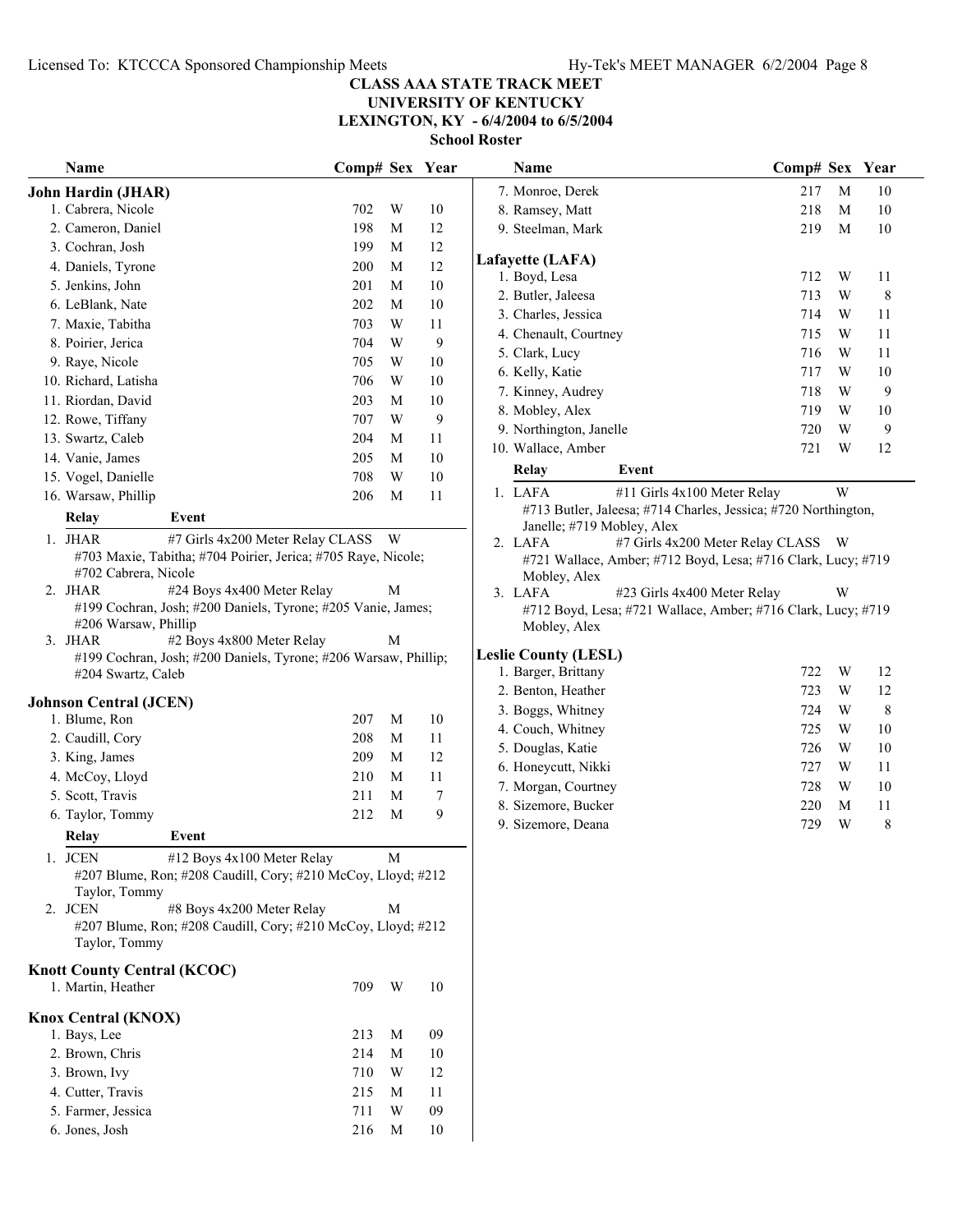#### **CLASS AAA STATE TRACK MEET UNIVERSITY OF KENTUCKY LEXINGTON, KY - 6/4/2004 to 6/5/2004**

**School Roster**

| Name                                 | Comp# Sex Year                                                                               |   |                | Name                                                                             | Comp# Sex Year |        |                  |
|--------------------------------------|----------------------------------------------------------------------------------------------|---|----------------|----------------------------------------------------------------------------------|----------------|--------|------------------|
| <b>Lincoln County (LINC)</b>         |                                                                                              |   |                | 1. Morgan, Carlos                                                                | 243            | M      | 12               |
| 1. Burdette, Aliza                   | 221                                                                                          | M | 9              |                                                                                  |                |        |                  |
| 2. Cooley, Leslie                    | 730                                                                                          | W | 12             | Male (MALE)                                                                      |                |        |                  |
| 3. Greer, Gatlin                     | 222                                                                                          | M | 11             | 1. Garr, Stephen                                                                 | 244            | M      | 11               |
| 4. Hardwick, Adrienne                | 731                                                                                          | W | 11             | 2. Nicholson, Josh                                                               | 245            | M      | 12               |
| 5. Hogue, Aaron                      | 223                                                                                          | M | 11             | 3. Norris, John                                                                  | 246            | M      | 12               |
| 6. Hogue, Andrew                     | 224                                                                                          | M | 11             | 4. Overall, Nathan                                                               | 247            | M      | 10               |
| 7. Martin, Andi                      | 732                                                                                          | W | 9              | 5. Stewart, Bryant                                                               | 248            | M      | 9                |
| 8. Pitts, Megan                      | 733                                                                                          | W | 10             | 6. Sydnor, Tiandra                                                               | 737            | W      | 9                |
| 9. Ruckel, Landon                    | 225                                                                                          | M | 10             | 7. Tomes, John                                                                   | 249            | M      | 11               |
| 10. Sanders, Brandon                 | 226                                                                                          | M | 11             | 8. Traughber, Anna                                                               | 738            | W      | 10               |
| 11. Spicer, Avery                    | 227                                                                                          | M | $\overline{7}$ | 9. Wagenseller, Shelby                                                           | 739            | W      | $\boldsymbol{7}$ |
| 12. Todd, Nate                       | 228                                                                                          | M | 9              | 10. Webb, Norman                                                                 | 250            | M      | 9                |
| 13. Wilkenson, Jordan                | 229                                                                                          | M | 8              | Relay<br>Event                                                                   |                |        |                  |
| Relay<br>Event                       |                                                                                              |   |                | 1. MALE<br>#12 Boys 4x100 Meter Relay                                            |                | M      |                  |
| 1. LINC                              | #23 Girls 4x400 Meter Relay                                                                  | W |                | #244 Garr, Stephen; #250 Webb, Norman; #245 Nicholson, Josh;<br>#249 Tomes, John |                |        |                  |
|                                      | #730 Cooley, Leslie; #731 Hardwick, Adrienne; #733 Pitts, Megan;                             |   |                |                                                                                  |                |        |                  |
| #732 Martin, Andi<br>2. LINC         |                                                                                              |   |                | <b>Marshall County (MARS)</b>                                                    |                |        |                  |
|                                      | #2 Boys 4x800 Meter Relay<br>#221 Burdette, Aliza; #226 Sanders, Brandon; #229 Wilkenson,    | M |                | 1. Dirkes, Laken                                                                 | 740            | W      | 9                |
| Jordan; #228 Todd, Nate              |                                                                                              |   |                | 2. Henson, Rachel<br>3. Ladd, Brian                                              | 741<br>251     | W<br>M | 12<br>12         |
| <b>Logan County (LOGA)</b>           |                                                                                              |   |                | <b>Meade County (MEAD)</b>                                                       |                |        |                  |
| 1. Mason, Cameron                    | 230                                                                                          | M | 11             | 1. Hall, Chris                                                                   | 252            | M      | 12               |
| 2. Osborne, Brandon B.               | 231                                                                                          | M | 12             |                                                                                  |                |        |                  |
| <b>Madison Central (MADC)</b>        |                                                                                              |   |                | <b>Nelson County (NELS)</b>                                                      |                |        |                  |
| 1. Ballew, Steven                    | 232                                                                                          | M | 11             | 1. Rigsby, Brian                                                                 | 253            | M      | 11               |
| 2. Ballew, Whitley                   | 734                                                                                          | W | 9              |                                                                                  |                |        |                  |
| 3. Blackburn, Kent                   | 233                                                                                          | M | 10             |                                                                                  |                |        |                  |
| 4. Estill, Thomas                    | 234                                                                                          | M | 11             |                                                                                  |                |        |                  |
| 5. Hill, Malcolm                     | 235                                                                                          | M | 10             |                                                                                  |                |        |                  |
| 6. Skepple, Junior                   | 236                                                                                          | M | 10             |                                                                                  |                |        |                  |
| 7. Warford, Paul                     | 237                                                                                          | M | 10             |                                                                                  |                |        |                  |
| Event                                |                                                                                              |   |                |                                                                                  |                |        |                  |
| Relay                                |                                                                                              |   |                |                                                                                  |                |        |                  |
| 1. MADC<br>#234 Estill, Thomas       | #12 Boys 4x100 Meter Relay<br>#236 Skepple, Junior; #232 Ballew, Steven; #237 Warford, Paul; | M |                |                                                                                  |                |        |                  |
| Madisonville-North Hopkin (M-NH)     |                                                                                              |   |                |                                                                                  |                |        |                  |
| 1. Allen, Andrew                     | 238                                                                                          | M | 10             |                                                                                  |                |        |                  |
| 2. Blanks, Delaka                    | 735                                                                                          | W | 12             |                                                                                  |                |        |                  |
| 3. Davis, Tredene                    | 736                                                                                          | W | 9              |                                                                                  |                |        |                  |
| 4. Hall, Tim                         | 239                                                                                          | M | 11             |                                                                                  |                |        |                  |
| 5. Lee, Brandon                      | 240                                                                                          | M | 11             |                                                                                  |                |        |                  |
|                                      | 241                                                                                          | M |                |                                                                                  |                |        |                  |
| 6. Quinn, Barry<br>7. Vickery, Chris |                                                                                              |   | 9              |                                                                                  |                |        |                  |
|                                      | 242                                                                                          | M | 11             |                                                                                  |                |        |                  |
| Relay<br>Event                       |                                                                                              |   |                |                                                                                  |                |        |                  |
| 1. M-NH                              | #2 Boys 4x800 Meter Relay<br>#239 Hall, Tim; #242 Vickery, Chris; #241 Quinn, Barry; #240    | M |                |                                                                                  |                |        |                  |
| Lee, Brandon                         |                                                                                              |   |                |                                                                                  |                |        |                  |

**Magoffin County (MAGO)**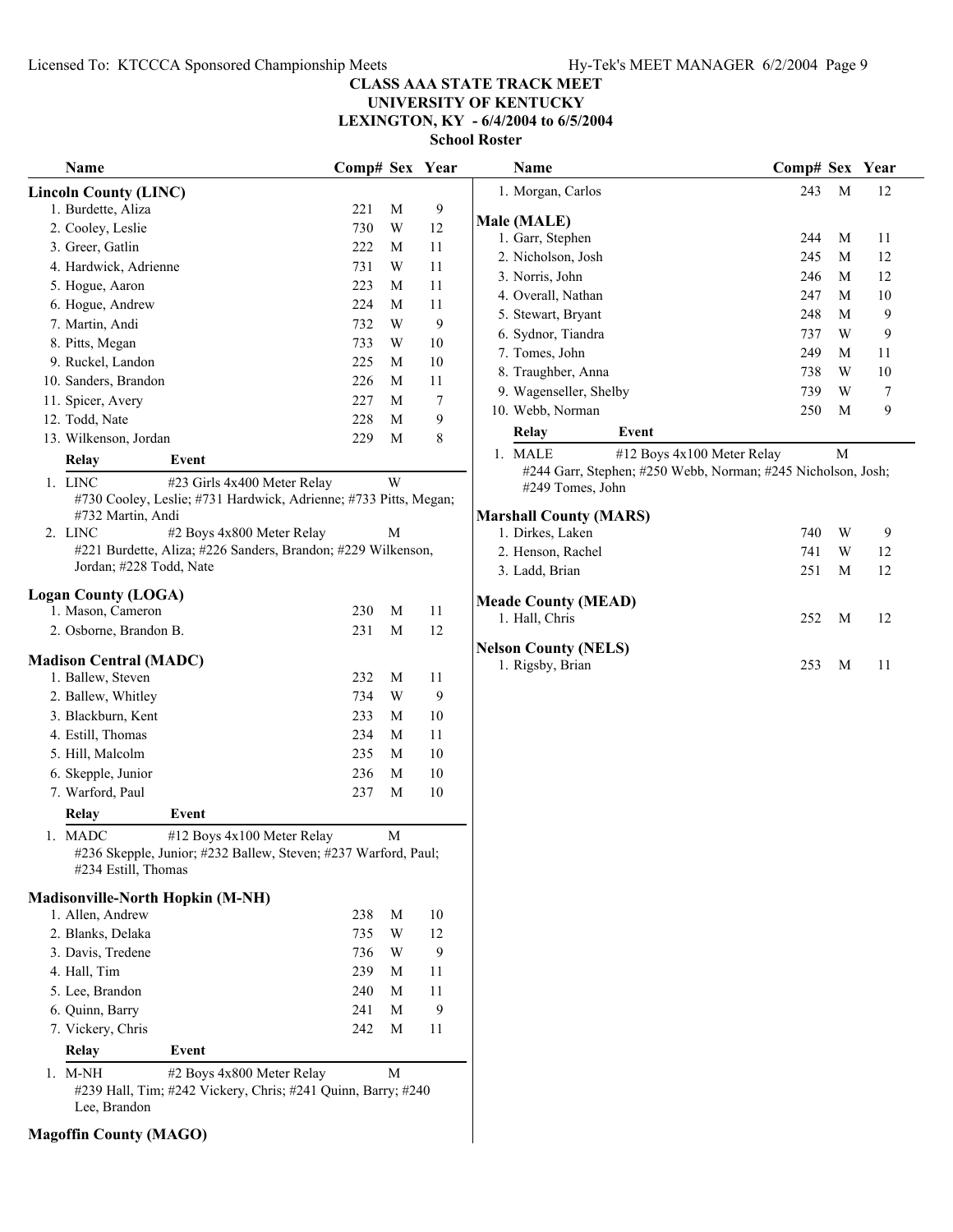**UNIVERSITY OF KENTUCKY LEXINGTON, KY - 6/4/2004 to 6/5/2004**

| Name                                                                                                                         | Comp# Sex Year |   |        |                                                                | Name                                    |                                                                                                    |     |   | Comp# Sex Year |
|------------------------------------------------------------------------------------------------------------------------------|----------------|---|--------|----------------------------------------------------------------|-----------------------------------------|----------------------------------------------------------------------------------------------------|-----|---|----------------|
| <b>North Hardin (NHAR)</b>                                                                                                   |                |   |        |                                                                | 5. Manning, Sara                        |                                                                                                    | 760 | W | 12             |
| 1. Baynes, Paula                                                                                                             | 742            | W | 8      |                                                                | 6. Roe, Maggie                          |                                                                                                    | 761 | W | 10             |
| 2. Bini, Calvin                                                                                                              | 254            | M | 11     |                                                                | Relay                                   | Event                                                                                              |     |   |                |
| 3. Boykin, Ashli                                                                                                             | 743            | W | 10     |                                                                | 1. NLAU                                 | #11 Girls 4x100 Meter Relay                                                                        |     | W |                |
| 4. Brown, Geri                                                                                                               | 744            | W | 12     |                                                                |                                         | #761 Roe, Maggie; #759 Irizarry, Karla; #757 Bundy, Whitney;                                       |     |   |                |
| 5. Cook, Meranda                                                                                                             | 745            | W | $\tau$ |                                                                | #756 Bradford, Ashley                   |                                                                                                    |     |   |                |
| 6. Dew, Asa                                                                                                                  | 255            | M | 12     |                                                                | 2. NLAU                                 | #7 Girls 4x200 Meter Relay CLASS W                                                                 |     |   |                |
| 7. Greene, Jason                                                                                                             | 256            | M | 9      |                                                                |                                         | #761 Roe, Maggie; #759 Irizarry, Karla; #757 Bundy, Whitney;                                       |     |   |                |
| 8. Gruenke, Justin                                                                                                           | 257            | M | 12     |                                                                | #756 Bradford, Ashley                   |                                                                                                    |     |   |                |
| 9. Guions, Demetrius                                                                                                         | 258            | M | 12     |                                                                | <b>Notre Dame (NDAM)</b>                |                                                                                                    |     |   |                |
| 10. Holmes, Shianta                                                                                                          | 746            | W | 8      |                                                                | 1. Board, Jamie                         |                                                                                                    | 762 | W | 9              |
| 11. Horne, Cornelius                                                                                                         | 259            | M | 11     |                                                                | 2. Brossart, Rebecca                    |                                                                                                    | 763 | W | 11             |
| 12. Jackson, Danielle                                                                                                        | 747            | W | 9      |                                                                | 3. Flottman, Jill                       |                                                                                                    | 764 | W | 11             |
| 13. Jackson, Kesha                                                                                                           | 748            | W | 12     |                                                                | 4. France, Jen                          |                                                                                                    | 765 | W | 12             |
| 14. Johnson, Ferantee                                                                                                        | 260            | M | 9      |                                                                | 5. Frommeyer, Kristen                   |                                                                                                    | 766 | W | 12             |
| 15. Johnson, James                                                                                                           | 261            | M | 11     |                                                                | 6. Fussinger, Lauren                    |                                                                                                    | 767 | W | 12             |
| 16. Johnson, Quiana                                                                                                          | 749            | W | 12     |                                                                | 7. Geiger, Kristen                      |                                                                                                    | 768 | W | 11             |
| 17. Leandre, LeKendra                                                                                                        | 750            | W | 10     |                                                                | 8. Haag, Amanda                         |                                                                                                    | 769 | W | 9              |
| 18. Martin, James                                                                                                            | 262            | M | 11     |                                                                | 9. Hanson, Liz                          |                                                                                                    | 770 | W | 11             |
| 19. Merriweather, Tarayla                                                                                                    | 751            | W | 9      |                                                                | 10. Hearn, Sara                         |                                                                                                    | 771 | W | 10             |
| 20. Micka, Patrick                                                                                                           | 263            | M | 12     |                                                                | 11. Hudepohl, Lindsey                   |                                                                                                    | 772 | W | 10             |
| 21. Myles, Iesha                                                                                                             | 752            | W | 7      |                                                                | 12. Kerr, Samantha                      |                                                                                                    | 773 | W | 9              |
| 22. Newton, Sam                                                                                                              | 753            | W | 12     |                                                                | 13. Kreinest, Christina                 |                                                                                                    | 774 | W | 10             |
| 23. Salazar, Travis                                                                                                          | 264            | M | 12     |                                                                | 14. Kubala, Katie                       |                                                                                                    | 775 | W | 11             |
| 24. Smith, Natasha                                                                                                           | 754            | W | 12     |                                                                | 15. Moser, Courtney                     |                                                                                                    | 776 | W | 10             |
| 25. Watson, Kevin                                                                                                            | 265            | M | 12     |                                                                | 16. Pangallo, Tricia                    |                                                                                                    | 777 | W | 9              |
| 26. Windham, Chandler                                                                                                        | 755            | W | 7      |                                                                | 17. Rosing, Rachel                      |                                                                                                    | 778 | W | 12             |
| 27. Woodrow, Scott                                                                                                           | 266            | M | 12     |                                                                | 18. Wolfe-Bertling, Bridget             |                                                                                                    | 779 | W | 10             |
| Relay<br>Event                                                                                                               |                |   |        |                                                                | Relay                                   | Event                                                                                              |     |   |                |
| 1. NHAR                                                                                                                      |                | W |        |                                                                |                                         |                                                                                                    |     |   |                |
| #11 Girls 4x100 Meter Relay<br>#751 Merriweather, Tarayla; #748 Jackson, Kesha; #752 Myles,<br>Iesha; #750 Leandre, LeKendra |                |   |        |                                                                | 1. NDAM                                 | #11 Girls 4x100 Meter Relay<br>#771 Hearn, Sara; #776 Moser, Courtney; #766 Frommeyer,             |     | W |                |
| 2. NHAR<br>#23 Girls 4x400 Meter Relay                                                                                       |                | W |        |                                                                | Kristen; #778 Rosing, Rachel<br>2. NDAM | #7 Girls 4x200 Meter Relay CLASS                                                                   |     | W |                |
| #747 Jackson, Danielle; #754 Smith, Natasha; #743 Boykin, Ashli;                                                             |                |   |        | #773 Kerr, Samantha; #765 France, Jen; #763 Brossart, Rebecca; |                                         |                                                                                                    |     |   |                |
| #752 Myles, Iesha                                                                                                            |                |   |        |                                                                | #778 Rosing, Rachel                     |                                                                                                    |     |   |                |
| 3. NHAR #1 Girls 4x800 Meter Relay CLASS W                                                                                   |                |   |        |                                                                | 3. NDAM                                 | #23 Girls 4x400 Meter Relay                                                                        |     | W |                |
| #743 Boykin, Ashli; #742 Baynes, Paula; #755 Windham,                                                                        |                |   |        |                                                                |                                         | #775 Kubala, Katie; #762 Board, Jamie; #766 Frommeyer, Kristen;                                    |     |   |                |
| Chandler; #754 Smith, Natasha                                                                                                |                |   |        |                                                                | #765 France, Jen                        |                                                                                                    |     |   |                |
| #12 Boys 4x100 Meter Relay<br>4. NHAR<br>#255 Dew, Asa; #265 Watson, Kevin; #266 Woodrow, Scott; #254                        |                | М |        |                                                                | 4. NDAM                                 | #1 Girls 4x800 Meter Relay CLASS W<br>#774 Kreinest, Christina; #779 Wolfe-Bertling, Bridget; #769 |     |   |                |
| Bini, Calvin                                                                                                                 |                |   |        |                                                                |                                         | Haag, Amanda; #768 Geiger, Kristen                                                                 |     |   |                |
| #8 Boys 4x200 Meter Relay<br>5. NHAR                                                                                         |                | М |        |                                                                |                                         |                                                                                                    |     |   |                |
| #265 Watson, Kevin; #254 Bini, Calvin; #255 Dew, Asa; #258                                                                   |                |   |        |                                                                | <b>Ohio County (OHIO)</b>               |                                                                                                    |     |   |                |
| Guions, Demetrius                                                                                                            |                |   |        |                                                                | 1. Austin, Sybil                        |                                                                                                    | 780 | W | 12             |
| #24 Boys 4x400 Meter Relay<br>6. NHAR                                                                                        |                | М |        |                                                                |                                         |                                                                                                    |     |   |                |
| #266 Woodrow, Scott; #258 Guions, Demetrius; #261 Johnson,<br>James; #264 Salazar, Travis                                    |                |   |        |                                                                |                                         |                                                                                                    |     |   |                |
| <b>North Laurel (NLAU)</b>                                                                                                   |                |   |        |                                                                |                                         |                                                                                                    |     |   |                |
| 1. Bradford, Ashley                                                                                                          | 756            | W | 10     |                                                                |                                         |                                                                                                    |     |   |                |
| 2. Bundy, Whitney                                                                                                            | 757            | W | 12     |                                                                |                                         |                                                                                                    |     |   |                |
| 3. Dezarn, Lana                                                                                                              | 758            | W | 10     |                                                                |                                         |                                                                                                    |     |   |                |
| 4. Irizarry, Karla                                                                                                           | 759            | W | 10     |                                                                |                                         |                                                                                                    |     |   |                |
|                                                                                                                              |                |   |        |                                                                |                                         |                                                                                                    |     |   |                |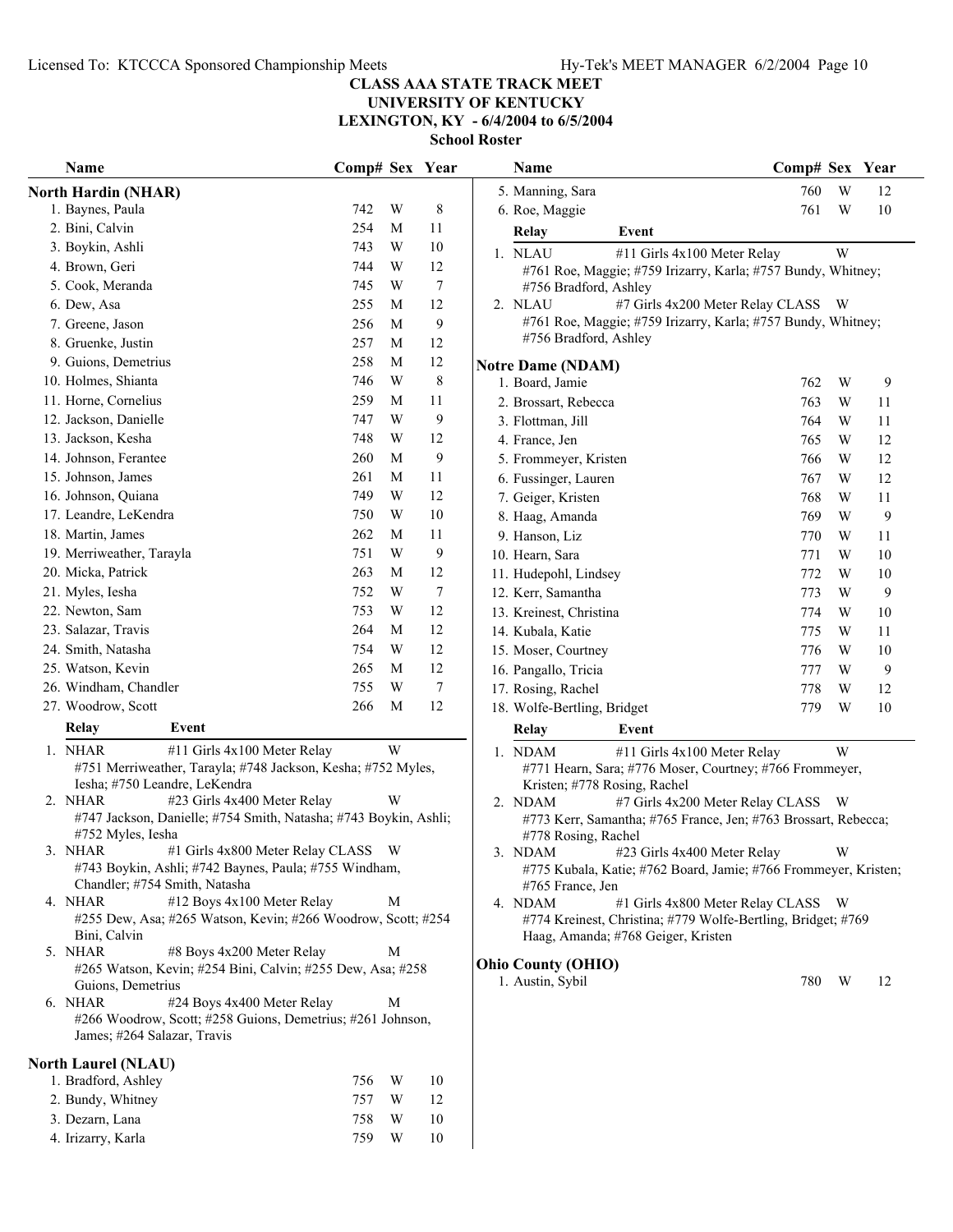#### **CLASS AAA STATE TRACK MEET UNIVERSITY OF KENTUCKY LEXINGTON, KY - 6/4/2004 to 6/5/2004**

**School Roster**

| Name                                                                                        | Comp# Sex Year |             |                  | <b>Name</b>                                                   | Comp# Sex Year                          |        |
|---------------------------------------------------------------------------------------------|----------------|-------------|------------------|---------------------------------------------------------------|-----------------------------------------|--------|
| <b>Oldham County (OLDH)</b>                                                                 |                |             |                  | 8. Davis, Maggie                                              | W<br>796                                | 12     |
| 1. Barnard, Stuart                                                                          | 267            | M           | 10               | 9. Hopgood, Miles                                             | 283<br>M                                | 10     |
| 2. Cook, Kelly                                                                              | 781            | W           | 11               | 10. Hughley, Mario                                            | 284<br>М                                | 12     |
| 3. Guida, Matt                                                                              | 268            | M           | 10               | 11. Hundley, Aaron                                            | 285<br>M                                | 12     |
| 4. Hundley, Marcus                                                                          | 269            | M           | 12               | 12. Johnson, Tara                                             | 797<br>W                                | $10\,$ |
| 5. Kellam, Corey                                                                            | 270            | M           | 12               | 13. Kleinert, Coady                                           | 798<br>W                                | 12     |
| 6. Kipfer, Michael                                                                          | 271            | M           | 10               | 14. McCann, Andrew                                            | 286<br>M                                | 11     |
| 7. Smith, Matt                                                                              | 272            | M           | 10               | 15. Morris, Kelly                                             | 799<br>W                                | 11     |
| 8. Withrow, Chad                                                                            | 273            | M           | 11               | 16. Quigley, Matt                                             | 287<br>M                                | 11     |
| Relay<br>Event                                                                              |                |             |                  | 17. Richardson, Julia                                         | 800<br>W                                | 11     |
| 1. OLDH<br>#2 Boys 4x800 Meter Relay                                                        |                | $\mathbf M$ |                  | 18. Roberts, Drew                                             | 288<br>M                                | 12     |
| #270 Kellam, Corey; #273 Withrow, Chad; #267 Barnard, Stuart;                               |                |             |                  | 19. Schaffer, Cathy                                           | W<br>801                                | 12     |
| #272 Smith, Matt                                                                            |                |             |                  | 20. Schroeder, Thad                                           | 289<br>М                                | 12     |
|                                                                                             |                |             |                  | 21. Smith, Justin                                             | 290<br>M                                | 10     |
| <b>Owensboro (OBOR)</b><br>1. Crawford, Taylor                                              | 782            | W           | 10               | 22. Steinmetz, Laura                                          | W<br>802                                | 9      |
| 2. Douglas, Brittany                                                                        | 783            | W           | 9                | 23. Van der Meer, Mat                                         | 291<br>M                                | 12     |
|                                                                                             |                |             |                  | 24. White, Lauren                                             | 803<br>W                                | $10\,$ |
| 3. Douglas, Derrick                                                                         | 274            | M           | 11               | Relay<br>Event                                                |                                         |        |
| 4. Duncan, Frank                                                                            | 275            | M           | $\mathbf{9}$     | 1. PAUL<br>#23 Girls 4x400 Meter Relay                        | W                                       |        |
| 5. Durham, Mary Kris                                                                        | 784            | W           | 11               | #790 Blair, Megan; #796 Davis, Maggie; #791 Bouvin, Laura;    |                                         |        |
| 6. Gilbert, Chris                                                                           | 276            | M           | 12               | #802 Steinmetz, Laura                                         |                                         |        |
| 7. Humphreys, John                                                                          | 277            | $\mathbf M$ | 10               | 2. PAUL                                                       | #1 Girls 4x800 Meter Relay CLASS<br>- W |        |
| 8. Johnson, Kelsey                                                                          | 785            | W           | 10               | #796 Davis, Maggie; #793 Bowlds, Megan; #802 Steinmetz, Laura |                                         |        |
| 9. Johnson, Nikki                                                                           | 786            | W           | $\boldsymbol{7}$ | #798 Kleinert, Coady                                          |                                         |        |
| 10. Moorman, Donovan                                                                        | 278            | M           | 11               | 3. PAUL<br>#2 Boys 4x800 Meter Relay                          | М                                       |        |
| 11. Moorman, Jamar                                                                          | 279            | M           | 12               | #290 Smith, Justin; #286 McCann, Andrew; #291 Van der Meer,   |                                         |        |
| 12. Murphy, Mariah                                                                          | 787            | W           | $\boldsymbol{7}$ | Mat; #289 Schroeder, Thad                                     |                                         |        |
| 13. Ray, Lemesha                                                                            | 788            | W           | $\,$ 8 $\,$      | <b>Pike County Central (PICC)</b>                             |                                         |        |
| 14. Schneider, CJ                                                                           | 280            | M           | 10               | 1. Bentley, Jonathan                                          | 292<br>M                                | 10     |
| 15. Skinner, Lee                                                                            | 281            | M           | 10               | 2. Collier, Stephen Kyle                                      | 293<br>M                                | 10     |
| 16. Wimsatt, Tyler                                                                          | 282            | M           | 10               | 3. Kerr, Matt                                                 | 294<br>M                                | 10     |
| Relay<br>Event                                                                              |                |             |                  | 4. Mills, Nathan                                              | 295<br>M                                | 10     |
| 1. OBOR<br>#11 Girls 4x100 Meter Relay                                                      |                | W           |                  | 5. Ratliff, Brett                                             | 296<br>M                                | 12     |
| #785 Johnson, Kelsey; #783 Douglas, Brittany; #787 Murphy,<br>Mariah; #782 Crawford, Taylor |                |             |                  | 6. Sisco, Aaron                                               | M<br>297                                | 10     |
| 2. OBOR<br>#7 Girls 4x200 Meter Relay CLASS W                                               |                |             |                  | <b>Pleasure Ridge Park (PRP)</b>                              |                                         |        |
| #782 Crawford, Taylor; #785 Johnson, Kelsey; #787 Murphy,                                   |                |             |                  | 1. Brown, Wesley                                              | 298<br>M                                | 10     |
| Mariah; #783 Douglas, Brittany                                                              |                |             |                  |                                                               |                                         |        |
| #12 Boys 4x100 Meter Relay<br>3. OBOR                                                       |                | M           |                  |                                                               |                                         |        |
| #278 Moorman, Donovan; #274 Douglas, Derrick; #276 Gilbert,<br>Chris; #279 Moorman, Jamar   |                |             |                  |                                                               |                                         |        |
| 4. OBOR<br>#8 Boys 4x200 Meter Relay                                                        |                | M           |                  |                                                               |                                         |        |
| #278 Moorman, Donovan; #277 Humphreys, John; #282 Wimsatt,<br>Tyler; #276 Gilbert, Chris    |                |             |                  |                                                               |                                         |        |
| Paul Dunbar (PAUL)                                                                          |                |             |                  |                                                               |                                         |        |
| 1. Arthur, Katie                                                                            | 789            | W           | 9                |                                                               |                                         |        |
| 2. Blair, Megan                                                                             | 790            | W           | 12               |                                                               |                                         |        |
| 3. Bouvin, Laura                                                                            | 791            | W           | 12               |                                                               |                                         |        |
| 4. Bowlds, Katie                                                                            | 792            | W           | 11               |                                                               |                                         |        |
| 5. Bowlds, Megan                                                                            | 793            | W           | 11               |                                                               |                                         |        |
| 6. Dahlstrom, Meredith                                                                      | 794            | W           | 9                |                                                               |                                         |        |
| 7. Davis, Colleen                                                                           | 795            | W           | 10               |                                                               |                                         |        |
|                                                                                             |                |             |                  |                                                               |                                         |        |

| Name                  |       |     |   | Comp# Sex Year |  |
|-----------------------|-------|-----|---|----------------|--|
| 8. Davis, Maggie      |       | 796 | W | 12             |  |
| 9. Hopgood, Miles     |       | 283 | М | 10             |  |
| 10. Hughley, Mario    |       | 284 | M | 12             |  |
| 11. Hundley, Aaron    |       | 285 | М | 12             |  |
| 12. Johnson, Tara     |       | 797 | W | 10             |  |
| 13. Kleinert, Coady   |       | 798 | W | 12             |  |
| 14. McCann, Andrew    |       | 286 | М | 11             |  |
| 15. Morris, Kelly     |       | 799 | W | 11             |  |
| 16. Quigley, Matt     |       | 287 | М | 11             |  |
| 17. Richardson, Julia |       | 800 | W | 11             |  |
| 18. Roberts, Drew     |       | 288 | M | 12             |  |
| 19. Schaffer, Cathy   |       | 801 | W | 12             |  |
| 20. Schroeder, Thad   |       | 289 | M | 12             |  |
| 21. Smith, Justin     |       | 290 | M | 10             |  |
| 22. Steinmetz, Laura  |       | 802 | W | 9              |  |
| 23. Van der Meer, Mat |       | 291 | M | 12             |  |
| 24. White, Lauren     |       | 803 | W | 10             |  |
| Relay                 | Event |     |   |                |  |

| 1. PAUL | #23 Girls 4x400 Meter Relay                                | W |
|---------|------------------------------------------------------------|---|
|         | #790 Blair, Megan; #796 Davis, Maggie; #791 Bouvin, Laura; |   |
|         | #802 Steinmetz, Laura                                      |   |

- 2. PAUL #1 Girls 4x800 Meter Relay CLASS W #796 Davis, Maggie; #793 Bowlds, Megan; #802 Steinmetz, Laura; #798 Kleinert, Coady
- 3. PAUL #2 Boys 4x800 Meter Relay M #290 Smith, Justin; #286 McCann, Andrew; #291 Van der Meer, Mat; #289 Schroeder, Thad

### **Pike County Central (PICC)**

| 1. Bentley, Jonathan     | 292 | M | -10 |
|--------------------------|-----|---|-----|
| 2. Collier, Stephen Kyle | 293 | M | 10  |
| 3. Kerr, Matt            | 294 | M | 10  |
| 4. Mills, Nathan         | 295 | M | 10  |
| 5. Ratliff, Brett        | 296 | M | 12  |
| 6. Sisco, Aaron          | 297 | M | 10  |
|                          |     |   |     |

### **Pleasure Ridge Park (PRP)**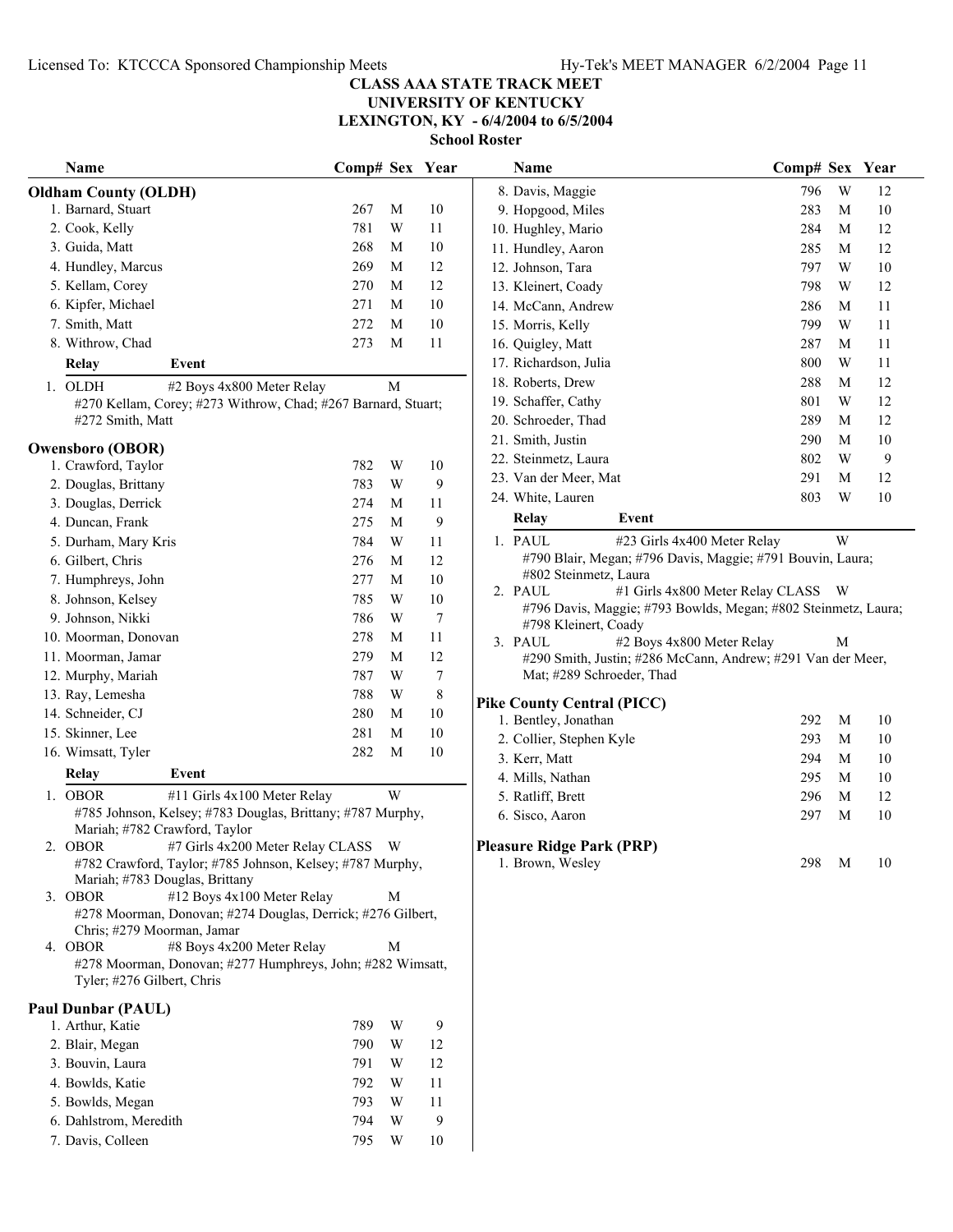**LEXINGTON, KY - 6/4/2004 to 6/5/2004**

**School Roster**

| Name                                                                                                                        | Comp# Sex Year |                         |              | Name                                                                             | Comp# Sex Year                               |
|-----------------------------------------------------------------------------------------------------------------------------|----------------|-------------------------|--------------|----------------------------------------------------------------------------------|----------------------------------------------|
| <b>Powell County (POWL)</b>                                                                                                 |                |                         |              | 2. Deaton, Megan                                                                 | W<br>822<br>10                               |
| 1. Baker, Jared                                                                                                             | 299            | M                       | 12           | 3. Ford, Kent                                                                    | 317<br>M<br>11                               |
| 2. Baker, Jordan                                                                                                            | 300            | M                       | 11           | 4. Fothergill, Dustin                                                            | 318<br>10<br>M                               |
| 3. Bowen, Julie                                                                                                             | 804            | $\ensuremath{\text{W}}$ | 11           | 5. Hall, Lora                                                                    | W<br>10<br>823                               |
| 4. Crabtree, Sarah                                                                                                          | 805            | $\ensuremath{\text{W}}$ | 06           | 6. Hampton, Wesley                                                               | $\boldsymbol{9}$<br>319<br>M                 |
| 5. Greer, Lonnie                                                                                                            | 301            | M                       | 11           | 7. Haynes, Jaci                                                                  | 824<br>W<br>10                               |
| 6. Maldanado, Vincent                                                                                                       | 302            | $\mathbf M$             | $10\,$       | 8. Mulloney, Kristen                                                             | 825<br>W<br>11                               |
| 7. McClure, Stacy                                                                                                           | 806            | $\mathbf W$             | 12           | 9. Renfro, Lee                                                                   | 320<br>M<br>11                               |
| 8. McDaniel, Dana                                                                                                           | 807            | $\mathbf W$             | 12           | 10. Riggs, Richard                                                               | 12<br>321<br>M                               |
| 9. Ostrem, Tenny                                                                                                            | 808            | $\mathbf W$             | $07\,$       | 11. Roberts, Chris                                                               | 322<br>M<br>11                               |
| 10. Parks, Natasha                                                                                                          | 809            | W                       | 11           | 12. Roberts, Whitney                                                             | 826<br>W<br>12                               |
| 11. Reed, Kasey                                                                                                             | 810            | W                       | 06           | 13. Sadler, Matt                                                                 | 323<br>11<br>M                               |
| 12. Tyra, Brooke                                                                                                            | 811            | W                       | 07           | 14. Thompson, Sara                                                               | 827<br>W<br>11                               |
| 13. Ventura, Sarah                                                                                                          | 812            | W                       | 12           | 15. Welch, Clay                                                                  | 10<br>324<br>M                               |
| 14. Walls, Candy                                                                                                            | 813            | W                       | 11           | <b>Relay</b><br>Event                                                            |                                              |
| <b>Prestonsburg (PRES)</b>                                                                                                  |                |                         |              | 1. PUSW                                                                          | #1 Girls 4x800 Meter Relay CLASS<br><b>W</b> |
| 1. Jamerson, Nicholas                                                                                                       | 303            | M                       | 12           | #821 Brainard, Whitney; #822 Deaton, Megan; #824 Haynes, Jaci;                   |                                              |
| 2. Shaffer, Dave                                                                                                            | 304            | $\mathbf M$             | 10           | #823 Hall, Lora                                                                  |                                              |
|                                                                                                                             |                |                         |              | #8 Boys 4x200 Meter Relay<br>2. PUSW                                             | M                                            |
| <b>Pulaski County (PULA)</b>                                                                                                |                |                         |              | #320 Renfro, Lee; #318 Fothergill, Dustin; #323 Sadler, Matt; #32<br>Welch, Clay |                                              |
| 1. Allen, John                                                                                                              | 305            | $\mathbf M$             | 11           |                                                                                  |                                              |
| 2. Bechard, Darrick                                                                                                         | 306            | $\mathbf M$             | 9            |                                                                                  |                                              |
| 3. Browning, Allen                                                                                                          | 307            | M                       | 9            |                                                                                  |                                              |
| 4. Brumley, Justin                                                                                                          | 308            | M                       | 7<br>12      |                                                                                  |                                              |
| 5. Bullock, Billy                                                                                                           | 309            | M                       |              |                                                                                  |                                              |
| 6. Dobbs, Chase                                                                                                             | 310            | $\mathbf M$             | $\mathbf{9}$ |                                                                                  |                                              |
| 7. Good, Jeff                                                                                                               | 311            | M                       | 11           |                                                                                  |                                              |
| 8. Gumm, Blake                                                                                                              | 312            | $\mathbf M$             | $10\,$       |                                                                                  |                                              |
| 9. Hale, Denetta                                                                                                            | 814            | $\mathbf W$             | $10\,$       |                                                                                  |                                              |
| 10. Hyden, Niki                                                                                                             | 815            | $\mathbf W$             | $\,8\,$      |                                                                                  |                                              |
| 11. Jenkins, Patrick                                                                                                        | 313            | M                       | 10           |                                                                                  |                                              |
| 12. Link, Victoria                                                                                                          | 816            | $\mathbf W$             | 12           |                                                                                  |                                              |
| 13. Miller, Todd                                                                                                            | 314            | M                       | 10           |                                                                                  |                                              |
| 14. Pipalski, ED                                                                                                            | 315            | M                       | 11           |                                                                                  |                                              |
| 15. Smith, Nate                                                                                                             | 316            | M                       | $10\,$       |                                                                                  |                                              |
| 16. Sneed, Lakia                                                                                                            | 817            | W                       | 8            |                                                                                  |                                              |
| 17. Tilley, MacKenzie                                                                                                       | 818            | W                       | 10           |                                                                                  |                                              |
| 18. Vaught, Heather<br>19. Woodcock, Callie                                                                                 | 819<br>820     | W<br>W                  | 9<br>11      |                                                                                  |                                              |
| Event<br><b>Relay</b>                                                                                                       |                |                         |              |                                                                                  |                                              |
| 1. PULA<br>#1 Girls 4x800 Meter Relay CLASS                                                                                 |                | W                       |              |                                                                                  |                                              |
| #819 Vaught, Heather; #814 Hale, Denetta; #816 Link, Victoria;<br>#817 Sneed, Lakia                                         |                |                         |              |                                                                                  |                                              |
| #24 Boys 4x400 Meter Relay<br>2. PULA<br>#309 Bullock, Billy; #316 Smith, Nate; #314 Miller, Todd; #306<br>Bechard, Darrick |                | M                       |              |                                                                                  |                                              |
| 3. PULA<br>#2 Boys 4x800 Meter Relay<br>#316 Smith, Nate; #313 Jenkins, Patrick; #307 Browning, Allen;<br>#310 Dobbs, Chase |                | M                       |              |                                                                                  |                                              |
| <b>Pulaski Southwestern (PUSW)</b>                                                                                          |                |                         |              |                                                                                  |                                              |
| 1. Brainard, Whitney                                                                                                        | 821            | W                       | 12           |                                                                                  |                                              |

| Name                   |       | Comp# Sex Year                            |              |    |
|------------------------|-------|-------------------------------------------|--------------|----|
| 2. Deaton, Megan       |       | 822                                       | W            | 10 |
| 3. Ford, Kent          |       | 317                                       | М            | 11 |
| 4. Fothergill, Dustin  |       | 318                                       | М            | 10 |
| 5. Hall, Lora          |       | 823                                       | W            | 10 |
| 6. Hampton, Wesley     |       | 319                                       | М            | 9  |
| 7. Haynes, Jaci        |       | 824                                       | W            | 10 |
| 8. Mulloney, Kristen   |       | 825                                       | W            | 11 |
| 9. Renfro, Lee         |       | 320                                       | М            | 11 |
| 10. Riggs, Richard     |       | 321                                       | М            | 12 |
| 11. Roberts, Chris     |       | 322                                       | М            | 11 |
| 12. Roberts, Whitney   |       | 826                                       | W            | 12 |
| 13. Sadler, Matt       |       | 323                                       | М            | 11 |
| 14. Thompson, Sara     |       | 827                                       | W            | 11 |
| 15. Welch, Clay        |       | 324                                       | M            | 10 |
| Relay                  | Event |                                           |              |    |
| DI JOW<br>$\mathbf{1}$ |       | $\#1$ Cirls $4x900$ Motor $B_2$ lov CLASS | $\mathbf{H}$ |    |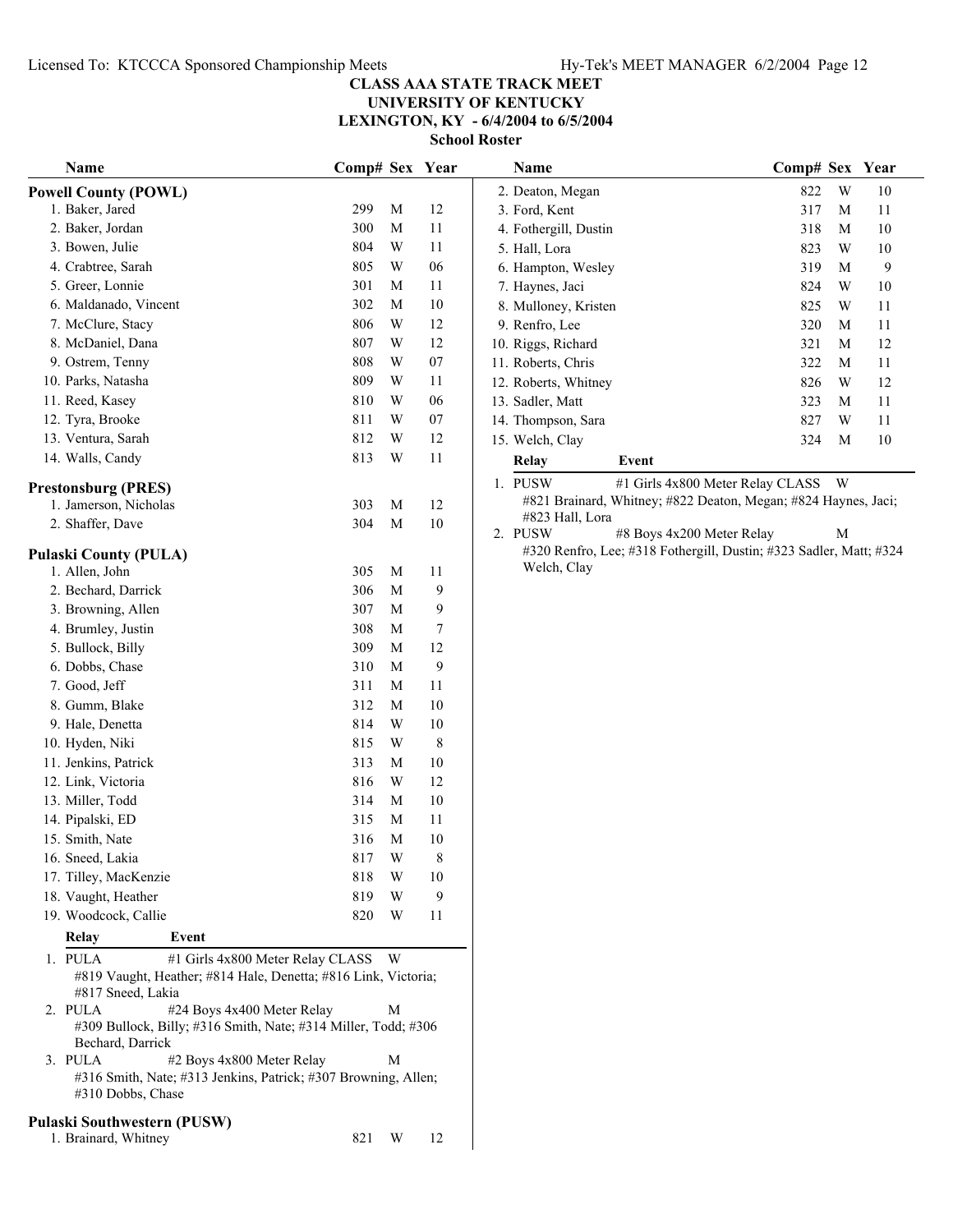**UNIVERSITY OF KENTUCKY LEXINGTON, KY - 6/4/2004 to 6/5/2004**

**School Roster**

| ƏCIIOOI KOSU |  |  |  |
|--------------|--|--|--|
|              |  |  |  |

| Name                                                                                                                                                                                                                                                     | Comp# Sex Year |   |                                                                                                                                                                                                                                                                                   |  | Name                                                           | Comp# Sex Year |   |                |
|----------------------------------------------------------------------------------------------------------------------------------------------------------------------------------------------------------------------------------------------------------|----------------|---|-----------------------------------------------------------------------------------------------------------------------------------------------------------------------------------------------------------------------------------------------------------------------------------|--|----------------------------------------------------------------|----------------|---|----------------|
| <b>Ryle (RYLE)</b>                                                                                                                                                                                                                                       |                |   |                                                                                                                                                                                                                                                                                   |  | 14. Winebrenner, Brooke                                        | 849            | W | 12             |
| 1. Allgeier, Mike                                                                                                                                                                                                                                        | 325            | M | 12                                                                                                                                                                                                                                                                                |  | Relay<br>Event                                                 |                |   |                |
| 2. Barton, Chris                                                                                                                                                                                                                                         | 326            | M | $10\,$                                                                                                                                                                                                                                                                            |  | 1. SHEA<br>#23 Girls 4x400 Meter Relay                         |                | W |                |
| 3. Buerger, Emily                                                                                                                                                                                                                                        | 828            | W | $\,$ 8 $\,$                                                                                                                                                                                                                                                                       |  | #842 Peterson, Katherine; #849 Winebrenner, Brooke; #840 King, |                |   |                |
| 4. Chamberlain, Nick                                                                                                                                                                                                                                     | 327            | М | 11                                                                                                                                                                                                                                                                                |  | Caroline; #843 Ryan, Leah                                      |                |   |                |
| 5. Combs, Courtney                                                                                                                                                                                                                                       | 829            | W | $10\,$                                                                                                                                                                                                                                                                            |  | #1 Girls 4x800 Meter Relay CLASS W<br>2. SHEA                  |                |   |                |
| 6. Elkins, Kaitlyn                                                                                                                                                                                                                                       | 830            | W | 6                                                                                                                                                                                                                                                                                 |  | #842 Peterson, Katherine; #839 Hill, Kipling; #844 Schueler,   |                |   |                |
| 7. Fowler, Brian                                                                                                                                                                                                                                         | 328            | M | 11                                                                                                                                                                                                                                                                                |  | Maddie; #843 Ryan, Leah                                        |                |   |                |
| 8. Koehler, Zach                                                                                                                                                                                                                                         | 329            | M | 11                                                                                                                                                                                                                                                                                |  | Scott (SCOT)                                                   |                |   |                |
| 9. Lampman, Elena                                                                                                                                                                                                                                        | 831            | W | 9                                                                                                                                                                                                                                                                                 |  | 1. Birmingham, Will                                            | 338            | M | 12             |
| 10. Lawson, Scott                                                                                                                                                                                                                                        | 330            | M | 10                                                                                                                                                                                                                                                                                |  | 2. Braunwart, Liz                                              | 850            | W | 8              |
| 11. Longacre, Matt                                                                                                                                                                                                                                       | 331            | M | 10                                                                                                                                                                                                                                                                                |  | 3. Brosemore, Kyle                                             | 339            | M | 10             |
| 12. Madlom, Tyler                                                                                                                                                                                                                                        | 332            | M | 10                                                                                                                                                                                                                                                                                |  | 4. Cunningham, Ryan                                            | 340            | M | 11             |
| 13. McHugh, Rachel                                                                                                                                                                                                                                       | 832            | W | 10                                                                                                                                                                                                                                                                                |  | 5. Dodson, Caleb                                               | 341            | M | 12             |
| 14. Morgan, Drew                                                                                                                                                                                                                                         | 333            | M | 10                                                                                                                                                                                                                                                                                |  | 6. Dukes, Allison                                              | 851            | W | $\overline{7}$ |
| 15. Morton, David                                                                                                                                                                                                                                        | 334            | M | 10                                                                                                                                                                                                                                                                                |  | 7. Dukes, Kortni                                               | 852            | W | 10             |
| 16. Parrett, Dustin                                                                                                                                                                                                                                      | 335            | M | 12                                                                                                                                                                                                                                                                                |  | 8. Lenhof, Ian                                                 | 342            | M | 12             |
| 17. Porter, Zach                                                                                                                                                                                                                                         | 336            | M | 12                                                                                                                                                                                                                                                                                |  | 9. Marksberry, Ben                                             | 343            | M | 12             |
| 18. Ross, Abby                                                                                                                                                                                                                                           | 833            | W | 10                                                                                                                                                                                                                                                                                |  | 10. Olds, Nathan                                               | 344            | M | $10\,$         |
| 19. Roth, Jessi                                                                                                                                                                                                                                          | 834            | W | 11                                                                                                                                                                                                                                                                                |  | 11. Pelle, Courtney                                            | 853            | W | 9              |
| 20. Sayler, Erica                                                                                                                                                                                                                                        | 835            | W | 10                                                                                                                                                                                                                                                                                |  | 12. Robinson, India                                            | 854            | W | 11             |
| 21. Stockdill, Steven                                                                                                                                                                                                                                    | 337            | M | $10\,$                                                                                                                                                                                                                                                                            |  | 13. Sherrard, Jackie                                           | 855            | W | 7              |
| <b>Relay</b><br>Event                                                                                                                                                                                                                                    |                |   |                                                                                                                                                                                                                                                                                   |  | 14. Withers, Bethany                                           | 856            | W | 10             |
| 1. RYLE<br>#7 Girls 4x200 Meter Relay CLASS W                                                                                                                                                                                                            |                |   |                                                                                                                                                                                                                                                                                   |  | Relay<br>Event                                                 |                |   |                |
| #834 Roth, Jessi; #833 Ross, Abby; #835 Sayler, Erica; #831<br>Lampman, Elena<br>2. RYLE<br>#12 Boys 4x100 Meter Relay<br>#332 Madlom, Tyler; #335 Parrett, Dustin; #333 Morgan, Drew;<br>#337 Stockdill, Steven<br>3. RYLE<br>#8 Boys 4x200 Meter Relay |                |   | 1. SCOT<br>#1 Girls 4x800 Meter Relay CLASS<br>W<br>#852 Dukes, Kortni; #850 Braunwart, Liz; #856 Withers, Bethany;<br>#853 Pelle, Courtney<br>#24 Boys 4x400 Meter Relay<br>2. SCOT<br>M<br>#342 Lenhof, Ian; #343 Marksberry, Ben; #341 Dodson, Caleb;<br>#338 Birmingham, Will |  |                                                                |                |   |                |
| #332 Madlom, Tyler; #335 Parrett, Dustin; #327 Chamberlain,                                                                                                                                                                                              |                |   |                                                                                                                                                                                                                                                                                   |  | <b>Scott County (SCCO)</b>                                     |                |   |                |
| Nick; #337 Stockdill, Steven<br>4. RYLE<br>#24 Boys 4x400 Meter Relay                                                                                                                                                                                    |                | M |                                                                                                                                                                                                                                                                                   |  | 1. Eigel, Glenna                                               | 857            | W | 11             |
| #327 Chamberlain, Nick; #326 Barton, Chris; #336 Porter, Zach;                                                                                                                                                                                           |                |   |                                                                                                                                                                                                                                                                                   |  | 2. Halasek, Andrea                                             | 858            | W | 11             |
| #325 Allgeier, Mike                                                                                                                                                                                                                                      |                |   |                                                                                                                                                                                                                                                                                   |  | 3. Howard, Michelle                                            | 859            | W | 11             |
| #2 Boys 4x800 Meter Relay<br>5. RYLE                                                                                                                                                                                                                     |                | M |                                                                                                                                                                                                                                                                                   |  | 4. Milburn, Holly                                              | 860            | W | 9              |
| #328 Fowler, Brian; #326 Barton, Chris; #330 Lawson, Scott; #329                                                                                                                                                                                         |                |   |                                                                                                                                                                                                                                                                                   |  | 5. Sabbatine, Andrea                                           | 861            | W | 10             |
| Koehler, Zach                                                                                                                                                                                                                                            |                |   |                                                                                                                                                                                                                                                                                   |  | 6. Sandoval, Melissa                                           | 862            | W | 10             |
| <b>Sacred Heart (SHEA)</b>                                                                                                                                                                                                                               |                |   |                                                                                                                                                                                                                                                                                   |  | 7. Wilson, Sarah                                               | 863            | W | 10             |
| 1. Crush, Nikki                                                                                                                                                                                                                                          | 836            | W | 11                                                                                                                                                                                                                                                                                |  | Relay<br>Event                                                 |                |   |                |
| 2. Groseclose, Erin                                                                                                                                                                                                                                      | 837            | W | $10\,$                                                                                                                                                                                                                                                                            |  | 1. SCCO<br>#23 Girls 4x400 Meter Relay                         |                | W |                |
| 3. Hess, Jordan                                                                                                                                                                                                                                          | 838            | W | 11                                                                                                                                                                                                                                                                                |  | #862 Sandoval, Melissa; #858 Halasek, Andrea; #859 Howard,     |                |   |                |
| 4. Hill, Kipling                                                                                                                                                                                                                                         | 839            | W | $10\,$                                                                                                                                                                                                                                                                            |  | Michelle; #860 Milburn, Holly                                  |                |   |                |
| 5. King, Caroline                                                                                                                                                                                                                                        | 840            | W | 12                                                                                                                                                                                                                                                                                |  |                                                                |                |   |                |
| 6. McCarty, Kelsey                                                                                                                                                                                                                                       | 841            | W | 11                                                                                                                                                                                                                                                                                |  |                                                                |                |   |                |
| 7. Peterson, Katherine                                                                                                                                                                                                                                   | 842            | W | 10                                                                                                                                                                                                                                                                                |  |                                                                |                |   |                |
| 8. Ryan, Leah                                                                                                                                                                                                                                            | 843            | W | $10\,$                                                                                                                                                                                                                                                                            |  |                                                                |                |   |                |
| 9. Schueler, Maddie                                                                                                                                                                                                                                      | 844            | W | 12                                                                                                                                                                                                                                                                                |  |                                                                |                |   |                |
| 10. Smith, Julie Ann                                                                                                                                                                                                                                     | 845            | W | 11                                                                                                                                                                                                                                                                                |  |                                                                |                |   |                |
| 11. Stansbury, Muri                                                                                                                                                                                                                                      | 846            | W | 11                                                                                                                                                                                                                                                                                |  |                                                                |                |   |                |
| 12. Traud, Stephanie                                                                                                                                                                                                                                     | 847            | W | 12                                                                                                                                                                                                                                                                                |  |                                                                |                |   |                |
| 13. Wells, Katie                                                                                                                                                                                                                                         | 848            | W | $11\,$                                                                                                                                                                                                                                                                            |  |                                                                |                |   |                |

 $\mathbf{I}$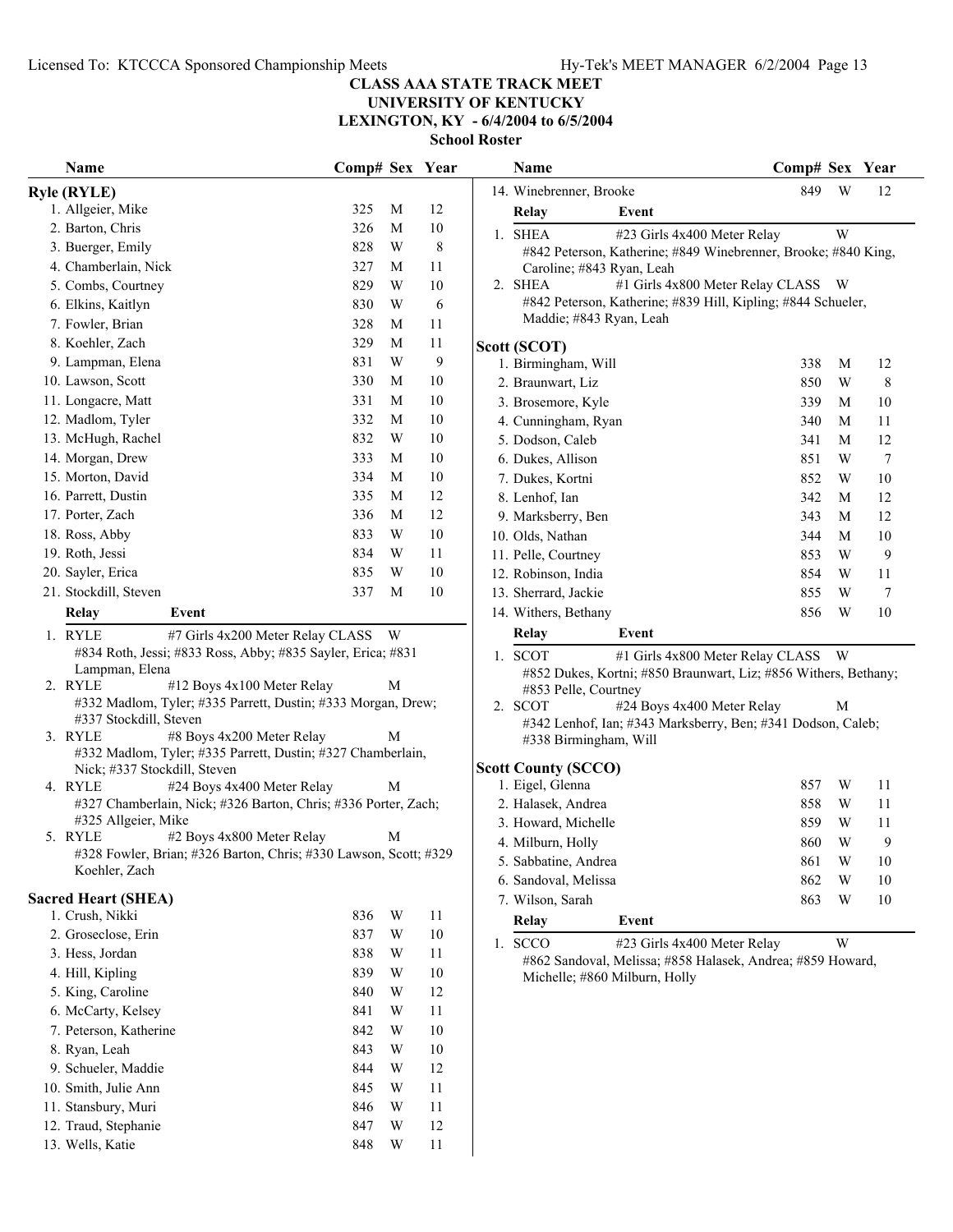**LEXINGTON, KY - 6/4/2004 to 6/5/2004**

| Name                                                                     | Comp# Sex Year |                         |        | Name                                                                                   | Comp# Sex Year |             |    |
|--------------------------------------------------------------------------|----------------|-------------------------|--------|----------------------------------------------------------------------------------------|----------------|-------------|----|
| Seneca (SENE)                                                            |                |                         |        | 11. Smallwood, Alex                                                                    | 362            | M           | 09 |
| 1. Buntin, Maurice                                                       | 345            | M                       | 11     | 12. Staggs, Brittany                                                                   | 878            | W           | 09 |
| 2. Burrel, Jon                                                           | 346            | M                       | 12     |                                                                                        |                |             |    |
| 3. Cole, Duke                                                            | 347            | M                       | 11     | <b>Sheldon Clark (SHCL)</b>                                                            |                |             |    |
| 4. Ellery, Tyson                                                         | 348            | M                       | 12     | 1. Moore, Nathan                                                                       | 363            | M           | 12 |
| 5. Hammond, John                                                         | 349            | M                       | 12     | <b>Simon Kenton (SIMO)</b>                                                             |                |             |    |
| 6. Jones, Demarco                                                        | 350            | M                       | 12     | 1. McClelland, Kaitlyn                                                                 | 879            | W           | 12 |
| 7. Neal, Angelo                                                          | 351            | M                       | 11     | 2. Wright, Larry                                                                       | 364            | M           | 12 |
| 8. Perugini, Tony                                                        | 352            | M                       | 12     |                                                                                        |                |             |    |
| 9. Smith, Fred                                                           | 353            | M                       | $10\,$ | <b>South Laurel (SLAU)</b>                                                             |                |             |    |
| 10. Welsh, Cory                                                          | 354            | M                       | 11     | 1. Baker, Glen                                                                         | 365            | M           | 10 |
| 11. Williams, Gary                                                       | 355            | M                       | 12     | 2. Huffman, Jimmy                                                                      | 366            | M           | 10 |
| Event<br>Relay                                                           |                |                         |        | 3. Labore, David                                                                       | 367            | M           | 11 |
| 1. SENE<br>#12 Boys 4x100 Meter Relay                                    |                | $\mathbf M$             |        | 4. Mullins, Josh                                                                       | 368            | M           | 11 |
| #346 Burrel, Jon; #353 Smith, Fred; #349 Hammond, John; #350             |                |                         |        | 5. Reed, Whitney                                                                       | 880            | W           | 11 |
| Jones, Demarco                                                           |                |                         |        | 6. Strojan, Matt                                                                       | 369            | M           | 11 |
| #24 Boys 4x400 Meter Relay<br>2. SENE                                    |                | M                       |        | 7. Walden, Eddie                                                                       | 370            | M           | 10 |
| #353 Smith, Fred; #354 Welsh, Cory; #345 Buntin, Maurice; #347           |                |                         |        | 8. Warf, Cory                                                                          | 371            | M           | 12 |
| Cole, Duke                                                               |                |                         |        | Relay<br>Event                                                                         |                |             |    |
| <b>Shelby County (SHCO)</b>                                              |                |                         |        | #24 Boys 4x400 Meter Relay<br>1. SLAU                                                  |                | М           |    |
| 1. Armato, Ashlee                                                        | 864            | $\ensuremath{\text{W}}$ | 9      | #369 Strojan, Matt; #371 Warf, Cory; #366 Huffman, Jimmy; #36                          |                |             |    |
| 2. Brinley, Ashley                                                       | 865            | W                       | 11     | Labore, David                                                                          |                |             |    |
| 3. Clark, Shera                                                          | 866            | W                       | 8      | <b>St. Xavier (STX)</b>                                                                |                |             |    |
| 4. Hinkle, John                                                          | 356            | M                       | 11     | 1. Blum, Matt                                                                          | 372            | M           | 10 |
| 5. Hinkle, Rebecca                                                       | 867            | $\mathbf W$             | 9      | 2. Boniakowski, Paul                                                                   | 373            | M           | 11 |
| 6. Lemon, Lyndsay                                                        | 868            | W                       | 10     | 3. Burnett, James                                                                      | 374            | M           | 12 |
| 7. Sims, Becca                                                           | 869            | W                       | 10     | 4. Cameron, Chris                                                                      | 375            | M           | 11 |
|                                                                          |                | W                       |        | 5. Daly, John                                                                          | 376            | M           | 11 |
| 8. Wagner, Kacie                                                         | 870            |                         | 8<br>9 | 6. Davis, Thomas                                                                       | 377            | M           | 10 |
| 9. Williams, Lee Ann                                                     | 871            | W<br>W                  | 10     | 7. Jensen, Carey                                                                       | 378            | M           | 10 |
| 10. York, Whitney                                                        | 872            |                         |        | 8. McLain, Scott                                                                       | 379            | M           | 10 |
| Relay<br>Event                                                           |                |                         |        | 9. Montano, Matt                                                                       | 380            | M           | 10 |
| 1. SHCO<br>#7 Girls 4x200 Meter Relay CLASS W                            |                |                         |        | 10. Pyles, Brian                                                                       | 381            | M           | 12 |
| #868 Lemon, Lyndsay; #865 Brinley, Ashley; #869 Sims, Becca;             |                |                         |        | 11. Russ, Josh                                                                         | 382            | M           | 11 |
| #867 Hinkle, Rebecca<br>#23 Girls 4x400 Meter Relay                      |                |                         |        | 12. Schardein, Spencer                                                                 | 383            | $\mathbf M$ | 10 |
| 2. SHCO<br>#866 Clark, Shera; #867 Hinkle, Rebecca; #868 Lemon, Lyndsay; |                | W                       |        | 13. Semones, Rick                                                                      | 384            | $\mathbf M$ | 12 |
| #869 Sims, Becca                                                         |                |                         |        | 14. Spalding, Shawn                                                                    | 385            | M           | 10 |
| 3. SHCO<br>#1 Girls 4x800 Meter Relay CLASS W                            |                |                         |        | 15. Stough, John                                                                       | 386            | M           | 12 |
| #867 Hinkle, Rebecca; #866 Clark, Shera; #871 Williams, Lee              |                |                         |        |                                                                                        |                |             |    |
| Ann; #872 York, Whitney                                                  |                |                         |        | 16. Theiman, Greg<br>17. Tronzo, Joe                                                   | 387            | M<br>M      | 11 |
| <b>Shelby Valley (SHVA)</b>                                              |                |                         |        |                                                                                        | 388            |             | 11 |
| 1. Deskins, Brittany                                                     | 873            | W                       | 10     | 18. Whelan, Phil                                                                       | 389            | M           | 11 |
| 2. France, Richard                                                       | 357            | M                       | 11     | Relay<br>Event                                                                         |                |             |    |
| 3. Griffith, Timmy                                                       | 358            | M                       | 11     | 1. STX<br>#8 Boys 4x200 Meter Relay                                                    |                | M           |    |
|                                                                          |                |                         |        | #385 Spalding, Shawn; #380 Montano, Matt; #382 Russ, Josh;                             |                |             |    |
| 4. Lucas, Ashley                                                         | 874            | W                       | 10     | #386 Stough, John                                                                      |                |             |    |
| 5. Mullins, Leandra                                                      | 875            | W                       | 11     | #24 Boys 4x400 Meter Relay<br>2. STX                                                   |                | М           |    |
| 6. Mullins, Zach                                                         | 359            | M                       | 10     | #373 Boniakowski, Paul; #378 Jensen, Carey; #381 Pyles, Brian;<br>#385 Spalding, Shawn |                |             |    |
| 7. Newsome, Natasha                                                      | 876            | W                       | 11     | 3. STX<br>#2 Boys 4x800 Meter Relay                                                    |                | М           |    |
| 8. Phillips, Gage                                                        | 360            | M                       | 08     | #372 Blum, Matt; #374 Burnett, James; #384 Semones, Rick; #381                         |                |             |    |
| 9. Potter, Nick                                                          | 361            | M                       | 11     | Pyles, Brian                                                                           |                |             |    |
| 10. Roberts, Sally                                                       | 877            | W                       | 08     |                                                                                        |                |             |    |

|    | Name                                                                            | Comp# Sex |   | Year |
|----|---------------------------------------------------------------------------------|-----------|---|------|
|    | 11. Smallwood, Alex                                                             | 362       | М | 09   |
|    | 12. Staggs, Brittany                                                            | 878       | W | 09   |
|    |                                                                                 |           |   |      |
|    | Sheldon Clark (SHCL)                                                            | 363       | M | 12   |
|    | 1. Moore, Nathan                                                                |           |   |      |
|    | <b>Simon Kenton (SIMO)</b>                                                      |           |   |      |
|    | 1. McClelland, Kaitlyn                                                          | 879       | W | 12   |
|    | 2. Wright, Larry                                                                | 364       | М | 12   |
|    | <b>South Laurel (SLAU)</b>                                                      |           |   |      |
|    | 1. Baker, Glen                                                                  | 365       | M | 10   |
|    | 2. Huffman, Jimmy                                                               | 366       | М | 10   |
|    | 3. Labore, David                                                                | 367       | M | 11   |
|    | 4. Mullins, Josh                                                                | 368       | М | 11   |
|    | 5. Reed, Whitney                                                                | 880       | W | 11   |
|    | 6. Strojan, Matt                                                                | 369       | M | 11   |
|    | 7. Walden, Eddie                                                                | 370       | М | 10   |
|    | 8. Warf, Cory                                                                   | 371       | М | 12   |
|    | Relay<br>Event                                                                  |           |   |      |
|    |                                                                                 |           |   |      |
|    | 1. SLAU<br>#24 Boys 4x400 Meter Relay                                           |           | М |      |
|    | #369 Strojan, Matt; #371 Warf, Cory; #366 Huffman, Jimmy; #367<br>Labore, David |           |   |      |
|    |                                                                                 |           |   |      |
|    | <b>St. Xavier (STX)</b>                                                         |           |   |      |
|    | 1. Blum, Matt                                                                   | 372       | М | 10   |
|    | 2. Boniakowski, Paul                                                            | 373       | М | 11   |
|    | 3. Burnett, James                                                               | 374       | М | 12   |
|    | 4. Cameron, Chris                                                               | 375       | М | 11   |
|    | 5. Daly, John                                                                   | 376       | М | 11   |
|    | 6. Davis, Thomas                                                                | 377       | М | 10   |
|    | 7. Jensen, Carey                                                                | 378       | М | 10   |
|    | 8. McLain, Scott                                                                | 379       | М | 10   |
|    | 9. Montano, Matt                                                                | 380       | М | 10   |
|    | 10. Pyles, Brian                                                                | 381       | М | 12   |
|    | 11. Russ, Josh                                                                  | 382       | М | 11   |
|    | 12. Schardein, Spencer                                                          | 383       | М | 10   |
|    | 13. Semones, Rick                                                               | 384       | M | 12   |
|    | 14. Spalding, Shawn                                                             | 385       | M | 10   |
|    | 15. Stough, John                                                                | 386       | M | 12   |
|    | 16. Theiman, Greg                                                               | 387       | M | 11   |
|    | 17. Tronzo, Joe                                                                 | 388       | M | 11   |
|    | 18. Whelan, Phil                                                                | 389       | М | 11   |
|    | Event<br>Relay                                                                  |           |   |      |
|    | 1. STX<br>#8 Boys 4x200 Meter Relay                                             |           | М |      |
|    | #385 Spalding, Shawn; #380 Montano, Matt; #382 Russ, Josh;                      |           |   |      |
|    | #386 Stough, John                                                               |           |   |      |
| 2. | <b>STX</b><br>#24 Boys 4x400 Meter Relay                                        |           | М |      |
|    | #373 Boniakowski, Paul; #378 Jensen, Carey; #381 Pyles, Brian;                  |           |   |      |
|    | #385 Spalding, Shawn                                                            |           |   |      |
|    | #2 Boys 4x800 Meter Relay<br>3. STX                                             |           | М |      |
|    | #372 Blum, Matt; #374 Burnett, James; #384 Semones, Rick; #381                  |           |   |      |
|    | Pyles, Brian                                                                    |           |   |      |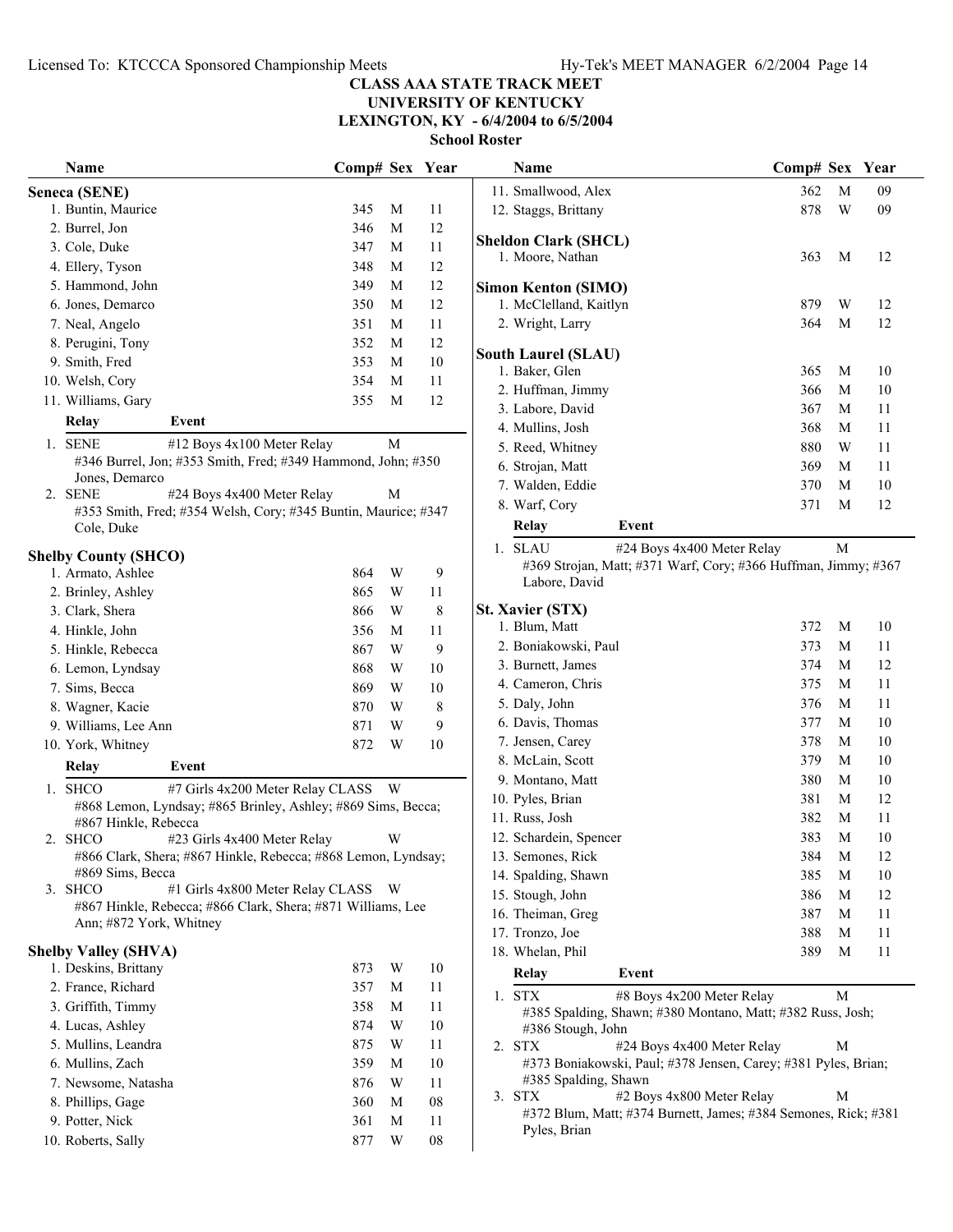**Name Comp# Sex** Year

# **CLASS AAA STATE TRACK MEET**

**UNIVERSITY OF KENTUCKY LEXINGTON, KY - 6/4/2004 to 6/5/2004**

**School Roster**

|                           | Name                                                                           | Comp# Sex Year |   |    |  |  |  |
|---------------------------|--------------------------------------------------------------------------------|----------------|---|----|--|--|--|
| <b>Tates Creek (TATE)</b> |                                                                                |                |   |    |  |  |  |
|                           | 1. Baldus, Michael                                                             | 390            | М | 11 |  |  |  |
|                           | 2. Ballard, George                                                             | 391            | М | 10 |  |  |  |
|                           | 3. Buckner, Latonya                                                            | 881            | W | 8  |  |  |  |
|                           | 4. Cannon, Jamyle                                                              | 392            | М | 10 |  |  |  |
|                           | 5. Carter, Coy                                                                 | 393            | М | 12 |  |  |  |
|                           | 6. Clay, Bryan                                                                 | 394            | M | 12 |  |  |  |
|                           | 7. Coleman, James                                                              | 395            | М | 9  |  |  |  |
|                           | 8. Dumas, Tiffany                                                              | 882            | W | 11 |  |  |  |
|                           | 9. Futch, Lara                                                                 | 883            | W | 10 |  |  |  |
|                           | 10. Gage, Danielle                                                             | 884            | W | 12 |  |  |  |
|                           | 11. Gaily, Christina                                                           | 885            | W | 8  |  |  |  |
|                           | 12. Goodin, Joe                                                                | 396            | M | 10 |  |  |  |
|                           | 13. Greenman, Brad                                                             | 397            | М | 10 |  |  |  |
|                           | 14. Harris, Dright                                                             | 398            | М | 12 |  |  |  |
|                           | 15. Smith, Dale                                                                | 399            | M | 10 |  |  |  |
|                           | 16. Spata, Thomas                                                              | 400            | М | 11 |  |  |  |
|                           | 17. Taylor, Alison                                                             | 886            | W | 12 |  |  |  |
|                           | 18. Vereen, Ken                                                                | 401            | М | 10 |  |  |  |
|                           | 19. Wright, Derek                                                              | 402            | М | 11 |  |  |  |
|                           | <b>Relay</b><br>Event                                                          |                |   |    |  |  |  |
|                           | 1. TATE<br>#8 Boys 4x200 Meter Relay                                           |                | М |    |  |  |  |
|                           | #392 Cannon, Jamyle; #391 Ballard, George; #395 Coleman,                       |                |   |    |  |  |  |
|                           | James; #401 Vereen, Ken                                                        |                |   |    |  |  |  |
|                           | 2. TATE<br>#24 Boys 4x400 Meter Relay                                          |                | М |    |  |  |  |
|                           | #402 Wright, Derek; #401 Vereen, Ken; #395 Coleman, James;<br>#394 Clay, Bryan |                |   |    |  |  |  |
|                           | 3. TATE<br>#2 Boys 4x800 Meter Relay                                           |                | M |    |  |  |  |
|                           | #396 Goodin, Joe; #397 Greenman, Brad; #400 Spata, Thomas;                     |                |   |    |  |  |  |
|                           | #402 Wright, Derek                                                             |                |   |    |  |  |  |
|                           | <b>Trinity (TRIN)</b>                                                          |                |   |    |  |  |  |
|                           | 1. Byers, Evan                                                                 | 403            | M | 11 |  |  |  |
|                           | 2. Daly, Pat                                                                   | 404            | М | 11 |  |  |  |
|                           | 3. Logsdon, Shane                                                              | 405            | М | 11 |  |  |  |
|                           | 4. McKenzie, Brendan                                                           | 406            | М | 12 |  |  |  |
|                           | 5. Minogue, Kenny                                                              | 407            | M | 10 |  |  |  |
|                           | 6. Parker, John                                                                | 408            | М | 10 |  |  |  |
|                           | 7. Raidt, Michael                                                              | 409            | M | 12 |  |  |  |
|                           | 8. Short, Ethan                                                                | 410            | M | 9  |  |  |  |
|                           | 9. Short, Tyler                                                                | 411            | M | 11 |  |  |  |
|                           | 10. Thompson, Graham                                                           | 412            | M | 11 |  |  |  |
|                           | Event<br>Relay                                                                 |                |   |    |  |  |  |
| 1.                        | #2 Boys 4x800 Meter Relay<br><b>TRIN</b>                                       |                | М |    |  |  |  |
|                           | #404 Daly, Pat; #407 Minogue, Kenny; #410 Short, Ethan; #409                   |                |   |    |  |  |  |
|                           | Raidt, Michael                                                                 |                |   |    |  |  |  |
| <b>Valley (VALL)</b>      |                                                                                |                |   |    |  |  |  |
|                           | 1. Beasley, Melisa                                                             | 887            | W | 12 |  |  |  |
|                           |                                                                                |                |   |    |  |  |  |
|                           | Waggener (WAGG)                                                                |                |   |    |  |  |  |
|                           | 1. Crumb, Brian                                                                | 413            | M | 11 |  |  |  |
|                           | 2. Smith, Alfonso                                                              | 414            | M | 11 |  |  |  |

|                               | 3. Stewart, Chad                                                                                                                    |                                                                                                    | 415 | M | 12 |  |  |
|-------------------------------|-------------------------------------------------------------------------------------------------------------------------------------|----------------------------------------------------------------------------------------------------|-----|---|----|--|--|
|                               | 4. Taylor, Robert                                                                                                                   |                                                                                                    | 416 | M | 12 |  |  |
|                               | 5. Thompson, Corey                                                                                                                  |                                                                                                    | 417 | M | 11 |  |  |
|                               | 6. Valley, Christine                                                                                                                |                                                                                                    | 888 | W | 9  |  |  |
|                               | 7. Winston, Rontay                                                                                                                  |                                                                                                    | 418 | M | 10 |  |  |
|                               | Relay                                                                                                                               | Event                                                                                              |     |   |    |  |  |
|                               | M<br>1. WAGG<br>#12 Boys 4x100 Meter Relay<br>#418 Winston, Rontay; #415 Stewart, Chad; #416 Taylor, Robert;<br>#414 Smith, Alfonso |                                                                                                    |     |   |    |  |  |
|                               | 2. WAGG<br>Robert; #414 Smith, Alfonso                                                                                              | #8 Boys 4x200 Meter Relay<br>#418 Winston, Rontay; #417 Thompson, Corey; #416 Taylor,              |     | M |    |  |  |
|                               | <b>Warren Central (WARC)</b>                                                                                                        |                                                                                                    |     |   |    |  |  |
|                               | 1. Davidson, Durham                                                                                                                 |                                                                                                    | 419 | M | 11 |  |  |
|                               | 2. Odom, Derrick                                                                                                                    |                                                                                                    | 420 | M | 11 |  |  |
|                               | <b>Whitley County (WHCO)</b>                                                                                                        |                                                                                                    |     |   |    |  |  |
|                               | 1. Darnell, Brandie                                                                                                                 |                                                                                                    | 889 | W | 12 |  |  |
|                               | 2. Haynes, Kayla                                                                                                                    |                                                                                                    | 890 | W | 10 |  |  |
|                               | 3. Mahan, Joanna                                                                                                                    |                                                                                                    | 891 | W | 11 |  |  |
|                               | 4. Perkins, Stacy                                                                                                                   |                                                                                                    | 892 | W | 10 |  |  |
|                               | 5. Rucker, Jessica                                                                                                                  |                                                                                                    | 893 | W | 10 |  |  |
|                               | 6. Sasser, Shelly                                                                                                                   |                                                                                                    | 894 | W | 11 |  |  |
|                               | 7. Sulfridge, Whitney                                                                                                               |                                                                                                    | 895 | W | 11 |  |  |
|                               | Relay                                                                                                                               | Event                                                                                              |     |   |    |  |  |
|                               | 1. WHCO<br>#893 Rucker, Jessica                                                                                                     | #7 Girls 4x200 Meter Relay CLASS<br>#889 Darnell, Brandie; #891 Mahan, Joanna; #890 Haynes, Kayla; |     | W |    |  |  |
| <b>Woodford County (WOOD)</b> |                                                                                                                                     |                                                                                                    |     |   |    |  |  |

| Relay                 | Event |     |   |    |
|-----------------------|-------|-----|---|----|
| 10. Woodrum, Amy      |       | 903 | W | 12 |
| 9. Wilhoit, Ella      |       | 902 | W | 12 |
| 8. Wilder, Zachary    |       | 422 | M | 12 |
| 7. Watkins, Stephanie |       | 901 | W | 11 |
| 6. Taylor, Anna       |       | 900 | W | 11 |
| 5. Halter, Andy       |       | 421 | M | 12 |
| 4. Grieshaber, Kim    |       | 899 | W | 10 |
| 3. Etherington, Amy   |       | 898 | W | 9  |
| 2. Boyce, Lindsey     |       | 897 | W | 9  |
| 1. Black, Randi       |       | 896 | W | 11 |
|                       |       |     |   |    |

1. WOOD #1 Girls  $4x800$  Meter Relay CLASS W #897 Boyce, Lindsey; #902 Wilhoit, Ella; #898 Etherington, Amy; #899 Grieshaber, Kim